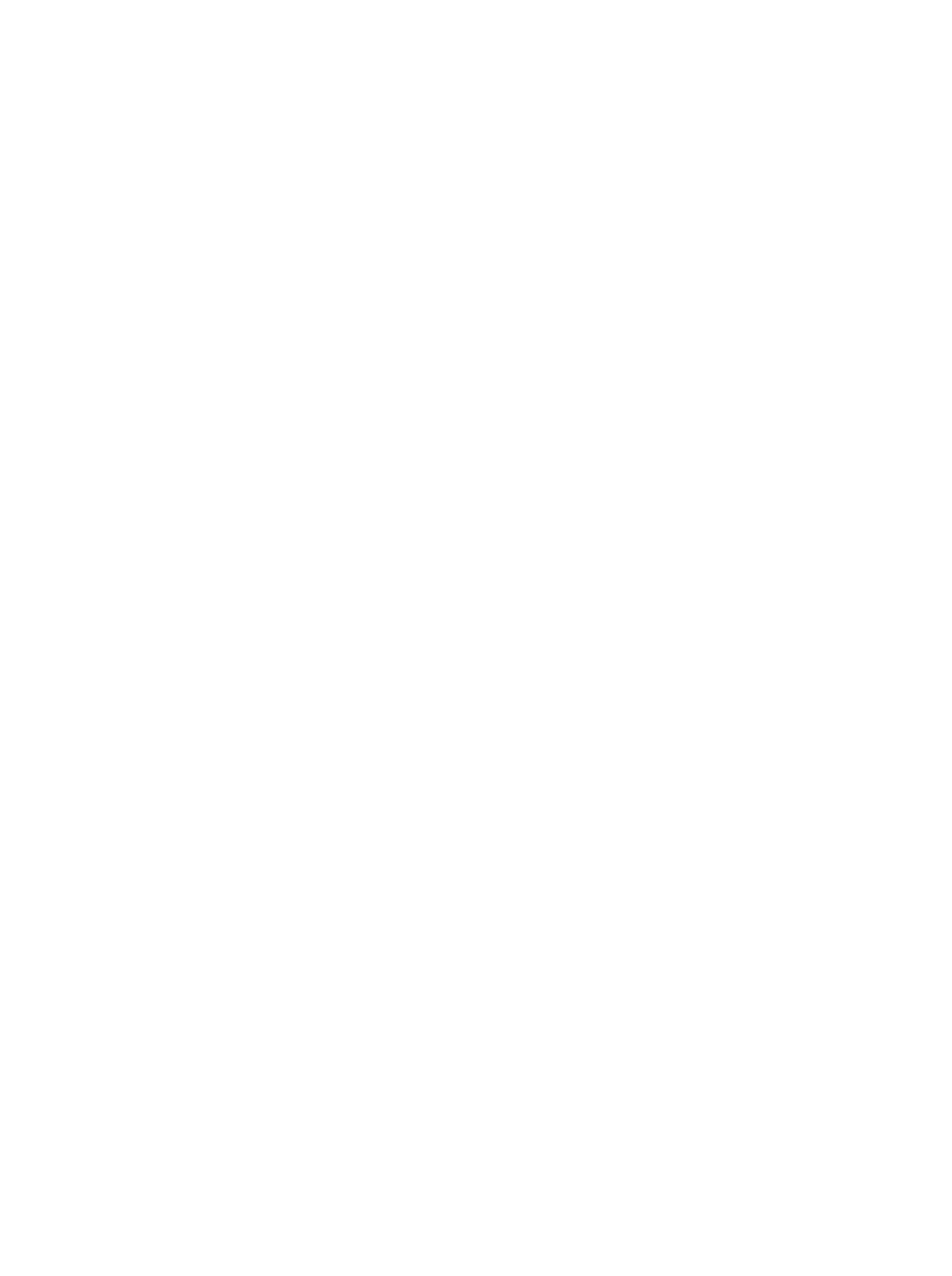|              | <b>REAL SECTOR</b>             |                          |                        |                                  |                                     |                          |                                    |                                               |                                  |                           |                                    | TABLE 1                     |
|--------------|--------------------------------|--------------------------|------------------------|----------------------------------|-------------------------------------|--------------------------|------------------------------------|-----------------------------------------------|----------------------------------|---------------------------|------------------------------------|-----------------------------|
|              |                                |                          |                        |                                  |                                     |                          | <b>Population and Labour Force</b> |                                               |                                  |                           |                                    |                             |
| Year         | Mid Year<br>Population         | Crude Birth<br>Rate      | Crude Death<br>Rate    |                                  | Life Expectancy<br>at Birth (years) | Literacy<br>Rate         |                                    | Labour Force<br>Participation Rate (%) (b)(c) |                                  |                           | Unemployment<br>Rate (%) (b)(c)    |                             |
|              | ('000)                         | (per '000)               | (per '000)             | Male                             | Female                              | (%) (a)                  | Total                              | Male                                          | Female                           | Total                     | Male                               | Female                      |
| 1950         | 7,544                          | 39.7                     | 12.6                   | $\omega$                         |                                     |                          | $\overline{a}$                     | $\overline{a}$                                |                                  |                           |                                    |                             |
| 1951<br>1952 | 7,742<br>7,940                 | 39.8<br>38.8             | 12.9<br>12.0           | $\overline{\phantom{a}}$<br>57.6 | $\sim$<br>55.5                      |                          | ÷,<br>$\sim$                       | $\bar{\phantom{a}}$<br>÷,                     |                                  |                           |                                    |                             |
| 1953         | 8,098                          | 38.7                     | 10.9                   | 58.8                             | 57.5                                | 69.0                     | 37.0                               | 53.1                                          | 18.9                             |                           |                                    |                             |
| 1954<br>1955 | 8,385<br>8,589                 | 35.7<br>37.3             | 10.4<br>11.0           |                                  | $\sim$                              |                          |                                    | $\overline{\phantom{a}}$                      |                                  |                           |                                    |                             |
| 1956         | 8,929                          | 36.4                     | 9.8                    |                                  |                                     |                          |                                    |                                               |                                  |                           |                                    |                             |
| 1957         | 9,165                          | 36.5                     | 10.1                   |                                  |                                     |                          |                                    |                                               |                                  |                           |                                    |                             |
| 1958<br>1959 | 9,388<br>9,625                 | 35.8<br>37.0             | 9.7<br>9.1             |                                  |                                     |                          |                                    |                                               |                                  |                           |                                    |                             |
| 1960         | 9,896                          | 36.6                     | 8.6                    | $\sim$                           | L.                                  |                          | ÷,                                 |                                               |                                  |                           |                                    |                             |
| 1961         | 10,168                         | 35.8                     | 8.0                    | $\overline{\phantom{a}}$         | $\overline{\phantom{a}}$            |                          |                                    |                                               |                                  |                           |                                    |                             |
| 1962<br>1963 | 10,443<br>10,582               | 35.5<br>34.1             | 8.5<br>8.5             | 61.9<br>63.3                     | 61.4<br>63.7                        | 77.0                     | ÷,<br>32.7                         | 49.8                                          | 14.2                             | 7.7                       | 7.3                                | 9.0                         |
| 1964         | 10,903                         | 33.2                     | 8.8                    |                                  |                                     |                          |                                    |                                               |                                  |                           |                                    |                             |
| 1965         | 11,164                         | 33.1                     | 8.8                    |                                  |                                     |                          | ÷                                  | $\overline{\phantom{a}}$                      |                                  |                           |                                    |                             |
| 1966         | 11,439                         | 32.3                     | 8.3                    |                                  |                                     |                          |                                    |                                               |                                  |                           |                                    |                             |
| 1967<br>1968 | 11,703<br>11,992               | 31.9<br>32.0             | 7.5<br>7.9             |                                  |                                     |                          | 38.6                               | 57.3                                          | 19.5                             | 14.3                      | 11.2                               | 20.1                        |
| 1969         | 12,252                         | 30.4                     | 8.1                    |                                  |                                     |                          | ÷.                                 | ÷.                                            |                                  |                           |                                    | L.                          |
| 1970         | 12,514                         | 29.4                     | 7.5                    | $\sim$                           |                                     | $\sim$                   | $\sim$                             | $\sim$                                        | $\overline{\phantom{a}}$         | $\overline{\phantom{a}}$  | $\overline{\phantom{a}}$           | $\sim$                      |
| 1971<br>1972 | 12,690<br>12,861               | 30.4<br>30.0             | 7.7<br>8.1             | 64.0                             | 66.9                                | 78.5<br>$\sim$           | 35.4<br>$\sim$                     | 50.7<br>÷.                                    | 19.1<br>$\sim$                   | 18.7<br>$\overline{a}$    | 14.3<br>$\overline{a}$             | 31.1                        |
| 1973         | 13,091                         | 28.0                     | 7.7                    |                                  |                                     | 80.8                     | 34.4                               | 48.5                                          | 20.2                             | 18.3                      | 13.7                               | 26.8                        |
| 1974         | 13,284                         | 27.5                     | 9.0                    |                                  |                                     |                          |                                    |                                               |                                  |                           |                                    |                             |
| 1975<br>1976 | 13,496<br>13,717               | 27.8<br>27.8             | 8.5<br>7.8             |                                  |                                     | ÷.                       | 36.6<br>$\overline{\phantom{a}}$   | 50.2<br>÷.                                    | 22.1<br>$\overline{\phantom{a}}$ | 19.7                      | 14.3                               | 33.1                        |
| 1977         | 13,942                         | 27.9                     | 7.4                    |                                  |                                     |                          | $\sim$                             | $\sim$                                        | $\sim$                           | $\sim$                    | $\sim$                             |                             |
| 1978         | 14,190                         | 28.5                     | 6.6                    |                                  |                                     |                          | 38.0                               | 50.4                                          | 26.2                             | 14.8                      | 9.2                                | 24.9                        |
| 1979<br>1980 | 14,472<br>14,747               | 28.9<br>28.4             | 6.5<br>6.2             |                                  | ÷.                                  | 86.2<br>$\Box$           | $\sim$<br>$\omega$                 | $\sim$<br>$\omega$                            | $\sim$<br>$\omega$               | ÷.<br>$\bar{\phantom{a}}$ | $\sim$<br>$\overline{\phantom{a}}$ | $\sim$<br>$\sim$            |
| 1981         | 14,847                         | 28.2                     | 5.9                    | 67.7                             | 72.1                                | 87.2                     | 33.8                               | 49.4                                          | 17.1                             | 17.9                      | 13.0                               | 32.9                        |
| 1982         | 15,196                         | 26.9                     | 6.1                    |                                  |                                     |                          | 34.3                               | 49.7                                          | 19.4                             | 11.7                      | 7.8                                | 21.3                        |
| 1983<br>1984 | 15,417<br>15,603               | 26.3<br>25.1             | 6.2<br>6.5             |                                  |                                     |                          | $\sim$                             | $\overline{\phantom{a}}$                      | $\overline{\phantom{a}}$         | $\sim$                    | $\overline{\phantom{a}}$           | $\overline{\phantom{a}}$    |
| 1985         | 15,842                         | 24.6                     | 6.2                    |                                  |                                     | $\overline{\phantom{a}}$ | 38.9                               | 52.7                                          | 25.4                             | 13.2                      | 9.8                                | 20.3                        |
| 1986         | 16,127                         | 22.4                     | 6.0                    |                                  |                                     | ÷                        |                                    |                                               |                                  | 15.5                      | 11.3                               | 23.6                        |
| 1987         | 16,373                         | 21.8                     | 6.0                    |                                  |                                     | 88.6                     |                                    |                                               |                                  | $\overline{\phantom{a}}$  |                                    |                             |
| 1988<br>1989 | 16,599<br>16,825               | 20.7<br>21.6             | 5.8<br>6.3             |                                  |                                     |                          |                                    |                                               |                                  |                           |                                    | $\sim$                      |
| 1990         | 17,015                         | 20.8                     | 6.0                    |                                  | $\overline{\phantom{a}}$            | $\sim$                   | 51.9 (d)                           | $67.7$ (d)                                    | $36.2$ (d)                       | $15.9$ (d)                | 11.1(d)                            | $23.4$ (d)                  |
| 1991         | 17,267                         | 21.7                     | 5.8                    | 69.5                             | 74.2                                | 86.6                     | 49.8 (d)                           | $65.2$ (d)                                    | 31.1(d)                          | $14.7$ (d)                | $10.1$ (d)                         | $23.0$ (d)                  |
| 1992<br>1993 | 17,426<br>17,646               | 21.5<br>20.8             | 5.9<br>5.7             |                                  | $\overline{a}$                      | $\sim$                   | 48.2 (d)<br>49.1 (d)               | $64.3$ (d)<br>$65.3$ (d)                      | 31.1(d)<br>$33.1$ (d)            | $14.6$ (d)<br>$13.8$ (d)  | $10.7$ (d)<br>$9.7$ (d)            | $22.8$ (d)<br>$21.7$ (d)    |
| 1994         | 17,891                         | 20.8                     | 5.9                    |                                  |                                     | 90.1                     | 48.7 (d)                           | $65.4$ (d)                                    | 32.0 (d)                         | 13.1(d)                   | $9.7$ (d)                          | $20.1$ (d)                  |
| 1995         | 18,136                         | 19.9                     | 6.0                    | $\sim$                           | $\sim$                              |                          | 47.9 (d)                           | $64.4$ (d)                                    | $31.7$ (d)                       | $12.3$ (d)                | 9.0(d)                             | $18.7$ (d)                  |
| 1996<br>1997 | 18,336<br>18,568               | 19.5<br>18.8             | 7.0<br>6.4             | 70.7<br>÷,                       | 75.4<br>÷,                          | $\sim$<br>91.8           | $48.6$ (d)<br>48.7 (d)             | 65.9 (d)<br>65.7 (d)                          | $31.6$ (d)<br>32.0 (d)           | $11.3$ (d)<br>$10.5$ (d)  | $8.2$ (d)<br>$7.7$ (d)             | $17.7$ (d)<br>$16.1$ (d)    |
| 1998         | 18,784                         | 18.2                     | 6.2                    | $\overline{\phantom{a}}$         | $\sim$                              | ä,                       | $51.7$ (d)                         | $67.3$ (d)                                    | $36.4$ (d)                       | $9.2$ (d)                 | $6.5$ (d)                          | $14.6$ (d)                  |
| 1999         | 19,056                         | 18.1                     | 6.3                    | $\sim$                           |                                     | $\sim$                   | $50.7$ (d)                         | $67.7$ (d)                                    | 34.1 (d)                         | $8.9$ (d)                 | $6.7$ (d)                          | $13.0$ (d)                  |
| 2000<br>2001 | 19,102<br>$18/9/$ (e)          | 18.2<br>19.1             | 6.1<br>6.0             | 68.8                             |                                     | 90.7                     | $50.3$ (d)<br>48.8 (d)             | $67.2$ (d)<br>$66.2$ (d)                      | $33.9$ (d)<br>31.9 (d)           | $7.6$ (d)<br>$7.9$ (d)    | $5.8$ (d)<br>$6.2$ (d)             | $11.0$ (d)<br>$11.5$ (d)    |
| 2002         | 18,921 (e)                     | 19.4                     | 5.9                    |                                  |                                     |                          | $50.3$ (d)                         | 67.9 (d)                                      | $33.6$ (d)                       | $8.8$ (d)                 | $6.6$ (d)                          | $12.9$ (d)                  |
| 2003         | 19,173 (e)                     | 19.3                     | 6.0                    |                                  |                                     |                          | 48.9 (f)                           | $67.2$ (f)                                    | 31.4(f)                          | 8.4(f)                    | 6.0(f)                             | 13.2(f)                     |
| 2004<br>2005 | 19,435 (e)<br>19,644 (e)       | 18.8<br>18.9             | 5.9<br>6.7             | 75.6                             | 67.9                                | 92.5<br>90.7             | 48.6 (g)<br>48.3 (h)(i)            | 66.7 (g)<br>67.1 (h)(i)                       | 31.5(g)<br>30.9 (h)(i)           | 8.3(g)<br>7.7 (h)(i)      | 6.0(g)<br>5.5(h)(i)                | $12.8$ (g)<br>11.9 $(h)(i)$ |
| 2006         | 19,858 (e)                     | 18.8                     | 5.9                    | $\sim$                           | $\omega$                            | 91.5                     | $51.2$ (d)                         | 68.1 (d)                                      | 35.7 (d)                         | $6.5$ (d)                 | $4.7$ (d)                          | $9.7$ (d)                   |
| 2007         | 20,039 (e)                     | 19.3                     | 5.9                    | 70.3                             | 77.9                                | 91.1                     | 49.8 (d)                           | 67.8 (d)                                      | $33.4$ (d)                       | $6.0$ (d)                 | $4.3$ (d)                          | 9.0(d)                      |
| 2008<br>2009 | 20,246 (e)<br>20,476 (e)       | 18.5<br>18.0             | 6.1<br>6.2             | $\sim$<br>$\bar{a}$              | $\sim$<br>÷,                        | 91.3<br>91.4             | 49.5 (f)<br>48.7 (f)               | $67.8$ (f)<br>66.6 (f)                        | 33.2(f)<br>32.8(f)               | 5.4(f)<br>5.8(f)          | 3.7(f)<br>4.3(f)                   | 8.4(f)<br>8.6(f)            |
| 2010         | 20,675 (e)                     | 17.6                     | 6.3                    | $\overline{\phantom{a}}$         | $\overline{\phantom{a}}$            | 91.9                     | 48.1(f)                            | 67.1(f)                                       | 31.2(f)                          | 4.9(f)                    | 3.5(f)                             | 7.7(f)                      |
| 2011         | 20,892 (e)                     | 17.3                     | 5.9                    | $\overline{\phantom{a}}$         | $\overline{\phantom{a}}$            | 92.2                     | 52.9 (i)(j)                        | 74.0 (i)(j)                                   | $34.3$ (i)(j)                    | 4.2 (i)(j)                | $2.7$ (i)(j)                       | 7.1 (i)(i)                  |
| 2012         | 20,425 (k)                     | 17.6                     | 6.0                    | 72.0                             | 78.6                                | 92.7                     | 52.5 (i)(j)                        | 74.9 (i)(j)                                   | 32.9 (i)(j)                      | 4.0 (i)(j)                | $2.8$ (i)(j)                       | 6.3 (i)(j)                  |
| 2013<br>2014 | 20,585 (k)<br>20,778 (k)       | 17.8<br>16.8             | 6.2<br>6.2             |                                  |                                     | 92.4<br>93.2             | 53.7 (i)(j)<br>53.2 (i)(j)         | 74.9 (i)(j)<br>74.6 (i)(j)                    | 35.4 (i)(i)<br>$34.6$ (i)(j)     | 4.4 (i)(j)<br>4.3 (i)(i)  | $3.2$ (i)(j)<br>3.1 (i)(i)         | 6.6 (i)(j)<br>6.5 (i)(j)    |
| 2015         | 20,970 (k)                     | 16.0                     | 6.3                    |                                  | $\overline{\phantom{a}}$            | 93.2                     | 53.8 (i)(j)                        | 74.7 (i)(j)                                   | 35.9 (i)(j)                      | 4.7 $(i)(j)$              | 3.0 (i)(i)                         | 7.6 (i)(j)                  |
| 2016         | 21,209 (k)(l)                  | $15.5$ (l)               | 6.2                    |                                  |                                     | 93.1                     | 53.8 (i)(j)                        | 75.1 (i)(j)                                   | 35.9 (i)(j)                      | 4.4 (i)(j)                | $2.9$ (i)(j)                       | 7.0 (i)(j)                  |
| 2017<br>2018 | 21,444 (k)(m)<br>21,670 (k)(m) | $15.2$ (m)<br>$15.1$ (m) | $6.5$ (m)<br>$6.4$ (m) |                                  | ÷,                                  | 92.6<br>92.5             | 54.1 (i)<br>51.8 (i)               | 74.5 (i)<br>73.0 (i)                          | 36.6 (i)<br>33.6 (i)             | 4.2(i)<br>4.4 (i)         | 2.9(i)<br>3.0(i)                   | $6.5$ (i)<br>7.1 (i)        |
| 2019         | 21,803 (k)(m)                  | $14.6$ (m)               | $6.7$ (m)              |                                  | ÷,                                  | 92.9                     | 52.3 (i)                           | 73.0 (i)                                      | $34.5$ (i)                       | 4.8 (i)                   | 3.3(i)                             | 7.4 (i)                     |
| 2020         | 21,919 (k)(m)                  | $13.8$ (m)               | $6.0$ (m)              |                                  | $\overline{\phantom{a}}$            | 93.0                     | 50.6 (i)                           | 71.9 (i)                                      | $32.0$ (i)(l)                    | 5.5(i)                    | 4.0(i)                             | $8.5$ (i)(l)                |
|              | 2021 (m) 22,156 (k)            | 12.9                     | 7.4                    |                                  |                                     | $\sim$                   | 49.9 (i)(n)                        | 71.0 (i)(n)                                   | $31.8$ (i)(n)                    | 5.1 $(i)(n)$              | $3.7$ (i)(n)                       | 7.9 (i)(n)                  |

2021 (m) 22,156 (k) 12.9 7.4 - - - 49.9 (i)(n) 71.0 (i)(n) 31.8 (i)(n) 5.1 (i)(n) 3.7 (i)(n) 7.9 (i)(n) (a) From 2006, based on Quarterly Labour Force Survey (QLFS) of the Department of Census and Statistics (DCS). Up to 2005, data are available only in census years and some survey years. (b) From 1990, based on QLFS of the DCS. Up to 1989, based on other surveys in which the definitions may differ. (c) Data up to 2010 are for household population aged 10 years and above and from 2011 onwards are for those aged 15 years and above. Sources: Registrar General's Department Department of Census and Statistics

(d) Data excluding both Northern and Eastern provinces<br>(e) Based on Census of Population and Housing - 2001<br>(f) Data excluding the Northern province<br>(f) Data excluding both Mullaitivu and Killinochchi districts<br>(h) QLFS wa

(m) Provisional (n) Average of four quarters of 2021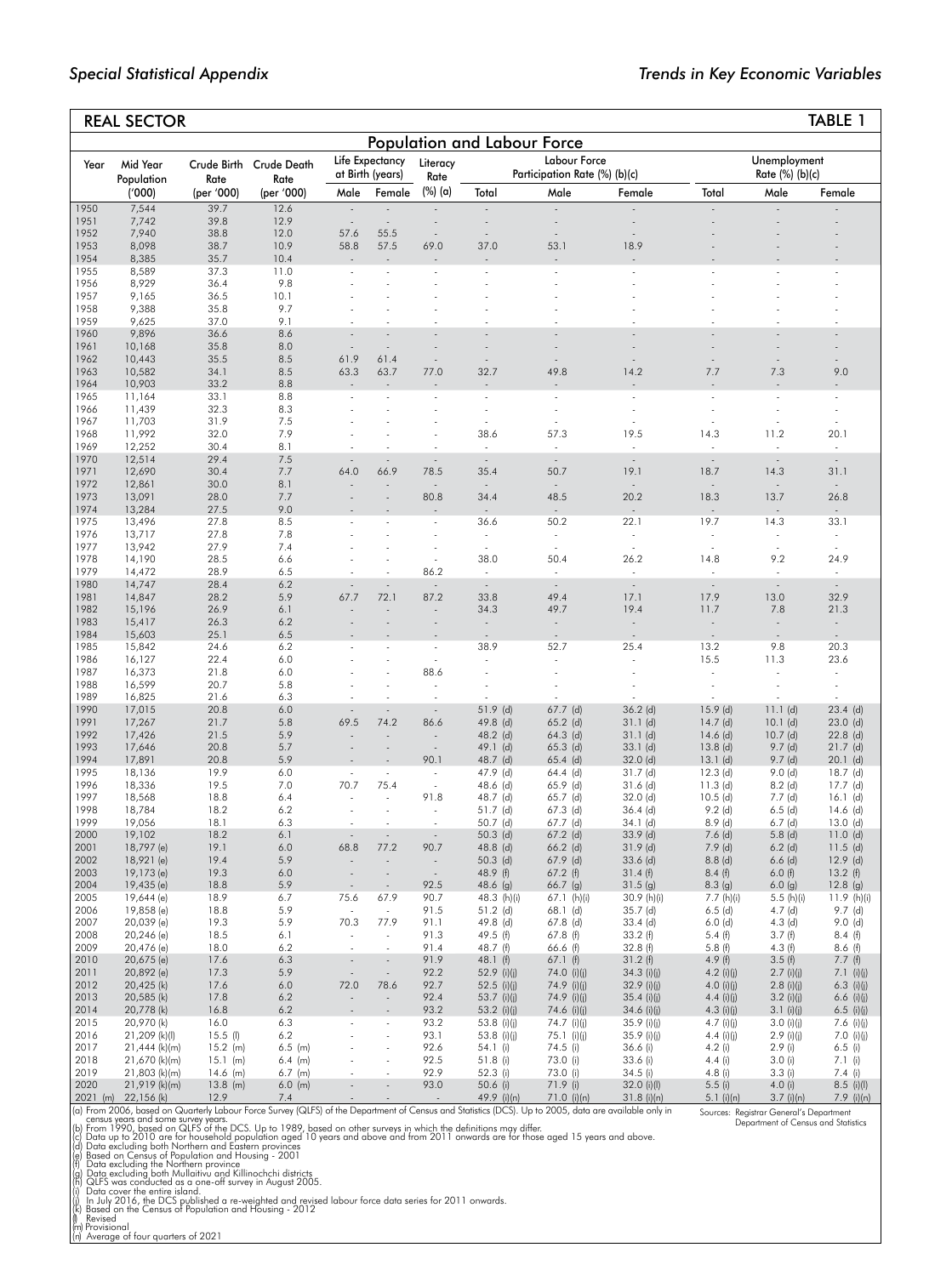|                 | <b>REAL SECTOR</b>                                                                                                                                                                                                                                                                                                              |                   |                      |                                |               |                      |              |                                            |                                        |                  |                                            |                     |                                 | <b>TABLE 2</b>                          |
|-----------------|---------------------------------------------------------------------------------------------------------------------------------------------------------------------------------------------------------------------------------------------------------------------------------------------------------------------------------|-------------------|----------------------|--------------------------------|---------------|----------------------|--------------|--------------------------------------------|----------------------------------------|------------------|--------------------------------------------|---------------------|---------------------------------|-----------------------------------------|
|                 |                                                                                                                                                                                                                                                                                                                                 |                   |                      |                                |               | National Output (a)  |              |                                            |                                        |                  |                                            |                     |                                 |                                         |
|                 | GDP at<br>Current                                                                                                                                                                                                                                                                                                               | GDP at<br>Current | Per Capita<br>GDP    | Per Capita<br>GDP              | GDP<br>Growth |                      |              | Share of GDP<br>(at Current Market Prices) |                                        |                  | Share of GDP<br>(at Current Market Prices) |                     |                                 | <b>GDP Deflator</b><br>$(1996=100)$ (c) |
| Year            | Market<br>Prices                                                                                                                                                                                                                                                                                                                | Market<br>Prices  | at Current<br>Market | at Current<br>Market<br>Prices | Rate          |                      |              |                                            |                                        |                  |                                            |                     | Annual<br>Thdex                 | Annual                                  |
|                 | $(Rs.$ mn $)$                                                                                                                                                                                                                                                                                                                   | $(US$$ mn $)$     | Prices (Rs.)         | (USS)                          |               | Agriculture Industry |              | Services                                   | Taxes less<br>Subsidies on<br>Products | Con-<br>sumption | Investment                                 | National<br>Savings |                                 | Change                                  |
|                 |                                                                                                                                                                                                                                                                                                                                 |                   | (b)                  | (b)                            | (%)           | (%)                  | (%)          | (%)                                        | (%)                                    | (%)              | (%)                                        | (%)                 |                                 | (%)                                     |
| 1950<br>1951    |                                                                                                                                                                                                                                                                                                                                 |                   |                      |                                | 6.2           | 46.3<br>45.8         | 19.6<br>20.2 | 36.9<br>36.8                               |                                        |                  |                                            |                     |                                 |                                         |
| 1952<br>1953    |                                                                                                                                                                                                                                                                                                                                 |                   |                      |                                | 4.6<br>1.9    | 45.5<br>45.2         | 17.0<br>18.3 | 39.5<br>38.7                               |                                        |                  |                                            |                     | 4.1<br>4.3                      |                                         |
| 1954            |                                                                                                                                                                                                                                                                                                                                 |                   |                      |                                | 2.7           | 46.5                 | 17.9         | 38.1                                       |                                        |                  |                                            |                     | 4.4                             |                                         |
| 1955<br>1956    |                                                                                                                                                                                                                                                                                                                                 |                   |                      |                                | 5.9<br>0.7    | 45.9<br>43.0         | 16.5<br>17.6 | 39.6<br>40.9                               |                                        |                  |                                            |                     | 4.4<br>4.5                      |                                         |
| 1957            |                                                                                                                                                                                                                                                                                                                                 |                   |                      |                                | 1.5           | 39.6                 | 18.0         | 42.9                                       |                                        |                  |                                            |                     | 4.7                             |                                         |
| 1958<br>1959    | 6,416                                                                                                                                                                                                                                                                                                                           | 1,348             | 667                  | 140                            | 2.9<br>1.5    | 39.2<br>38.8         | 16.9<br>17.3 | 44.0<br>43.8                               |                                        | 85.1             | 17.3                                       | 13.4                | 4.9<br>5.0                      |                                         |
| 1960            | 6,711                                                                                                                                                                                                                                                                                                                           | 1,410             | 678                  | 142                            | 6.7           | 37.8                 | 16.8         | 45.4                                       |                                        | 88.4             | 14.6                                       | 10.6                | 5.0                             |                                         |
| 1961<br>1962    | 6,875<br>6,970                                                                                                                                                                                                                                                                                                                  | 1,444<br>1,464    | 676<br>667           | 142<br>140                     | 2.1<br>4.6    | 38.7<br>36.5         | 16.8<br>17.3 | 44.5<br>46.2                               |                                        | 84.9<br>85.9     | 16.0<br>15.5                               | 14.2<br>13.1        | 4.9<br>4.8                      |                                         |
| 1963<br>1964    | 7,382<br>7,793                                                                                                                                                                                                                                                                                                                  | 1,551<br>1,637    | 698<br>715           | 147<br>150                     | 2.8<br>6.4    | 38.0<br>36.4         | 16.9<br>16.6 | 45.2<br>47.0                               |                                        | 86.0<br>87.8     | 15.7<br>14.3                               | 13.0<br>11.3        | 4.9<br>4.9                      |                                         |
| 1965            | 8,084                                                                                                                                                                                                                                                                                                                           | 1,698             | 724                  | 152                            | 2.3           | 33.6                 | 17.4         | 49.0                                       |                                        | 87.1             | 12.5                                       | 12.5                | 4.9                             |                                         |
| 1966<br>1967    | 8,337<br>9,037                                                                                                                                                                                                                                                                                                                  | 1,751<br>1,859    | 729<br>772           | 153<br>159                     | 3.8<br>5.1    | 33.8<br>35.3         | 16.7<br>16.6 | 49.6<br>48.1                               |                                        | 89.1<br>87.6     | 14.3<br>15.2                               | 10.1<br>11.1        | 4.9<br>5.0                      |                                         |
| 1968            | 10,718                                                                                                                                                                                                                                                                                                                          | 1,801             | 894                  | 150                            | 8.2           | 37.2                 | 17.9         | 44.9                                       |                                        | 87.1             | 15.9                                       | 12.3                | 5.5                             |                                         |
| 1969<br>1970    | 11,695<br>13,664                                                                                                                                                                                                                                                                                                                | 1,966<br>2,296    | 955<br>1,092         | 160<br>184                     | 4.8<br>4.3    | 34.4<br>28.3         | 19.4<br>23.8 | 46.2<br>47.9                               |                                        | 87.0<br>84.2     | 19.3<br>18.9                               | 12.1<br>15.0        | 5.7<br>5.9                      |                                         |
| 1971            | 14,050                                                                                                                                                                                                                                                                                                                          | 2,365             | 1,107                | 186                            | 0.2           | 27.1                 | 24.7         | 48.2                                       |                                        | 84.9             | 17.1                                       | 14.7                | 6.2                             | 3.7                                     |
| 1972<br>1973    | 15,247<br>18,404                                                                                                                                                                                                                                                                                                                | 2,554<br>2,876    | 1,186<br>1,406       | 199<br>220                     | 3.2<br>3.7    | 26.3<br>27.3         | 24.2<br>25.4 | 49.5<br>47.3                               |                                        | 84.3<br>87.5     | 17.3<br>13.7                               | 14.8<br>11.5        | 6.4<br>7.5                      | 4.1<br>17.6                             |
| 1974            | 23,771                                                                                                                                                                                                                                                                                                                          | 3,575             | 1,789                | 269                            | 3.2           | 33.2                 | 25.1         | 41.8                                       |                                        | 91.8             | 15.7                                       | 7.5                 | 9.5                             | 25.9                                    |
| 1975<br>1976    | 26,577<br>30,203                                                                                                                                                                                                                                                                                                                | 3,791<br>3,591    | 1,969<br>2,202       | 281<br>262                     | 2.8<br>3.0    | 30.4<br>29.0         | 26.4<br>27.1 | 43.2<br>43.9                               |                                        | 91.9<br>86.1     | 15.6<br>16.2                               | 7.4<br>13.1         | 10.2<br>10.8                    | 7.5<br>5.9                              |
| 1977            | 36,407                                                                                                                                                                                                                                                                                                                          | 4,105             | 2,611                | 294                            | 4.2           | 30.7                 | 28.7         | 40.6                                       |                                        | 81.9             | 14.4                                       | 17.7                | 12.8                            | 18.8                                    |
| 1978<br>1979    | 42,665<br>52,387                                                                                                                                                                                                                                                                                                                | 2,733<br>3,365    | 3,007<br>3,620       | 193<br>232                     | 8.2<br>6.3    | 30.5<br>26.9         | 27.2<br>28.2 | 42.3<br>44.8                               |                                        | 84.7<br>86.2     | 20.0<br>25.8                               | 15.5<br>14.8        | 13.8<br>16.0                    | 7.8<br>15.8                             |
| 1980            | 66,527                                                                                                                                                                                                                                                                                                                          | 4,025             | 4,511                | 273                            | 5.8           | 27.6                 | 29.6         | 42.8                                       |                                        | 88.8             | 33.8                                       | 14.0                | 18.9                            | 18.1                                    |
| 1981<br>1982    | 85,005<br>99,238                                                                                                                                                                                                                                                                                                                | 4,416<br>4,769    | 5,725<br>6,531       | 297<br>314                     | 5.8<br>5.1    | 27.7<br>26.4         | 28.0<br>26.3 | 44.3<br>47.3                               |                                        | 88.3<br>88.1     | 27.8<br>30.8                               | 14.3<br>15.4        | 22.8<br>25.1                    | 20.6<br>9.9                             |
| 1983            | 121,601                                                                                                                                                                                                                                                                                                                         | 5,168             | 7,887                | 335                            | 5.0           | 28.3                 | 26.3         | 45.4                                       |                                        | 86.2             | 28.9                                       | 16.4                | 28.7                            | 14.6                                    |
| 1984<br>1985    | 153,746<br>162,375                                                                                                                                                                                                                                                                                                              | 6,043<br>5,978    | 9,854<br>10,250      | 387<br>377                     | 5.1<br>5.0    | 28.7<br>27.7         | 26.3<br>26.2 | 45.0<br>46.1                               |                                        | 80.1<br>88.1     | 25.8<br>23.8                               | 22.2<br>14.2        | 33.6<br>33.9                    | 17.1<br>0.9                             |
| 1986<br>1987    | 179,474                                                                                                                                                                                                                                                                                                                         | 6,405             | 11,129<br>12,015     | 397<br>408                     | 4.3<br>1.5    | 27.1<br>27.0         | 26.6<br>27.4 | 46.3<br>45.6                               |                                        | 88.0<br>87.2     | 23.7<br>23.3                               | 14.5<br>15.3        | 35.9<br>38.4                    | 5.8<br>7.0                              |
| 1988            | 196,723<br>221,982                                                                                                                                                                                                                                                                                                              | 6,680<br>6,978    | 13,373               | 420                            | 2.7           | 26.3                 | 26.7         | 47.0                                       |                                        | 88.0             | 22.8                                       | 14.2                | 42.8                            | 11.5                                    |
| 1989<br>1990    | 251,891<br>321,784                                                                                                                                                                                                                                                                                                              | 6,987<br>8,033    | 14,971<br>18,912     | 415<br>472                     | 2.3<br>6.2    | 25.6<br>26.3         | 26.8<br>26.0 | 47.6<br>47.7                               |                                        | 87.8<br>85.7     | 21.7<br>22.2                               | 14.6<br>16.8        | 46.9<br>56.3                    | 9.6<br>20.0                             |
| 1991            | 372,345                                                                                                                                                                                                                                                                                                                         | 9,000             | 21,564               | 521                            | 4.6           | 26.8                 | 25.6         | 47.7                                       |                                        | 87.2             | 22.9                                       | 15.2                | 62.5                            | 11.0                                    |
| 1992<br>1993    | 425,283<br>499,565                                                                                                                                                                                                                                                                                                              | 9,703<br>10,354   | 24,405<br>28,310     | 557<br>587                     | 4.3<br>6.9    | 25.9<br>24.6         | 25.6<br>25.6 | 48.5<br>49.8                               |                                        | 85.0<br>84.0     | 24.3<br>25.6                               | 17.9<br>20.2        | 68.8<br>75.3                    | 10.0<br>9.5                             |
| 1994            | 579,084                                                                                                                                                                                                                                                                                                                         | 11,718            | 32,367               | 655                            | 5.6           | 23.8                 | 26.2         | 50.1                                       |                                        | 84.8             | 27.0                                       | 19.1                | 82.3                            | 9.3                                     |
| 1995<br>1996    | 667,772<br>768,128                                                                                                                                                                                                                                                                                                              | 13,030<br>13,898  | 36,820<br>41,892     | 718<br>758                     | 5.5<br>3.8    | 23.0<br>22.4         | 26.5<br>26.4 | 50.5<br>51.1                               |                                        | 84.7<br>84.7     | 25.7<br>24.2                               | 19.5<br>19.0        | 89.2<br>100.0                   | 8.4<br>12.1                             |
| 1997            | 890,272                                                                                                                                                                                                                                                                                                                         | 15,092            | 47.947               | 813                            | 6.3           | 21.9                 | 26.9         | 51.2                                       |                                        | 82.7             | 24.4                                       | 21.5                | 108.6                           | 8.6                                     |
| 1998<br>1999    | 1,017,986<br>1,105,963                                                                                                                                                                                                                                                                                                          | 15,761<br>15,711  | 54,194<br>58,038     | 839<br>824                     | 4.7<br>4.3    | 21.1<br>20.7         | 27.5<br>27.3 | 51.4<br>52.0                               |                                        | 80.9<br>80.5     | 25.1<br>27.3                               | 23.4<br>23.5        | 117.8<br>123.1                  | 8.4<br>4.4                              |
| 2000            | 1,257,636                                                                                                                                                                                                                                                                                                                       | 16,596            | 65,838               | 869                            | 6.0           | 19.9                 | 27.3         | 52.8                                       |                                        | 82.6             | 28.0                                       | 21.5                | 131.3                           | 6.7                                     |
| 2001<br>2002    | 1,407,398<br>1,636,037                                                                                                                                                                                                                                                                                                          | 15,750<br>17,102  | 74,874<br>86,467     | 838<br>904                     | $-1.5$<br>4.0 | 20.1<br>14.3         | 26.8<br>28.0 | 53.1<br>57.7                               |                                        | 84.2<br>84.0     | 22.0<br>22.5                               | 20.3<br>21.0        | 147.6<br>160.0                  | 12.4<br>8.4                             |
| 2003<br>2004    | 1,822,468<br>2,090,841                                                                                                                                                                                                                                                                                                          | 18,882<br>20,663  | 95,054<br>107,581    | 985<br>1,063                   | 5.9<br>5.4    | 13.2<br>12.5         | 28.4<br>28.6 | 58.3<br>58.8                               |                                        | 84.0<br>83.6     | 22.0<br>25.3                               | 21.5<br>22.0        | 168.2<br>183.0                  | 5.1<br>8.8                              |
| 2005            | 2,452,782                                                                                                                                                                                                                                                                                                                       | 24,406            | 124,862              | 1,242                          | 6.2           | 11.8                 | 30.2         | 58.0                                       |                                        | 82.1             | 26.8                                       | 23.8                | 202.1                           | 10.4                                    |
| 2006<br>2007    | 2,938,680<br>3,578,688                                                                                                                                                                                                                                                                                                          | 28,267<br>32,350  | 147,985<br>178,586   | 1,423<br>1,614                 | 7.7<br>6.8    | 11.3<br>11.7         | 30.6<br>29.9 | 58.0<br>58.4                               |                                        | 83.0<br>82.4     | 28.0<br>28.0                               | 22.3<br>23.3        | 224.9<br>256.4                  | 11.3<br>14.0                            |
| 2008            | 4,410,682                                                                                                                                                                                                                                                                                                                       | 40,714            | 217,855              | 2,011                          | 6.0           | 13.4                 | 29.4         | 57.2                                       |                                        | 86.1             | 27.6                                       | 17.8                | 298.3                           | 16.3                                    |
| 2009<br>2010    | 4,835,293<br>6,413,668                                                                                                                                                                                                                                                                                                          | 42,066<br>56,726  | 236,144<br>310,214   | 2,054<br>2,744                 | 3.5<br>8.0    | 12.7<br>8.5          | 29.7<br>26.6 | 57.6<br>54.6                               | 10.2                                   | 82.1<br>76.9     | 24.4<br>30.4                               | 23.7<br>28.5        | 315.8<br>338.9                  | 5.9<br>7.3                              |
| 2011            | 7,219,106                                                                                                                                                                                                                                                                                                                       | 65,293            | 345,544              | 3,125                          | 8.4           | 8.8                  | 28.0         | 55.1                                       | 8.0                                    | 79.8             | 33.4                                       | 26.3                | 351.8                           | 3.8                                     |
| 2012<br>2013    | 8,732,463<br>9,592,125                                                                                                                                                                                                                                                                                                          | 68,434<br>74,294  | 427,538<br>465,976   | 3,351<br>3,609                 | 9.1<br>3.4    | 7.4<br>7.7           | 30.1<br>29.2 | 55.6<br>56.4                               | 6.8<br>6.8                             | 72.8<br>75.4     | 39.1<br>33.2                               | 33.3<br>29.9        | 389.9<br>414.3                  | 10.8<br>6.2                             |
| 2014            | 10,361,151                                                                                                                                                                                                                                                                                                                      | 79,359            | 498,660              | 3,819                          | 5.0           | 8.0                  | 28.3         | 56.9                                       | 6.8                                    | 75.8             | 32.3                                       | 29.8                | 426.3                           | 2.9                                     |
| 2015<br>2016    | 10,950,621<br>11,996,083                                                                                                                                                                                                                                                                                                        | 80,556<br>82,390  | 522,304<br>565,613   | 3,842<br>3,885                 | 5.0<br>4.5    | 8.2<br>7.4           | 27.2<br>27.8 | 57.4<br>56.4                               | 7.3<br>8.3                             | 76.4<br>79.4     | 31.2<br>27.9                               | 28.8<br>25.7        | 429.1<br>449.9                  | 0.6<br>4.8                              |
| 2017            | 13,328,103                                                                                                                                                                                                                                                                                                                      | 87,422            | 621,531              | 4,077                          | 3.6           | 7.8                  | 26.8         | 56.1                                       | 9.3                                    | 75.6             | 31.6                                       | 29.0                | 482.6                           | 7.3                                     |
| 2018<br>2019(d) | 14,290,907<br>14,997,157                                                                                                                                                                                                                                                                                                        | 87,922<br>83,887  | 659,479<br>687,848   | 4,057<br>3,848                 | 3.3<br>2.3    | 8.0<br>7.6           | 26.3<br>27.2 | 57.3<br>58.2                               | 8.4<br>7.0                             | 77.6<br>79.8     | 29.9<br>26.3                               | 26.7<br>24.1        | 501.0<br>513.8                  | 3.8<br>2.6                              |
|                 | 2020(d)(e) 15,027,374                                                                                                                                                                                                                                                                                                           | 81,000            | 685,587              | 3,695                          | $-3.6$        | 8.6                  | 26.2         | 59.5                                       | 5.7                                    | 81.3             | 25.1                                       | 23.6                | 534.2                           | 4.0                                     |
| 2021(e)<br>(a)  | 16,809,309<br>The Central Bank began publishing National Accounts estimates in 1959. Estimates for the period 1950 - 1958 have been computed using the growth rates in "Estimates                                                                                                                                               | 84,519            | 758,680              | 3,815                          | 3.7           | 9.0                  | 27.8         | 57.5                                       | 5.6                                    | 79.9             | 27.7                                       | 23.8                | 576.4<br>Sources: Department of | 7.9                                     |
|                 | of Sri Lanka's Gross National Product from 1950 - 1981", T. Savundranayagam, Staff Studies Vol. 12 No.2 September 1982 and Vol. 13 No.1 and 2 April - September,<br>1983. Therefore, from 1950-1958 the sum of sectoral shares does not add to 100%. National Accounts data from 2002 onwards are based on the estimates of the |                   |                      |                                |               |                      |              |                                            |                                        |                  |                                            |                     |                                 | Census and<br>Statistics                |
|                 | Department of Census and Statistics (DCS). National Accounts estimates were rebased in 1970, 1982, and 1996 by the Central Bank and in 2002 and 2010 by the DCS.<br>The GDP and GNI estimates before the base year revisions are given below.                                                                                   |                   |                      |                                |               |                      |              |                                            |                                        |                  |                                            |                     |                                 | Central Bank of                         |
|                 | 1970 (CBSL estimates) : GDP (current factor cost prices) = Rs. 11,705 mn, GNI (current factor cost prices) = Rs. 12,671 mn                                                                                                                                                                                                      |                   |                      |                                |               |                      |              |                                            |                                        |                  |                                            |                     |                                 | Sri Lanka                               |
|                 | 1982 (CBSL estimates) : GDP (current factor cost prices) = Rs. 91,943 mn, GNI (current factor cost prices) = Rs. 89,609 mn<br>1996 (CBSL estimates) : GDP (current factor cost prices) = Rs.695,934 mn, GNI (current factor cost prices) = Rs. 684,676 mn                                                                       |                   |                      |                                |               |                      |              |                                            |                                        |                  |                                            |                     |                                 |                                         |
|                 | 2002 (CBSL estimates) : GDP (current market prices) = Rs. 1,581,885 mn, GNI (current market prices) = Rs. 1,599,867 mn                                                                                                                                                                                                          |                   |                      |                                |               |                      |              |                                            |                                        |                  |                                            |                     |                                 |                                         |

2002 (CBSL estimates) : GDP (current market prices) = Rs. 1,581,885 mn, GNI (current market prices) = Rs. 1,599,867 mn<br>2010 (DCS estimates) : GDP (current market prices) = Rs. 5,604,104 mn, GNI (current market prices) = Rs

the current<br>(d) Revised<br>(e) Provisional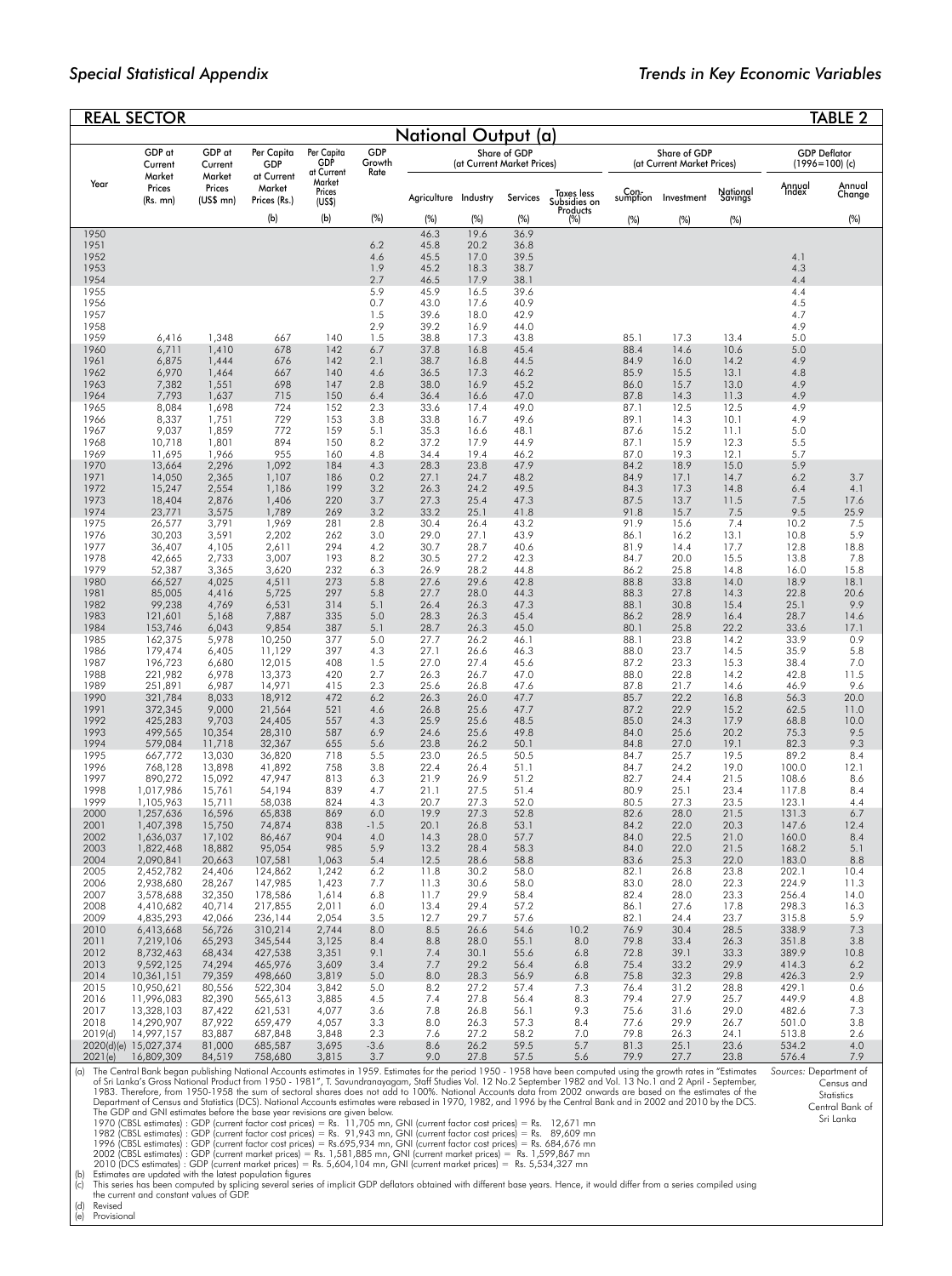|                     | <b>REAL SECTOR</b>    |                |                                                               |                |                            |                    |                |                                                                           |                  |                     |                                  |                     |                     |                |                                                                     | TABLE 3 |
|---------------------|-----------------------|----------------|---------------------------------------------------------------|----------------|----------------------------|--------------------|----------------|---------------------------------------------------------------------------|------------------|---------------------|----------------------------------|---------------------|---------------------|----------------|---------------------------------------------------------------------|---------|
|                     |                       |                |                                                               |                |                            |                    |                | <b>Prices</b>                                                             |                  |                     |                                  |                     |                     |                |                                                                     |         |
|                     |                       |                |                                                               |                | Annual Average Price Index |                    |                |                                                                           |                  |                     | Annual Average Percentage Change |                     |                     |                |                                                                     |         |
| Year                | <b>CCPI</b>           | <b>CCPI</b>    | <b>CCPI</b>                                                   | <b>CCPI</b>    | <b>NCPI</b>                | WPI                | PPI            | PPI                                                                       | <b>CCPI</b>      | <b>CCPI</b>         | <b>CCPI</b>                      | <b>CCPI</b>         | <b>NCPI</b>         | WPI            | PPI                                                                 | PPI     |
|                     | $(1952 = 100)$<br>(a) | (b)            | $(2002=100)$ $(2006/07=100)$ $(2013=100)$ $(2013=100)$<br>(c) | (d)            | (e)                        | $(1974=100)$       | (f)            | $(2013 \text{ Q4} = 100)$ $(2018 \text{ Q4} = 100)$ $(1952 = 100)$<br>(g) | (a)              | $(2002=100)$<br>(b) | $(2006/07=100)$<br>(c)           | $(2013=100)$<br>(d) | $(2013=100)$<br>(e) |                | $(1974=100)$ $(2013 \text{ Q4}=100)$ $(2018 \text{ Q4}=100)$<br>(f) | (g)     |
| 1953                | 101.6                 |                |                                                               |                |                            |                    |                |                                                                           | 1.6              |                     |                                  |                     |                     |                |                                                                     |         |
| 1954                | 101.1                 |                |                                                               |                |                            |                    |                |                                                                           | $-0.5$           |                     |                                  |                     |                     |                |                                                                     |         |
| 1955<br>1956        | 100.5<br>100.2        |                |                                                               |                |                            |                    |                |                                                                           | $-0.6$<br>$-0.3$ |                     |                                  |                     |                     |                |                                                                     |         |
| 1957                | 102.8                 |                |                                                               |                |                            |                    |                |                                                                           | 2.6              |                     |                                  |                     |                     |                |                                                                     |         |
| 1958                | 105.0                 |                |                                                               |                |                            |                    |                |                                                                           | 2.1              |                     |                                  |                     |                     |                |                                                                     |         |
| 1959                | 105.2                 |                |                                                               |                |                            |                    |                |                                                                           | 0.2              |                     |                                  |                     |                     |                |                                                                     |         |
| 1960<br>1961        | 103.5<br>104.8        |                |                                                               |                |                            |                    |                |                                                                           | $-1.6$<br>1.3    |                     |                                  |                     |                     |                |                                                                     |         |
| 1962                | 106.3                 |                |                                                               |                |                            |                    |                |                                                                           | 1.4              |                     |                                  |                     |                     |                |                                                                     |         |
| 1963                | 108.8                 |                |                                                               |                |                            |                    |                |                                                                           | 2.4              |                     |                                  |                     |                     |                |                                                                     |         |
| 1964<br>1965        | 112.2<br>112.5        |                |                                                               |                |                            |                    |                |                                                                           | 3.1<br>0.3       |                     |                                  |                     |                     |                |                                                                     |         |
| 1966                | 112.3                 |                |                                                               |                |                            |                    |                |                                                                           | $-0.2$           |                     |                                  |                     |                     |                |                                                                     |         |
| 1967                | 114.8                 |                |                                                               |                |                            |                    |                |                                                                           | 2.2              |                     |                                  |                     |                     |                |                                                                     |         |
| 1968                | 121.5                 |                |                                                               |                |                            |                    |                |                                                                           | 5.8              |                     |                                  |                     |                     |                |                                                                     |         |
| 1969<br>1970        | 130.5<br>138.2        |                |                                                               |                |                            |                    |                |                                                                           | 7.4<br>5.9       |                     |                                  |                     |                     |                |                                                                     |         |
| 1971                | 141.9                 |                |                                                               |                |                            |                    |                |                                                                           | 2.7              |                     |                                  |                     |                     |                |                                                                     |         |
| 1972                | 150.9                 |                |                                                               |                |                            |                    |                |                                                                           | 6.3              |                     |                                  |                     |                     |                |                                                                     |         |
| 1973                | 165.4                 |                |                                                               |                |                            |                    |                |                                                                           | 9.6              |                     |                                  |                     |                     |                |                                                                     |         |
| 1974<br>1975        | 185.8<br>198.3        |                |                                                               |                |                            | 103.4              |                |                                                                           | 12.3<br>6.7      |                     |                                  |                     |                     |                |                                                                     |         |
| 1976                | 200.7                 |                |                                                               |                |                            | 111.9              |                |                                                                           | 1.2              |                     |                                  |                     |                     | 8.2            |                                                                     |         |
| 1977                | 203.2                 |                |                                                               |                |                            | 135.5              |                |                                                                           | 1.2              |                     |                                  |                     |                     | 21.1           |                                                                     |         |
| 1978<br>1979        | 227.8<br>252.3        |                |                                                               |                |                            | 156.7<br>171.6     |                |                                                                           | 12.1<br>10.8     |                     |                                  |                     |                     | 15.6<br>9.5    |                                                                     |         |
| 1980                | 318.2                 |                |                                                               |                |                            | 229.5              |                |                                                                           | 26.1             |                     |                                  |                     |                     | 33.7           |                                                                     |         |
| 1981                | 375.4                 |                |                                                               |                |                            | 268.5              |                |                                                                           | 18.0             |                     |                                  |                     |                     | 17.0           |                                                                     |         |
| 1982<br>1983        | 416.1<br>474.2        |                |                                                               |                |                            | 283.3<br>354.1     |                |                                                                           | 10.8<br>14.0     |                     |                                  |                     |                     | 5.5<br>25.0    |                                                                     |         |
| 1984                | 553.1                 |                |                                                               |                |                            | 444.7              |                |                                                                           | 16.6             |                     |                                  |                     |                     | 25.6           |                                                                     |         |
| 1985                | 561.2                 |                |                                                               |                |                            | 377.1              |                |                                                                           | 1.5              |                     |                                  |                     |                     | $-15.2$        |                                                                     |         |
| 1986<br>1987        | 606.0<br>652.8        |                |                                                               |                |                            | 366.0<br>414.9     |                |                                                                           | 8.0<br>7.7       |                     |                                  |                     |                     | $-2.9$<br>13.4 |                                                                     |         |
| 1988                | 744.1                 |                |                                                               |                |                            | 488.7              |                |                                                                           | 14.0             |                     |                                  |                     |                     | 17.8           |                                                                     |         |
| 1989                | 830.2                 |                |                                                               |                |                            | 532.9              |                |                                                                           | 11.6             |                     |                                  |                     |                     | 9.0            |                                                                     |         |
| 1990<br>1991        | 1,008.6<br>1,131.5    |                |                                                               |                |                            | 651.1<br>710.8     |                |                                                                           | 21.5<br>12.2     |                     |                                  |                     |                     | 22.2<br>9.2    |                                                                     |         |
| 1992                | 1,260.4               |                |                                                               |                |                            | 773.0              |                |                                                                           | 11.4             |                     |                                  |                     |                     | 8.8            |                                                                     |         |
| 1993                | 1,408.4               |                |                                                               |                |                            | 831.8              |                |                                                                           | 11.7             |                     |                                  |                     |                     | 7.6            |                                                                     |         |
| 1994<br>1995        | 1,527.4<br>1,644.6    |                |                                                               |                |                            | 873.4<br>950.3     |                |                                                                           | 8.4<br>7.7       |                     |                                  |                     |                     | 5.0<br>8.8     |                                                                     |         |
| 1996                | 1,906.7               |                |                                                               |                |                            | 1,145.1            |                |                                                                           | 15.9             |                     |                                  |                     |                     | 20.5           |                                                                     |         |
| 1997                | 2,089.1               |                |                                                               |                |                            | 1,224.3            |                |                                                                           | 9.6              |                     |                                  |                     |                     | 6.9            |                                                                     |         |
| 1998<br>1999        | 2,284.9<br>2,392.1    |                |                                                               |                |                            | 1,298.7<br>1,295.3 |                |                                                                           | 9.4<br>4.7       |                     |                                  |                     |                     | 6.1<br>$-0.3$  |                                                                     |         |
| 2000                | 2,539.8               |                |                                                               |                |                            | 1,317.2            |                |                                                                           | 6.2              |                     |                                  |                     |                     | 1.7            |                                                                     |         |
| 2001                | 2,899.4               |                |                                                               |                |                            | 1,471.2            |                |                                                                           | 14.2             |                     |                                  |                     |                     | 11.7           |                                                                     |         |
| 2002<br>2003        | 3,176.4<br>3,377.0    | 105.8          |                                                               |                |                            | 1,628.9<br>1,679.1 |                |                                                                           | 9.6<br>6.3       |                     |                                  |                     |                     | 10.7<br>3.1    |                                                                     |         |
| 2004                | 3,632.8               | 115.3          |                                                               |                |                            | 1,889.0            |                |                                                                           | 7.6              | 9.0                 |                                  |                     |                     | 12.5           |                                                                     |         |
| 2005                | 4,055.5               | 128.0          |                                                               |                |                            | 2,105.9            |                |                                                                           | 11.6             | 11.0                |                                  |                     |                     | 11.5           |                                                                     |         |
| 2006<br>2007        | 4,610.8<br>5,416.1    | 140.8<br>163.1 |                                                               |                |                            | 2,351.5<br>2,924.4 |                |                                                                           | 13.7<br>17.5     | 10.0<br>15.8        |                                  |                     |                     | 11.7<br>24.4   |                                                                     |         |
| 2008                |                       | 199.9          | 129.2                                                         |                |                            | 3,653.6            |                |                                                                           |                  | 22.6                |                                  |                     |                     | 24.9           |                                                                     |         |
| 2009                |                       | 206.8          | 133.6                                                         |                |                            | 3,500.9            |                |                                                                           |                  | 3.4                 | 3.5                              |                     |                     | $-4.2$         |                                                                     |         |
| 2010                |                       | 219.1<br>226.5 | 141.9                                                         |                |                            | 3,893.0            |                |                                                                           |                  | 5.9<br>6.9          | $6.2\,$                          |                     |                     | 11.2           |                                                                     |         |
| 2011<br>2012        |                       |                | 151.5<br>162.9                                                |                |                            | 4,306.5<br>4,457.3 |                |                                                                           |                  |                     | 6.7<br>7.6                       |                     |                     | 10.6<br>3.5    |                                                                     |         |
| 2013                |                       |                | 174.2                                                         |                |                            | 4,867.9            |                |                                                                           |                  |                     | 6.9                              |                     |                     | 9.2            |                                                                     |         |
| 2014<br>2015        |                       |                | 179.9<br>181.5                                                | 105.1          | 105.5                      | 5,022.1            | 101.6<br>105.3 |                                                                           |                  |                     | 3.3<br>0.9                       |                     |                     | 3.2            | 3.6                                                                 |         |
| 2016                |                       |                | 188.3                                                         | 107.4<br>111.7 | 109.5<br>113.8             | 5,072.7<br>5,284.0 | 107.1          |                                                                           |                  |                     | 3.7                              | 2.2<br>4.0          | 3.8<br>4.0          | 1.0<br>4.2     | 1.7                                                                 |         |
| 2017                |                       |                |                                                               | 119.0          | 122.6                      | 5,674.7            | 125.3          |                                                                           |                  |                     |                                  | 6.6                 | 7.7                 | 7.4            | 17.0                                                                |         |
| 2018<br>2019        |                       |                |                                                               | 124.1<br>129.5 | 125.2<br>129.6             | 5,867.0<br>6,069.4 | 133.2<br>137.1 | 105.5                                                                     |                  |                     |                                  | 4.3<br>4.3          | 2.1<br>3.5          | 3.4<br>3.4     | 6.3<br>2.9                                                          |         |
| 2020                |                       |                |                                                               | 135.4          | 137.6                      | 6,399.3            | 144.9          | 111.6                                                                     |                  |                     |                                  | 4.6                 | 6.2                 | 5.4            | 5.7                                                                 | 5.8     |
| 2021(h)<br>$(4)$ D. |                       |                |                                                               | 143.4          | 147.2                      | 6,744.9<br>$\sim$  |                | 123.7                                                                     |                  |                     |                                  | 6.0                 | 7.0                 | 5.4            |                                                                     | 10.9    |

t of low income households in the Colombo Municipality. Compilation of this index was discontinued since May 2008.

*Sources:* Department of Census and Statistics Central Bank of Sri Lanka

(b) Represents the consumption basket of urban households within the Colombo District. Compilation of this index was discontinued since June 2011.

(c) Represents the consumption basket of urban households within the Colombo District. Compilation of this index was discontinued since January 2017.<br>(d) Represents the consumption basket of urban households within the Col

(f) Represents the production basket of producers in the entire island. Compilation of this index was discontinued since November 2021.

(g) Represents the production basket of producers in the entire island (h) Provisional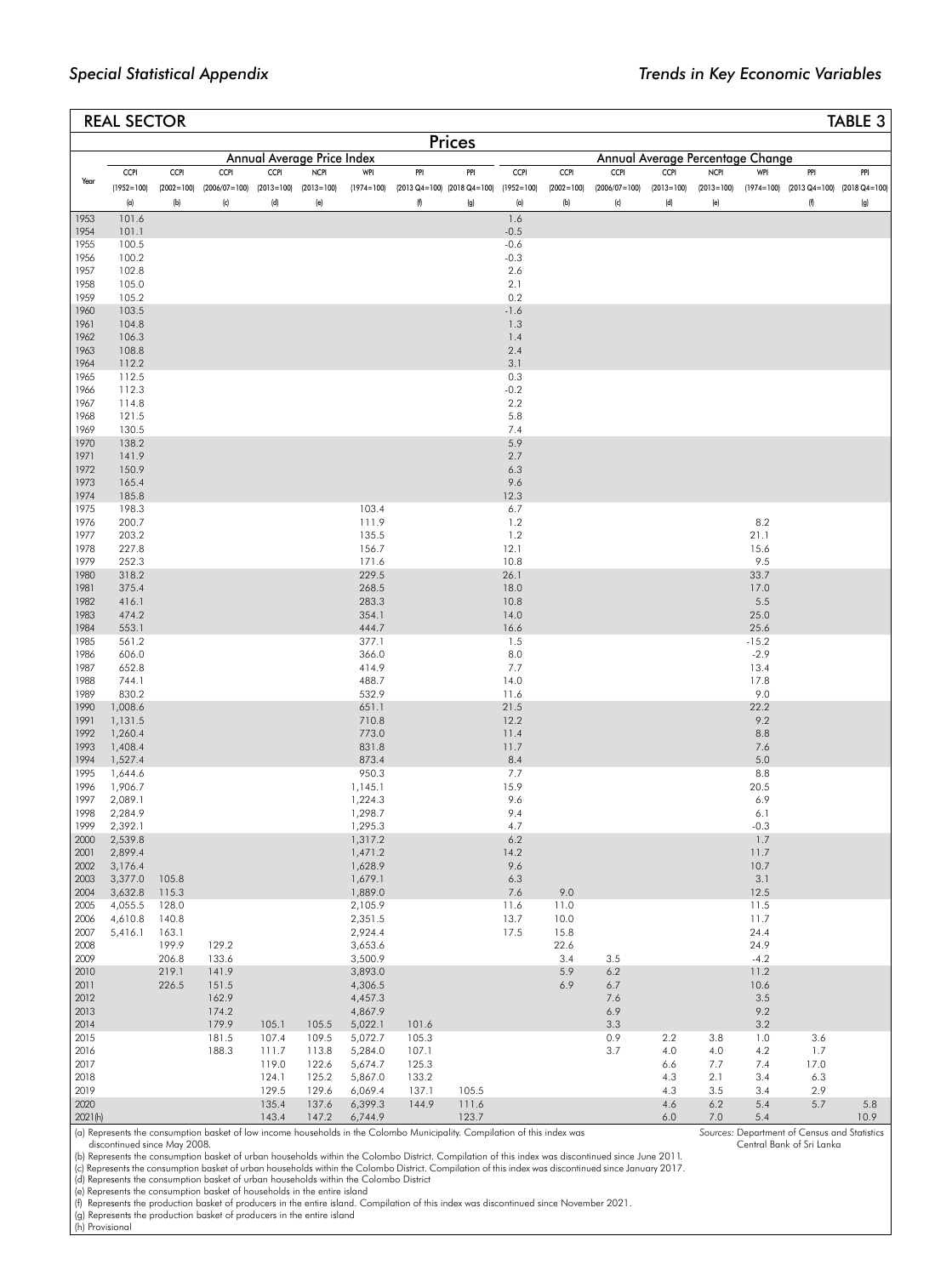*Source*: Central Bank of Sri Lanka

|               | <b>EXTERNAL SECTOR</b> |                      |                              |                    |                          |                    |                            |                      |                         |                          |                       |                              |                        | TABLE 4                |
|---------------|------------------------|----------------------|------------------------------|--------------------|--------------------------|--------------------|----------------------------|----------------------|-------------------------|--------------------------|-----------------------|------------------------------|------------------------|------------------------|
|               |                        |                      |                              |                    |                          |                    | <b>Balance of Payments</b> |                      |                         |                          |                       |                              |                        | Values in US\$ million |
|               |                        |                      | Current Account              |                    |                          |                    |                            |                      |                         | Financial Account (e)    |                       |                              |                        |                        |
|               | <b>Exports</b>         | Imports              | Services                     | Transfers          | Current                  | As a               | Capital                    |                      | Long-term Capital (Net) |                          | Short-term            | Financial<br>Account         | Overall<br>Balance     | Terms of<br>Trade      |
| Year          |                        |                      | & Primary<br>Income<br>(Net) | (Net)<br>(a)       | Account<br>Balance       | % of<br>GDP<br>(b) | Account<br>(Net)           | Direct<br>Investment | Other<br>Private (c)    | Government<br>(d)        | (Net)                 | Balance<br>(f)               |                        | (% change)<br>(g)      |
| 1950          | 296.5                  | 246.3                | $-6.9$                       | $-14.5$            | 28.8                     | 3.5                | $\Box$                     | $-0.4$               | $-5.0$                  | $\overline{a}$           | 0.8                   | $\overline{\phantom{a}}$     | 35.0                   |                        |
| 1951          | 387.0                  | 317.9                | $-34.2$                      | $-16.2$            | 18.7                     | 1.9                |                            | $-10.2$              | $-3.3$                  | $\overline{\phantom{a}}$ | 4.9                   | ÷                            | 19.6                   | $-10.2$                |
| 1952          | 309.3                  | 352.0                | $-29.2$                      | $-21.8$            | $-93.6$                  | $-9.9$             |                            | $-1.0$               | $-2.5$                  | $\overline{a}$           | 8.8                   |                              | $-79.3$                | $-23.8$                |
| 1953<br>1954  | 314.4<br>362.0         | 342.9<br>290.6       | 4.8<br>1.9                   | $-9.4$<br>$-9.0$   | $-33.2$<br>64.3          | $-3.5$<br>6.4      |                            | $-1.5$<br>$-2.7$     | $-2.9$<br>$-1.5$        | $-0.2$<br>14.7           | $-3.6$<br>-6.1        |                              | $-44.6$<br>66.8        | 0.0<br>23.7            |
| 1955          | 397.5                  | 310.4                | $-6.5$                       | $-12.8$            | 67.8                     | 6.2                | ٠                          | $-5.2$               | $-5.2$                  | 1.7                      | $-1.5$                | ÷,                           | 58.5                   | 17.3                   |
| 1956          | 372.1                  | 331.0                | $-12.4$                      | $-11.5$            | 17.2                     | 1.6                |                            | $-5.2$               | $-5.0$                  | 1.9                      | 6.1                   | ä,                           | 10.9                   | $-5.3$                 |
| 1957          | 350.5                  | 370.4                | $-12.8$                      | $-8.2$             | $-40.9$                  | $-3.8$             |                            | $-8.0$               | $-0.6$                  | 4.8                      | 0.6                   | ä,                           | $-46.2$                | $-15.0$                |
| 1958          | 341.0                  | 359.7                | $-8.6$                       | $-4.8$             | $-32.1$                  | $-2.8$             |                            | $-2.5$               | $-0.6$                  | 4.4                      | 2.3                   |                              | $-32.7$                | 11.1                   |
| 1959          | 372.3                  | 411.2                | $-2.3$                       | $-2.5$             | $-43.7$                  | $-3.2$             |                            | $-1.9$               | 0.6                     | 12.0                     | 2.1                   |                              | $-29.8$                | 0.0                    |
| 1960<br>1961  | 377.2<br>358.5         | 421.3<br>376.7       | -6.7<br>$-3.8$               | 4.6<br>2.3         | $-46.2$<br>$-19.7$       | $-3.3$<br>$-1.4$   |                            | 0.6<br>$-1.3$        | $-0.2$<br>$-0.4$        | 1.5<br>5.2               | $-1.5$<br>2.9         |                              | $-40.3$<br>$-16.5$     | 0.0<br>$-5.9$          |
| 1962          | 370.2                  | 400.3                | $-0.6$                       | 1.6                | $-29.1$                  | $-2.0$             |                            | $-0.4$               | 0.0                     | 9.2                      | $-0.2$                |                              | $-14.2$                | 0.0                    |
| 1963          | 358.7                  | 392.5                | $-4.4$                       | 2.9                | $-35.3$                  | $-2.3$             |                            | 1.0                  | 0.0                     | 16.6                     | $-0.8$                | ä,                           | $-16.8$                | $-10.0$                |
| 1964          | 371.1                  | 411.6                | $-1.5$                       | 8.4                | $-33.6$                  | $-2.1$             |                            | $-0.2$               | 0.4                     | 8.8                      | $-1.9$                |                              | $-26.6$                | $-16.7$                |
| 1965          | 400.9                  | 403.6                | 6.5                          | 8.4                | 12.2                     | 0.7                | ٠                          | 0.0                  | $-0.6$                  | 13.2                     | $-3.8$                | ÷,                           | 19.7                   | 9.1                    |
| 1966          | 351.5                  | 423.8                | 3.6                          | 7.8                | $-60.9$                  | $-3.5$             |                            | $-2.9$               | $-0.4$                  | 22.9                     | $-3.8$                | í,                           | $-49.0$                | $-6.3$                 |
| 1967<br>1968  | 339.4<br>332.0         | 408.4<br>395.8       | 5.1<br>1.7                   | 4.5<br>2.5         | $-59.2$<br>$-59.6$       | $-3.2$<br>$-3.4$   |                            | $-1.0$<br>$-2.0$     | $-0.4$<br>0.2           | 35.8<br>37.0             | 1.6<br>$-1.2$         | í,                           | 87.9<br>$-29.4$        | $-6.7$<br>27.5         |
| 1969          | 320.7                  | 446.1                | $-15.1$                      | 6.6                | $-133.9$                 | $-7.0$             |                            | $-1.8$               | 0.2                     | 78.5                     | $-1.7$                |                              | $-53.2$                | $-30.2$                |
| 1970          | 338.7                  | 391.8                | $-17.5$                      | 11.8               | $-58.8$                  | $-2.6$             |                            | $-0.3$               | 0.0                     | 57.6                     | $-0.7$                |                              | $-7.0$                 | $-6.3$                 |
| 1971          | 325.4                  | 373.7                | $-2.4$                       | 14.3               | $-36.4$                  | $-1.5$             |                            | 0.3                  | 0.0                     | 74.0                     | $-3.9$                | Ĭ.                           | 32.9                   | $-5.8$                 |
| 1972          | 317.9                  | 360.6                | $-2.5$                       | 12.4               | $-32.8$                  | $-1.3$             |                            | 0.3                  | $-0.2$                  | 48.6                     | $-6.4$                |                              | 69.5                   | $-5.6$                 |
| 1973          | 366.4                  | 412.9                | 8.1                          | 13.3               | $-25.1$                  | $-0.9$             |                            | 0.5                  | $-0.3$                  | 68.9                     | $-1.7$<br>$-2.3$      | ä,                           | 45.9                   | $-11.8$                |
| 1974<br>1975  | 511.2<br>563.4         | 701.1<br>767.3       | 11.4<br>12.7                 | 42.1<br>79.9       | $-136.4$<br>-111.4       | $-3.8$<br>$-2.9$   | ä,                         | 1.4<br>-0.1          | $-0.2$<br>0.0           | 84.6<br>62.7             | $-4.3$                | ÷,                           | $-57.0$<br>10.4        | $-11.4$<br>$-19.8$     |
| 1976          | 558.8                  | 643.1                | 13.3                         | 65.1               | $-5.8$                   | $-0.2$             |                            | 0.0                  | $-5.7$                  | 83.1                     | $-7.1$                | ÷,                           | 118.3                  | 30.5                   |
| 1977          | 767.1                  | 726.2                | 34.3                         | 69.0               | 144.1                    | 3.5                |                            | $-1.0$               | $-3.3$                  | 51.1                     | $-10.0$               | ż                            | 360.9                  | 31.9                   |
| 1978          | 845.1                  | 1,025.4              | 7.6                          | 79.6               | $-93.1$                  | $-3.4$             |                            | 1.5                  | 0.5                     | 157.2                    | 7.3                   | ÷,                           | 120.1                  | $-1.8$                 |
| 1979          | 981.4                  | 1,449.4              | 47.5                         | 192.2              | $-228.4$                 | -6.8               |                            | 47.0                 | 9.1                     | 156.2                    | 0.1                   |                              | 51.9                   | $-28.3$                |
| 1980          | 1,064.7                | 2,051.2              | 52.0                         | 274.6              | $-660.0$                 | $-16.4$            |                            | 42.9                 | 40.3                    | 157.5                    | 157.5                 | ä,                           | $-191.9$               | $-19.0$                |
| 1981<br>1982  | 1,065.5<br>1,013.7     | 1,876.9<br>1,994.1   | 4.3<br>$-15.1$               | 364.8<br>427.3     | $-442.3$<br>$-568.1$     | $-10.0$<br>$-11.9$ |                            | 50.2<br>63.6         | 52.9<br>194.5           | 266.0<br>261.2           | 31.4<br>7.1           | ÷                            | 19.9<br>$-48.0$        | $-21.3$<br>$-5.7$      |
| 1983          | 1,064.1                | 1,921.3              | $-60.0$                      | 444.3              | $-472.8$                 | $-9.1$             |                            | 37.5                 | 94.9                    | 281.0                    | 37.6                  |                              | 18.0                   | 21.6                   |
| 1984          | 1,462.3                | 1,928.1              | $-68.2$                      | 479.4              | $-54.7$                  | $-0.9$             |                            | 32.6                 | $-4.7$                  | 341.7                    | $-25.5$               |                              | 269.3                  | 22.4                   |
| 1985          | 1,315.3                | 2,044.3              | $-134.3$                     | 443.8              | $-419.5$                 | $-7.0$             |                            | 24.4                 | 31.2                    | 273.0                    | 4.4                   | ä,                           | $-49.3$                | $-17.8$                |
| 1986          | 1,209.7                | 1,973.2              | $-129.1$                     | 466.4              | $-426.1$                 | $-6.7$             |                            | 28.2                 | 18.3                    | 291.7                    | $-13.5$               | ÷,                           | $-70.3$                | $-4.3$                 |
| 1987<br>1988  | 1,395.7                | 2,075.1              | $-156.9$                     | 492.9              | $-343.4$<br>$-389.3$     | $-5.1$<br>$-5.6$   |                            | 58.2<br>43.0         | $-13.0$<br>$-43.0$      | 198.0                    | 39.0                  |                              | $-67.3$<br>$-90.7$     | 2.4                    |
| 1989          | 1,477.2<br>1,547.1     | 2,240.2<br>2,226.5   | $-153.2$<br>$-157.7$         | 526.9<br>518.7     | $-318.3$                 | -4.6               |                            | 17.9                 | $-50.0$                 | 245.0<br>217.0           | 16.0<br>92.0          |                              | $-88.0$                | $-10.3$<br>0.5         |
| 1990          | 1,983.9                | 2,686.4              | $-97.9$                      | 423.4              | $-377.0$                 | $-4.7$             | 117.5                      | 41.6                 | $-44.6$                 | 405.3                    | $-5.7$                |                              | 118.7                  | $-12.5$                |
| 1991          | 2,039.5                | 3,036.6              | $-91.2$                      | 468.9              | $-619.4$                 | $-6.9$             | 134.6                      | 62.7                 | $-24.4$                 | 500.2                    | 184.6                 |                              | 290.2                  | 1.1                    |
| 1992          | 2,460.8                | 3,505.4              | $-32.6$                      | 522.6              | $-554.6$                 | $-5.7$             | 121.6                      | 121.1                | 25.4                    | 266.2                    | 130.1                 |                              | 189.6                  | 19.8                   |
| 1993          | 2,863.7                | 4,011.3              | 39.4                         | 612.7              | $-495.5$                 | $-4.8$             | 108.6                      | 187.2                | 187.9                   | 264.8                    | 359.7                 | ÷,                           | 660.9                  | 4.3                    |
| 1994<br>1995  | 3,208.6                | 4,767.3              | 17.8<br>$-18.0$              | 680.6<br>736.0     | $-860.3$                 | $-7.3$<br>$-6.0$   | 113.1<br>117.3             | 158.2                | 294.5<br>90.7           | 252.8                    | 124.3<br>79.2         | ä,                           | 239.7                  | $-0.7$<br>$-0.9$       |
| 1996          | 3,806.6<br>4,095.1     | 5,311.1<br>5,438.8   | $-92.3$                      | 759.1              | $-786.5$<br>-676.9       | $-4.9$             | 95.9                       | 53.1<br>119.9        | 1.6                     | 358.3<br>259.2           | $-17.6$               |                              | 51.5<br>$-67.8$        | 2.3                    |
| 1997          | 4,639.0                | 5,863.8              | $-0.4$                       | 832.3              | $-392.9$                 | $-2.6$             | 87.1                       | 429.8                | 47.4                    | 238.6                    | $-200.7$              |                              | 162.9                  | 2.3                    |
| 1998          | 4,797.8                | 5,889.5              | $-34.9$                      | 900.7              | $-225.9$                 | $-1.4$             | 79.6                       | 193.0                | 1.7                     | 203.1                    | $-64.0$               |                              | 36.8                   | 13.5                   |
| 1999          | 4,610.1                | 5,979.3              | $-106.6$                     | 912.8              | $-563.0$                 | $-3.6$             | 80.3                       | 176.9                | 196.0                   | 62.1                     | $-142.4$              |                              | $-263.2$               | $-5.0$                 |
| 2000          | 5,522.3                | 7,319.8              | $-267.0$                     | 997.8              | $-1,066.0$               | $-6.4$             | 50.2                       | 176.0                | 82.1                    | 47.0                     | 88.1                  | 393.2                        | $-521.9$               | $-6.1$                 |
| 2001<br>2002  | 4,816.9<br>4,699.0     | 5,974.4<br>6,105.6   | $-62.6$<br>42.5              | 1,005.2<br>1,128.0 | $-215.1$<br>$-236.5$     | $-1.4$<br>$-1.4$   | 197.5<br>65.0              | 172.0<br>185.0       | $-257.1$<br>$-21.0$     | 249.0<br>162.0           | 200.5<br>53.3         | 364.4<br>379.3               | 219.8<br>338.0         | $-1.7$<br>4.6          |
| 2003          | 5,133.3                | 6,671.9              | 227.0                        | 1,241.0            | $-71.0$                  | $-0.4$             | 74.0                       | 201.0                | $-33.0$                 | 554.0                    | $-73.6$               | 648.4                        | 502.0                  | $-7.4$                 |
| 2004          | 5,757.2                | 7,999.8              | 215.0                        | 1,380.0            | $-648.0$                 | $-3.1$             | 64.0                       | 227.0                | 14.0                    | 439.0                    | $-112.6$              | 567.4                        | $-205.0$               | $-5.2$                 |
| 2005          | 6,346.7                | 8,863.2              | 38.2                         | 1,828.1            | $-650.2$                 | $-2.7$             | 249.8                      | 233.8                | 10.8                    | 553.5                    | 176.0                 | 974.1                        | 501.4                  | $-4.2$                 |
| 2006          | 6,882.7                | 10,253.0             | $-132.3$                     | 2,004.1            | $-1,498.6$               | $-5.3$             | 290.6                      | 451.1                | $-35.0$                 | 490.5                    | 610.8                 | 1,517.4                      | 203.6                  | $-3.5$                 |
| 2007          | 7,640.0                | 11,296.5             | $-55.5$                      | 2,310.6            | $-1,401.5$               | $-4.3$             | 268.8                      | 548.3                | 30.6                    | 671.9                    | 577.2                 | 1,828.0                      | 530.5                  | $-1.0$                 |
| 2008<br>2009  | 8,110.6<br>7,084.5     | 14,091.2<br>10,206.6 | -571.1<br>$-96.7$            | 2,666.1<br>3,004.5 | $-3,885.6$<br>$-214.3$   | $-9.5$<br>$-0.5$   | 290.6<br>232.9             | 690.5<br>384.0       | 73.9<br>79.3            | 252.0<br>840.3           | 466.8<br>1,057.7      | 1,483.2 - 1,384.8<br>2,361.3 |                        | 3.0<br>$-2.7$          |
| 2010          | 8,625.8                | 13,450.9             | 89.8                         | 3,660.3            | $-1,075.0$               | $-1.9$             | 163.9                      | 435.1                | 148.7                   | 1,795.5                  | 334.0                 | 2,713.3                      | 2,725.3<br>921.0       | 27.4                   |
| 2011          | 10,558.8               | 20,268.8             | 451.8                        | 4,642.8            | $-4,615.4$               | $-7.1$             | 164.4                      | 895.9                | 175.3                   | 2,236.7                  | 790.2                 | 4,098.1 - 1,059.4            |                        | $-8.9$                 |
| $2012$ (e)(f) | 9,773.5                | 19,190.2             | 42.9                         | 5,392.0            | $-3,981.7$               | $-5.8$             | 130.3                      | $-877.2$             | $-718.9$                | $-992.4$                 | $-1,674.9$            | $-4,263.4$                   | 151.1                  | $-1.5$                 |
| 2013          | 10,394.3               | 18,002.8             | $-571.6$                     | 5,639.5            | $-2,540.6$               | $-3.4$             | 70.9                       | $-867.5$             | $-605.2$                | $-841.4$                 | $-749.6$              | $-3,063.7$                   | 985.2                  | 4.6                    |
| 2014          | 11,130.1               | 19,416.8             | 72.0                         | 6,227.0            | $-1,987.7$               | $-2.5$             | 58.3                       | $-826.8$             | $-428.7$                | $-645.7$                 | 365.1                 | $-1,536.1$                   | 1,369.1                | 4.3                    |
| 2015<br>2016  | 10,546.5<br>10,309.7   | 18,934.6<br>19,182.8 | 312.0<br>677.7               | 6,193.3<br>6,453.0 | $-1,882.8$<br>$-1,742.4$ | $-2.3$<br>$-2.1$   | 46.3<br>25.3               | $-626.7$<br>$-660.2$ | $-8.6$<br>$-136.3$      | $-469.6$<br>$-1,287.1$   | $-1,207.4$<br>$-98.2$ | $-2,312.3$<br>$-2,181.8$     | $-1,488.7$<br>$-499.8$ | 2.7<br>4.0             |
| 2017          | 11,360.4               | 20,979.8             | 983.8                        | 6,326.6            | $-2,309.0$               | $-2.6$             | 10.9                       | $-1,300.9$           | $-210.9$                | $-1,223.3$               | 612.3                 | $-2,122.8$                   | 2,068.5                | 1.2                    |
| 2018          | 11,889.6               | 22,232.7             | 1,381.5                      | 6,162.6            | $-2,799.1$               | $-3.2$             | 14.4                       | $-1,546.2$           | $-113.8$                | $-557.0$                 | $-1,160.7$            | $-3,377.7 -1,102.9$          |                        | 0.02                   |
| 2019          | 11,940.0               | 19,937.1             | 387.7                        | 5,766.0            | $-1,843.4$               | $-2.2$             | 23.1                       | $-666.1$             | 202.6                   | 88.8                     | $-2,085.2$            | $-2,459.9$                   | 376.6                  | $-1.6$                 |
| 2020 (h)      | 10,047.4               | 16,055.4 - 1,385.9   |                              | 6,206.8            | $-1,187.1$               | $-1.5$             | 28.1                       | $-419.5$             | 56.2                    | $-169.4$                 | 138.3                 |                              | $-394.4 -2,327.7$      | 2.5                    |
| 2021 (i)      | 12,498.6               | 20,637.4             | $-431.8$                     | 5,227.5            | $-3,343.1$               | $-4.0$             | 25.1                       | $-580.1$             | 6.7                     | $-663.7$                 | $-2,792.2$            | $-4,029.3$ $-3,966.6$        |                        | $-8.6$                 |

(a) Replaced with Secondary Income (net) based on the BPM6 format, from 2012<br>
(b) From 2010 onwards, data are based on the GDP estimates of the DCS with base year 2010.<br>
(c) Replaced with 'Loans - other sector - long term'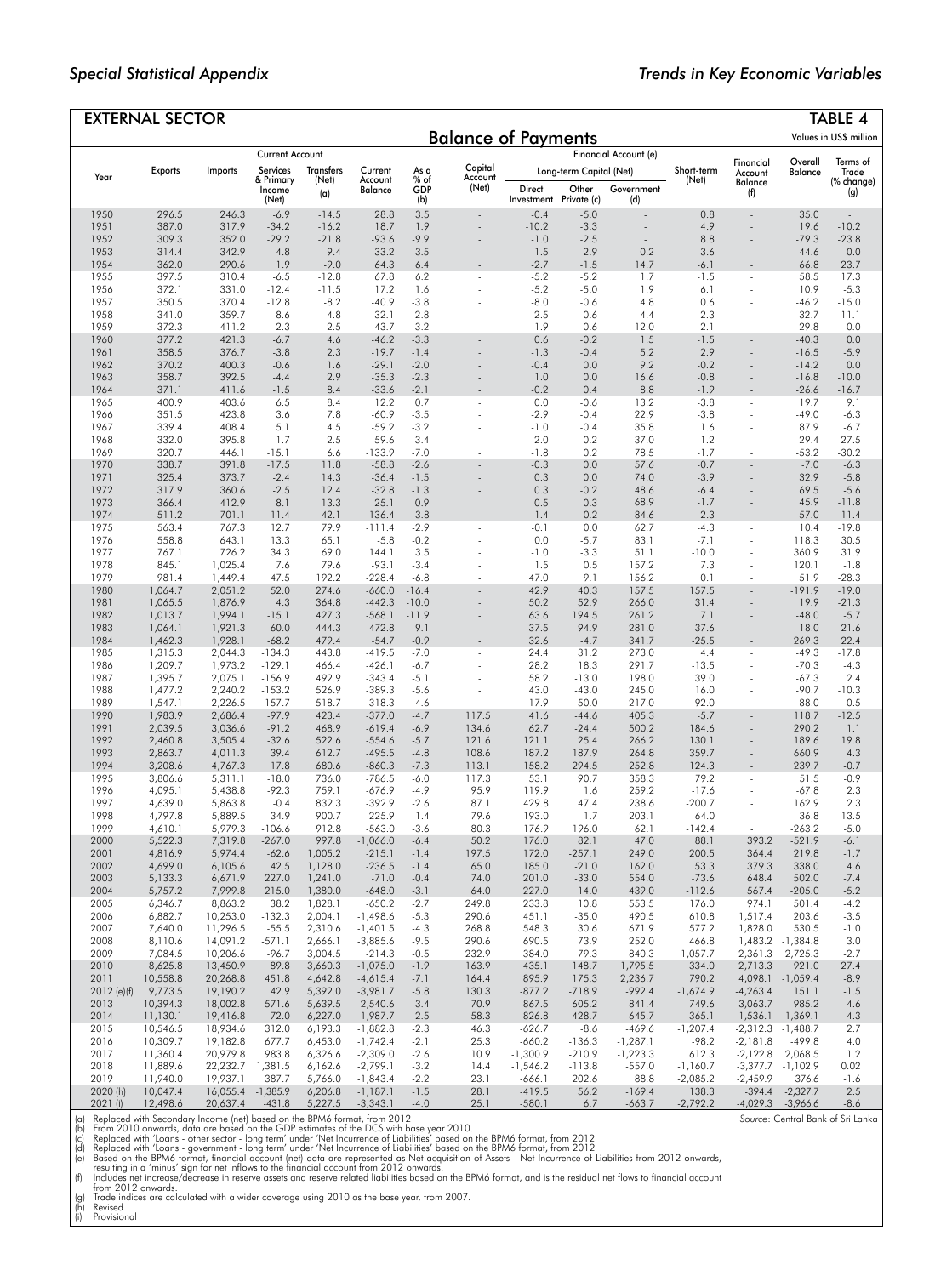*Sources*: International Monetary Fund Central Bank of Sri Lanka

|                       | <b>EXTERNAL SECTOR</b>                                                                                                                                                                                                                                                                                                  |                            |               |                      |              |              |                  |                  |                  |                                    |                 |              |                                |                                                      | <b>TABLE 5</b>   |
|-----------------------|-------------------------------------------------------------------------------------------------------------------------------------------------------------------------------------------------------------------------------------------------------------------------------------------------------------------------|----------------------------|---------------|----------------------|--------------|--------------|------------------|------------------|------------------|------------------------------------|-----------------|--------------|--------------------------------|------------------------------------------------------|------------------|
|                       | Reserves, Total Foreign Assets, External Debt and Exchange Rates<br><b>Exchange Rates</b><br>Gross<br>Debt<br><b>Total External</b><br>Total Foreign<br>(Sri Lanka Rupees per Unit of Foreign Currency)<br>Official<br>Service<br>Assets (a)<br>Debt (b)<br>Year End<br>Annual Average<br>Reserves<br>Ratio (d)<br>Year |                            |               |                      |              |              |                  |                  |                  |                                    |                 |              |                                |                                                      |                  |
|                       |                                                                                                                                                                                                                                                                                                                         |                            |               |                      |              |              |                  |                  |                  |                                    |                 |              |                                |                                                      |                  |
|                       |                                                                                                                                                                                                                                                                                                                         |                            |               |                      |              |              |                  |                  |                  |                                    |                 |              |                                |                                                      |                  |
|                       | (US\$                                                                                                                                                                                                                                                                                                                   | (US\$                      | Months        | (US\$                | as a % of    |              | US dollar        | US dollar        | Pound            | Euro                               | Japanese Indian |              | Deutsche                       | French                                               | <b>SDR</b>       |
|                       | million)                                                                                                                                                                                                                                                                                                                | million)                   | of<br>Imports | million)             | GDP<br>(c)   |              |                  |                  | sterling         |                                    | yen             | rupee        | mark                           | frank                                                | (e)              |
| 1950                  | 190.4                                                                                                                                                                                                                                                                                                                   | 237.6                      | 11.6          | 26.3                 | 3.2          |              | 4.77             | 4.76             | 13.33            |                                    | 0.01            | 1.00         | 1.14                           | 1.36                                                 |                  |
| 1951                  | 216.4                                                                                                                                                                                                                                                                                                                   | 254.4                      | 9.6           | 26.2                 | 2.7          | 3.1          | 4.78             | 4.76             | 13.33            | $\sim$                             | 0.01            | 1.00         | 1.14                           | 1.36                                                 |                  |
| 1952<br>1953          | 163.8<br>114.3                                                                                                                                                                                                                                                                                                          | 184.0<br>134.8             | 6.3<br>4.7    | 26.4<br>26.4         | 2.8<br>2.8   | 2.6<br>2.0   | 4.75<br>4.75     | 4.76<br>4.76     | 13.33<br>13.33   | $\sim$                             | 0.01<br>0.01    | 1.00<br>1.00 | 1.14<br>1.13                   | 1.36<br>1.36                                         |                  |
| 1954                  | 170.8                                                                                                                                                                                                                                                                                                                   | 197.4                      | 8.2           | 40.2                 | 4.0          | 1.4          | 4.78             | 4.76             | 13.33            |                                    | 0.01            | 1.00         | 1.13                           | 1.36                                                 |                  |
| 1955                  | 210.9                                                                                                                                                                                                                                                                                                                   | 258.2                      | 10.0          | 43.1                 | 3.9          | 1.8          | 4.76             | 4.76             | 13.33            | $\sim$                             | 0.01            | 1.00         | 1.13                           | 1.36                                                 |                  |
| 1956                  | 232.9                                                                                                                                                                                                                                                                                                                   | 266.4                      | 9.7           | 44.2                 | 4.1          | 2.0          | 4.79             | 4.76             | 13.33            | $\sim$                             | 0.01            | 1.00         | 1.13                           | 1.36                                                 |                  |
| 1957<br>1958          | 200.1<br>172.7                                                                                                                                                                                                                                                                                                          | 223.2<br>196.5             | 7.2<br>6.6    | 48.7<br>54.3         | 4.5<br>4.7   | 1.1<br>0.9   | 4.76<br>4.75     | 4.76<br>4.76     | 13.33<br>13.33   | ÷,<br>$\overline{\phantom{a}}$     | 0.01<br>0.01    | 1.00<br>1.00 | 1.13<br>1.13                   | 1.29<br>1.13                                         |                  |
| 1959                  | 133.1                                                                                                                                                                                                                                                                                                                   | 154.3                      | 4.5           | 58.3                 | 4.3          | 0.8          | 4.76             | 4.76             | 13.33            |                                    | 0.01            | 1.00         | 1.13                           | 0.96                                                 |                  |
| 1960                  | 90.3                                                                                                                                                                                                                                                                                                                    | 114.0                      | 3.2           | 61.8                 | 4.4          | 1.0          | 4.75             | 4.76             | 13.33            |                                    | 0.01            | 1.00         | 1.13                           | 0.96                                                 |                  |
| 1961<br>1962          | 89.5                                                                                                                                                                                                                                                                                                                    | 111.7<br>106.0             | 3.6           | 64.5                 | 4.5<br>5.0   | 0.9          | 4.76             | 4.76             | 13.33            |                                    | 0.01            | 1.00         | 1.13<br>1.18                   | 0.96                                                 |                  |
| 1963                  | 127.7<br>75.0                                                                                                                                                                                                                                                                                                           | 97.1                       | 3.2<br>3.0    | 72.6<br>85.5         | 5.5          | 1.1<br>1.5   | 4.76<br>4.76     | 4.76<br>4.76     | 13.33<br>13.33   | $\sim$                             | 0.01<br>0.01    | 1.00<br>1.00 | 1.19                           | 0.96<br>0.96                                         |                  |
| 1964                  | 51.1                                                                                                                                                                                                                                                                                                                    | 73.5                       | 2.1           | 86.3                 | 5.3          | 4.7          | 4.78             | 4.76             | 13.33            |                                    | 0.01            | 1.00         | 1.19                           | 0.96                                                 |                  |
| 1965                  | 72.9                                                                                                                                                                                                                                                                                                                    | 92.1                       | 2.7           | 102.5                | 6.0          | 3.3          | 4.78             | 4.76             | 13.33            | ÷.                                 | 0.01            | 1.00         | 1.19                           | 0.96                                                 |                  |
| 1966<br>1967          | 42.9<br>55.5                                                                                                                                                                                                                                                                                                            | 66.5<br>75.7               | 1.9<br>2.2    | 114.9<br>124.7       | 6.6<br>6.7   | 5.5<br>4.3   | 4.78<br>5.93     | 4.76<br>4.86     | 13.33<br>13.45   | $\sim$                             | 0.01<br>0.01    | 0.75<br>0.65 | 1.19<br>1.22                   | 0.96<br>0.98                                         | ٠                |
| 1968                  | 51.6                                                                                                                                                                                                                                                                                                                    | 78.1                       | 2.4           | 181.2                | 10.3         | 9.3          | 5.93             | 5.95             | 14.28            |                                    | 0.02            | 0.79         | 1.49                           | 1.21                                                 |                  |
| 1969                  | 40.0                                                                                                                                                                                                                                                                                                                    | 63.3                       | 1.7           | 230.9                | 12.0         | 15.9         | 5.96             | 5.95             | 14.28            | $\overline{\phantom{a}}$           | 0.02            | 0.79         | 1.51                           | 1.15                                                 | $\sim$           |
| 1970                  | 42.3                                                                                                                                                                                                                                                                                                                    | 67.6                       | 2.1           | 419.2                | 18.3         | 20.1         | 5.96             | 5.95             | 14.28            |                                    | 0.02            | 0.79         | 1.63                           | 1.07                                                 | 5.95             |
| 1971<br>1972          | 52.4<br>60.6                                                                                                                                                                                                                                                                                                            | 83.6<br>108.5              | 2.7<br>3.6    | 465.9<br>485.1       | 19.7<br>19.0 | 21.9<br>21.8 | 5.96<br>6.70     | 5.94<br>5.97     | 14.45<br>14.94   | $\sim$                             | 0.02<br>0.02    | 0.79<br>0.79 | 1.70<br>1.87                   | 1.07<br>1.18                                         | 5.95<br>6.48     |
| 1973                  | 82.3                                                                                                                                                                                                                                                                                                                    | 126.1                      | 3.7           | 552.0                | 19.2         | 23.0         | 6.75             | 6.40             | 15.70            | $\sim$                             | 0.02            | 0.83         | 2.40                           | 1.44                                                 | 7.63             |
| 1974                  | 73.9                                                                                                                                                                                                                                                                                                                    | 132.8                      | 2.3           | 648.9                | 18.2         | 17.8         | 6.69             | 6.65             | 15.56            |                                    | 0.02            | 0.82         | 2.57                           | 1.38                                                 | 8.00             |
| 1975                  | 56.9                                                                                                                                                                                                                                                                                                                    | 108.1                      | 1.7           | 729.3                | 19.2         | 23.0         | 7.71             | 7.01             | 15.57            | ÷,                                 | 0.02            | 0.84         | 2.85                           | 1.63                                                 | 8.51             |
| 1976<br>1977          | 94.0<br>278.4                                                                                                                                                                                                                                                                                                           | 158.8<br>358.1             | 3.0<br>5.9    | 773.2<br>856.1       | 21.5<br>20.9 | 20.1<br>16.0 | 8.83<br>15.56    | 8.41<br>8.87     | 15.19<br>15.49   | $\sim$<br>$\overline{\phantom{a}}$ | 0.03<br>0.03    | 0.94<br>1.02 | 3.34<br>3.82                   | 1.76<br>1.81                                         | 9.71<br>10.36    |
| 1978                  | 397.3                                                                                                                                                                                                                                                                                                                   | 482.2                      | 5.6           | 1,114.3              | 40.8         | 15.5         | 15.51            | 15.61            | 29.97            | $\overline{\phantom{a}}$           | 0.07            | 1.91         | 7.77                           | 3.46                                                 | 19.55            |
| 1979                  | 516.1                                                                                                                                                                                                                                                                                                                   | 624.9                      | 5.2           | 1,245.7              | 37.0         | 13.0         | 15.45            | 15.57            | 33.04            |                                    | 0.07            | 1.92         | 8.50                           | 3.66                                                 | 20.12            |
| 1980                  | 245.5                                                                                                                                                                                                                                                                                                                   | 375.9                      | 2.2           | 1,666.8              | 41.4         | 12.4         | 18.00            | 16.53            | 38.46            | $\sim$                             | 0.07            | 2.10         | 9.10                           | 3.91                                                 | 21.52            |
| 1981<br>1982          | 334.7<br>358.8                                                                                                                                                                                                                                                                                                          | 448.8<br>526.9             | 2.9<br>3.2    | 2,060.4<br>2,500.0   | 46.7<br>52.4 | 16.8<br>18.6 | 20.55<br>21.32   | 19.25<br>20.81   | 39.03<br>36.43   |                                    | 0.09<br>0.08    | 2.22<br>2.20 | 8.52<br>8.58                   | 3.54<br>3.17                                         | 22.69<br>22.98   |
| 1983                  | 316.0                                                                                                                                                                                                                                                                                                                   | 521.0                      | 3.3           | 2,651.7              | 51.3         | 21.6         | 25.00            | 23.53            | 35.69            | $\sim$                             | 0.10            | 2.33         | 9.22                           | 3.09                                                 | 25.15            |
| 1984                  | 522.2                                                                                                                                                                                                                                                                                                                   | 720.8                      | 4.5           | 2,983.8              | 49.4         | 17.5         | 26.28            | 25.44            | 33.99            |                                    | 0.11            | 2.24         | 8.94                           | 2.91                                                 | 26.07            |
| 1985<br>1986          | 461.2<br>362.9                                                                                                                                                                                                                                                                                                          | 672.0<br>606.9             | 3.9           | 3,440.7              | 57.6         | 21.0         | 27.41<br>28.52   | 27.16<br>28.02   | 35.21            | $\sim$                             | 0.11<br>0.17    | 2.20         | 9.23<br>12.90                  | 3.02                                                 | 27.58<br>32.87   |
| 1987                  | 299.5                                                                                                                                                                                                                                                                                                                   | 600.7                      | 3.7<br>3.5    | 4,082.4<br>4,770.6   | 63.7<br>71.4 | 26.2<br>27.5 | 30.76            | 29.45            | 41.10<br>48.26   | $\sim$                             | 0.20            | 2.22<br>2.27 | 16.38                          | 4.05<br>3.27                                         | 38.10            |
| 1988                  | 277.5                                                                                                                                                                                                                                                                                                                   | 576.0                      | 3.1           | 4,908.9              | 70.3         | 28.6         | 33.03            | 31.81            | 56.66            | ÷,                                 | 0.25            | 2.29         | 18.11                          | 5.34                                                 | 42.76            |
| 1989                  | 291.4                                                                                                                                                                                                                                                                                                                   | 584.6                      | 3.2           | 5,146.0              | 73.6         | 24.2         | 40.00            | 36.05            | 59.11            | $\sim$                             | 0.26            | 2.22         | 19.17                          | 5.65                                                 | 46.19            |
| 1990<br>1991          | 435.0<br>718.4                                                                                                                                                                                                                                                                                                          | 856.7<br>1,156.0           | 3.8<br>4.6    | 5,783.1<br>6,489.4   | 72.0<br>72.1 | 17.8<br>18.5 | 40.24<br>42.58   | 40.06<br>41.37   | 71.50<br>73.20   | $\sim$                             | 0.28<br>0.31    | 2.29<br>1.82 | 24.80<br>25.10                 | 7.36<br>7.33                                         | 54.42<br>56.61   |
| 1992                  | 936.4                                                                                                                                                                                                                                                                                                                   | 1,439.9                    | 4.9           | 6,831.7              | 70.4         | 17.1         | 46.00            | 43.83            | 77.38            | $\sim$                             | 0.35            | 1.69         | 28.14                          | 8.30                                                 | 61.75            |
| 1993                  | 1,674.7                                                                                                                                                                                                                                                                                                                 | 2,123.8                    | 6.4           | 7,602.0              | 73.4         | 13.8         | 49.56            | 48.25            | 72.47            |                                    | 0.44            | 1.58         | 29.19                          | 8.52                                                 | 67.39            |
| 1994 (f)              | 2,022.0                                                                                                                                                                                                                                                                                                                 | 2,874.4                    | 7.2           | 8,298.0              | 70.8         | 13.7         | 49.98            | 49.42            | 75.68            |                                    | 0.48            | 1.58         | 30.50                          | 8.92                                                 | 70.75            |
| 1995<br>1996          | 2.063.0<br>1,937.0                                                                                                                                                                                                                                                                                                      | 2,901.9<br>2,717.0         | 6.6<br>6.0    | 8,694.0<br>8,486.0   | 66.7<br>61.1 | 16.5<br>15.3 | 54.05<br>56.71   | 51.25<br>55.27   | 80.88<br>86.34   | $\sim$                             | 0.55<br>0.51    | 1.58<br>1.56 | 35.81<br>36.75                 | 10.29<br>10.81                                       | 77.74<br>80.23   |
| 1997                  | 2,029.0                                                                                                                                                                                                                                                                                                                 | 3,132.0                    | 6.4           | 8,197.0              | 54.3         | 13.3         | 61.29            | 58.99            | 96.69            |                                    | 0.49            | 1.63         | 34.07                          | 10.12                                                | 81.17            |
| 1998                  | 1,984.0                                                                                                                                                                                                                                                                                                                 | 2,907.0                    | 5.9           | 8,749.0              | 55.5         | 13.3         | 67.78            | 64.59            | 107.05           | $\omega$                           | 0.50            | 1.57         | 36.80                          | 10.98                                                | 87.66            |
| 1999                  | 1,639.0                                                                                                                                                                                                                                                                                                                 | 2,582.0                    | 5.2           | 9,088.0              | 57.8         | 15.2         | 72.12            | 70.39            | 113.91           | $\omega$                           | 0.62            | 1.64         | 38.39                          | 11.45                                                | 96.25            |
| 2000<br>2001          | 1,049.0<br>1,338.0                                                                                                                                                                                                                                                                                                      | 2,131.2<br>2,238.0         | 3.5<br>4.5    | 9,031.0<br>8,372.0   | 54.5<br>53.2 | 14.7<br>13.2 | 80.06<br>93.16   | 75.78<br>89.36   | 114.78<br>128.66 | 74.32<br>82.27                     | 0.70<br>0.74    | 1.68<br>1.89 | 35.76<br>40.90                 | 10.66<br>12.19                                       | 99.90<br>113.75  |
| 2002                  | 1,700.0                                                                                                                                                                                                                                                                                                                 | 2,495.0                    | 4.9           | 9,333.0              | 56.3         | 13.2         | 96.73            | 95.66            | 143.74           | 101.38                             | 0.76            | 1.97         | 46.37                          | 13.79                                                | 123.93           |
| 2003                  | 2,329.0                                                                                                                                                                                                                                                                                                                 | 3,218.0                    | 5.8           | 10,735.0             | 56.9         | 11.6         | 96.74            | 96.52            | 157.71           | 121.60                             | 0.83            | 2.07         | $\sim$                         | $\sim$                                               | 135.22           |
| 2004                  | 2,195.8                                                                                                                                                                                                                                                                                                                 | 3,439.0                    | 5.2           | 11,346.0             | 54.9         | 11.6         | 104.61           | 101.19           | 185.35           | 125.79                             | 0.94            | 2.23         | $\overline{\phantom{a}}$       | $\blacksquare$                                       | 149.88           |
| 2005<br>2006          | 2,735.0<br>2,836.7                                                                                                                                                                                                                                                                                                      | 4,200.5<br>4,005.4         | 5.7<br>4.7    | 11,353.8<br>11,981.4 | 46.5<br>42.4 | 7.9<br>12.7  | 102.12<br>107.71 | 100.50<br>103.96 | 182.87<br>191.53 | 125.10<br>130.63                   | 0.91<br>0.89    | 2.28<br>2.30 | $\ddot{\phantom{1}}$<br>÷,     | $\overline{\phantom{a}}$<br>$\overline{\phantom{a}}$ | 148.45<br>153.00 |
| 2007                  | 3,508.2                                                                                                                                                                                                                                                                                                                 | 4,956.4                    | 5.3           | 13,989.5             | 43.2         | 13.1         | 108.72           | 110.62           | 221.46           | 151.63                             | 0.94            | 2.69         |                                | ÷.                                                   | 169.37           |
| 2008                  | 2,560.9                                                                                                                                                                                                                                                                                                                 | 3,639.8                    | 3.1           | 15,106.6             | 37.1         | 18.0         | 113.14           | 108.33           | 200.73           | 159.32                             | 1.05            | 2.52         | ÷,                             | $\sim$                                               | 171.24           |
| 2009                  | 5,357.4                                                                                                                                                                                                                                                                                                                 | 7,030.4                    | 8.3           | 18,662.1             | 44.4         | 22.4         | 114.38           | 114.94           | 179.87           | 160.21                             | 1.23            | 2.39         | $\sim$                         | ÷,                                                   | 177.22           |
| 2010<br>2011          | 7,196.5<br>6,749.3                                                                                                                                                                                                                                                                                                      | 8,620.8<br>7,990.7         | 7.7<br>4.7    | 21,437.9<br>32,747.9 | 37.8<br>50.2 | 16.7<br>13.2 | 110.95<br>113.90 | 113.06<br>110.57 | 174.81<br>177.23 | 150.10<br>153.86                   | 1.29<br>1.39    | 2.49<br>2.39 | $\sim$<br>÷,                   | $\bar{a}$<br>$\overline{\phantom{a}}$                | 172.50<br>174.54 |
| 2012                  | 7,105.8                                                                                                                                                                                                                                                                                                                 | 8,586.8                    | 5.4           | 37,098.1             | 62.5         | 19.7         | 127.16           | 127.60           | 202.28           | 164.01                             | 1.60            | 2.39         |                                | $\overline{\phantom{a}}$                             | 195.38           |
| 2013                  | 7,495.0                                                                                                                                                                                                                                                                                                                 | 8,573.5                    | 5.7           | 39,905.3             | 53.7         | 26.8         | 130.75           | 129.11           | 202.08           | 171.51                             | 1.32            | 2.21         |                                | $\bar{a}$                                            | 196.19           |
| 2014                  | 8,208.4                                                                                                                                                                                                                                                                                                                 | 9,884.4                    | 6.1           | 42,914.1             | 54.1         | 21.7         | 131.05           | 130.56           | 215.16           | 173.47                             | 1.24            | 2.14         |                                | $\blacksquare$                                       | 198.35           |
| 2015<br>2016          | 7,303.6<br>6,019.0                                                                                                                                                                                                                                                                                                      | 9,336.9<br>8,432.9         | 5.9<br>5.3    | 44,839.4<br>46,418.0 | 55.7<br>56.3 | 28.2<br>25.6 | 144.06<br>149.80 | 135.94<br>145.60 | 207.99<br>197.15 | 150.84<br>161.16                   | 1.12<br>1.34    | 2.12<br>2.17 | $\overline{\phantom{a}}$<br>J. | $\overline{\phantom{a}}$<br>÷,                       | 190.16<br>202.39 |
| 2017                  |                                                                                                                                                                                                                                                                                                                         | 7,958.7 10,436.5           | 6.0           | 51,603.9             | 59.0         | 23.9         | 152.85           | 152.46           | 196.47           | 171.73                             | 1.36            | 2.34         |                                | $\sim$                                               | 211.49           |
| 2018                  |                                                                                                                                                                                                                                                                                                                         | 6,919.2 9,582.9            | 5.2           | 52,411.8             | 59.5         | 28.9         | 182.75           | 162.54           | 216.67           | 191.71                             | 1.47            | 2.38         | $\ddot{\phantom{1}}$           | $\overline{\phantom{a}}$                             | 229.90           |
| 2019                  |                                                                                                                                                                                                                                                                                                                         | 7,642.4 10,401.9           | 6.3<br>6.4    | 54,811.5<br>49,041.3 | 65.3<br>60.5 | 29.7<br>35.2 | 181.63<br>186.41 | 178.78<br>185.52 | 228.20<br>238.22 | 200.14<br>212.07                   | 1.64            | 2.54<br>2.50 |                                | $\overline{\phantom{a}}$                             | 246.97<br>258.61 |
| $2020$ (g)<br>2021(h) | 5,664.3                                                                                                                                                                                                                                                                                                                 | 8,520.7<br>3,139.2 6,122.4 | 3.6           | 50,724.2             | 60.0         | 30.0         | 200.43           | 198.88           | 273.51           | 235.10                             | 1.74<br>1.81    | 2.69         | $\blacksquare$                 |                                                      | 283.18           |

(a) Excludes foreign assets in the form of 'Direct investment abroad' and 'Trade credit and advances granted'<br>(b) Total external debt includes banking sector liabilities, from 2011.<br>(c) From 2010 onwards, data are based on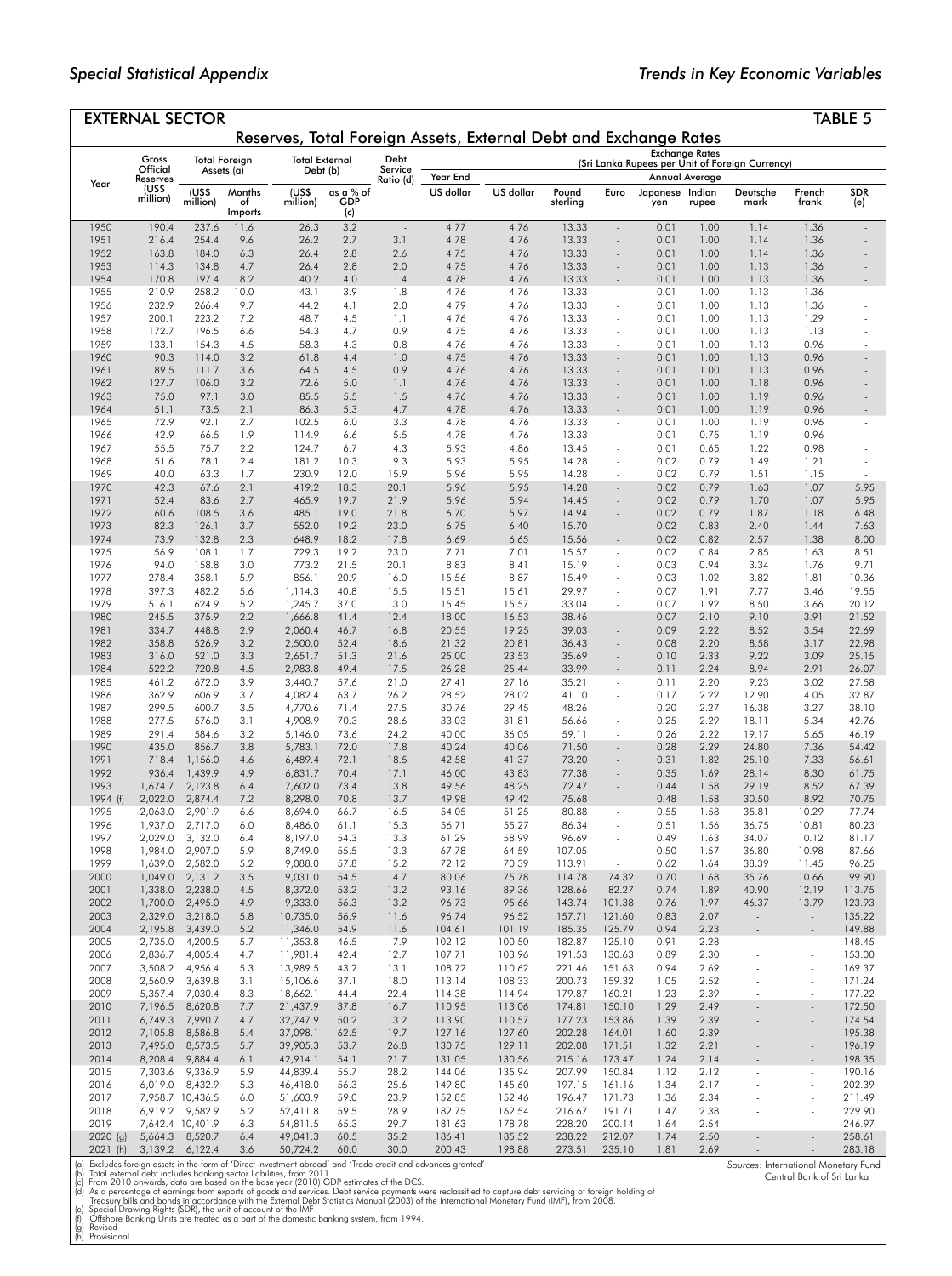|                  | <b>FISCAL SECTOR</b>                                 |                                                                |                          |                    |                                                                             |                    |                                                                                        |                                                                                                                                            |                        |                          |                           |                    |                                |                      |                                                           | <b>TABLE 6</b>        |                           |
|------------------|------------------------------------------------------|----------------------------------------------------------------|--------------------------|--------------------|-----------------------------------------------------------------------------|--------------------|----------------------------------------------------------------------------------------|--------------------------------------------------------------------------------------------------------------------------------------------|------------------------|--------------------------|---------------------------|--------------------|--------------------------------|----------------------|-----------------------------------------------------------|-----------------------|---------------------------|
|                  |                                                      |                                                                |                          |                    |                                                                             |                    |                                                                                        | <b>Government Fiscal Operations (a)</b>                                                                                                    |                        |                          |                           |                    |                                |                      |                                                           | Values in Rs. million |                           |
|                  |                                                      | Revenue                                                        |                          | Grants Revenue     |                                                                             | Expenditure        |                                                                                        | Current                                                                                                                                    | Primary                | Overall                  |                           | Financing          |                                |                      |                                                           | As a % of GDP (d)     |                           |
|                  | Tax                                                  | Total                                                          |                          | and                | Recurrent                                                                   | Capital            | Total                                                                                  | Account                                                                                                                                    | Balance                | Fiscal                   |                           |                    |                                |                      |                                                           |                       |                           |
| Year             |                                                      | (Tax and                                                       |                          | Grants             |                                                                             | and Net            |                                                                                        | Balance                                                                                                                                    |                        | Balance                  |                           |                    |                                |                      |                                                           |                       |                           |
| (b)              |                                                      | Non Tax)                                                       |                          |                    |                                                                             | Lending            |                                                                                        |                                                                                                                                            |                        |                          | Foreign                   | Domestic (c)       | Privatisation<br>Proceeds      | Financing<br>Total   | Revenue and<br>Grants                                     | Expenditure           | Overall Fiscal<br>Balance |
|                  |                                                      |                                                                |                          |                    |                                                                             |                    |                                                                                        |                                                                                                                                            |                        |                          |                           |                    |                                |                      |                                                           |                       |                           |
| 1950             | 544                                                  | 623                                                            | $\overline{\phantom{a}}$ | 623                | 461                                                                         | 325                | 786                                                                                    | 162                                                                                                                                        | $-143$                 | $-163$                   | $\overline{\phantom{a}}$  | 163                | $\overline{\phantom{a}}$       | 163                  | 16.1                                                      | 20.3                  | $-4.1$                    |
| 1951             | 736                                                  | 910                                                            | $\sim$                   | 910                | 691                                                                         | 269                | 960                                                                                    | 219                                                                                                                                        | $-29$                  | $-50$                    | $\sim$                    | 50                 | $\overline{\phantom{a}}$       | 50                   | 19.7                                                      | 20.8                  | $-1.1$                    |
| 1952             | 770                                                  | 954                                                            | 7                        | 961                | 866                                                                         | 357                | 1,223                                                                                  | 88                                                                                                                                         | $-239$                 | $-263$                   | $\sim$                    | 263                | ÷,                             | 263                  | 21.3                                                      | 27.1                  | $-5.8$                    |
| 1953<br>1954     | 768<br>829                                           | 953<br>1,026                                                   | 3<br>19                  | 956<br>1,045       | 788<br>673                                                                  | 402<br>348         | 1,190<br>1,021                                                                         | 164<br>353                                                                                                                                 | $-205$<br>58           | $-234$<br>24             | $\bar{\phantom{a}}$<br>63 | 234<br>$-87$       |                                | 234<br>$-24$         | 21.3<br>22.0                                              | 26.5<br>21.5          | $-5.2$<br>0.5             |
| 1955             | 937                                                  | 1,159                                                          | 26                       | 1,185              | 762                                                                         | 306                | 1,068                                                                                  | 396                                                                                                                                        | 150                    | 117                      | 12                        | $-129$             | $\bar{\phantom{a}}$            | -117                 | 22.6                                                      | 20.4                  | 2.2                       |
| 1956<br>1957     | 1,027<br>1,102                                       | 1,257<br>1,261                                                 | 23<br>11                 | 1,280<br>1,271     | 863<br>977                                                                  | 460<br>529         | 1,323<br>1,506                                                                         | 394<br>284                                                                                                                                 | $-8$<br>$-200$         | $-42$<br>$-235$          | 5<br>19                   | 37<br>216          |                                | 42<br>235            | 25.2<br>24.4                                              | 26.0<br>29.0          | $-0.8$<br>$-4.5$          |
| 1958             | 1,017                                                | 1,280                                                          | 13                       | 1,293              | 1,118                                                                       | 384                | 1,502                                                                                  | 162                                                                                                                                        | $-171$                 | $-209$                   | 20                        | 189                |                                | 209                  | 23.5                                                      | 27.3                  | $-3.8$                    |
| 1959             | 1,058                                                | 1,330                                                          | 18                       | 1,349              | 1,274                                                                       | 469                | 1,744                                                                                  | 56                                                                                                                                         | $-351$                 | $-395$                   | 30                        | 365                | ÷,                             | 395                  | 21.0                                                      | 27.2                  | $-6.2$                    |
| 1960<br>1961     | 1,120<br>1,224                                       | 1,404<br>1,514                                                 | 9<br>13                  | 1,413<br>1,527     | 1,365<br>1,471                                                              | 456<br>505         | 1,821<br>1,976                                                                         | 38<br>43                                                                                                                                   | $-355$<br>$-380$       | $-408$<br>$-449$         | 24<br>10                  | 385<br>439         | ÷,                             | 408<br>449           | 21.1<br>22.2                                              | 27.1<br>28.7          | $-6.1$<br>$-6.5$          |
| 1962             | 1,488                                                | 1,621                                                          | 18                       | 1,639              | 1,498                                                                       | 579                | 2,077                                                                                  | 123                                                                                                                                        | $-355$                 | $-438$                   | 35                        | 403                |                                | 438                  | 23.5                                                      | 29.8                  | $-6.3$                    |
| 1963<br>1964     | 1,462<br>1,458                                       | 1,593<br>1,759                                                 | 31<br>32                 | 1,625<br>1,791     | 1,534<br>1,754                                                              | 451<br>467         | 1,985<br>2,221                                                                         | 59<br>$\sqrt{5}$                                                                                                                           | $-263$<br>$-316$       | $-361$<br>$-430$         | 61<br>64                  | 300<br>366         |                                | 361<br>430           | 22.0<br>23.0                                              | 26.9<br>28.5          | $-4.9$<br>$-5.5$          |
| 1965             | 1,625                                                | 1,816                                                          | 24                       | 1,841              | 1,732                                                                       | 515                | 2,247                                                                                  | 85                                                                                                                                         | $-300$                 | $-406$                   | 76                        | 331                | $\ddot{\phantom{0}}$           | 406                  | 22.8                                                      | 27.8                  | $-5.0$                    |
| 1966             | 1,610                                                | 1,833                                                          | 42                       | 1,875              | 1,792                                                                       | 607                | 2,399                                                                                  | 41                                                                                                                                         | $-401$                 | $-525$                   | 77                        | 448                |                                | 525                  | 22.5                                                      | 28.8                  | $-6.3$                    |
| 1967<br>1968     | 1,765<br>1,967                                       | 1,955<br>2,156                                                 | 19<br>29                 | 1,974<br>2,185     | 1,819<br>2,186                                                              | 743<br>685         | 2,562<br>2,871                                                                         | 136<br>$-30$                                                                                                                               | $-444$<br>$-520$       | $-588$<br>$-686$         | 189<br>161                | 398<br>525         | ł,                             | 588<br>686           | 21.8<br>20.4                                              | 28.3<br>26.8          | -6.5<br>-6.4              |
| 1969             | 2,278                                                | 2,497                                                          | 20                       | 2,517              | 2,384                                                                       | 901                | 3,285                                                                                  | 113                                                                                                                                        | $-562$                 | $-769$                   | 334                       | 434                |                                | 769                  | 21.5                                                      | 28.1                  | -6.6                      |
| 1970<br>1971     | 2,507<br>2,354                                       | 2,736<br>2,815                                                 | 63<br>60                 | 2,799<br>2,875     | 2,659<br>2,981                                                              | 1,013<br>918       | 3,672<br>3,899                                                                         | 77<br>$-166$                                                                                                                               | $-620$<br>$-688$       | $-873$<br>$-1,024$       | 163<br>175                | 710<br>849         |                                | 873<br>1,024         | 20.5<br>20.5                                              | 26.9<br>27.8          | -6.4<br>$-7.3$            |
| 1972             | 2,676                                                | 3,282                                                          | 75                       | 3,357              | 3,386                                                                       | 931                | 4,317                                                                                  | $-104$                                                                                                                                     | $-548$                 | $-961$                   | 209                       | 752                | $\overline{\phantom{a}}$       | 961                  | 22.0                                                      | 28.3                  | $-6.3$                    |
| 1973             | 3,331                                                | 4,034                                                          | 47                       | 4,081              | 3,857                                                                       | 1,169              | 5,026                                                                                  | 177                                                                                                                                        | $-431$                 | $-945$                   | 132                       | 813                |                                | 945                  | 22.2                                                      | 27.3                  | $-5.1$                    |
| 1974<br>1975     | 4,013<br>4,258                                       | 4,787<br>5,084                                                 | 252<br>404               | 5,039<br>5,488     | 4,506<br>5,153                                                              | 1,316<br>2,033     | 5,822<br>7,186                                                                         | 281<br>-69                                                                                                                                 | $-203$<br>-999         | $-783$<br>$-1,698$       | 126<br>310                | 657<br>1,388       | $\overline{\phantom{a}}$       | 783<br>1,698         | 21.2<br>20.6                                              | 24.5<br>27.0          | $-3.3$<br>-6.4            |
| 1976             | 4,726                                                | 5,739                                                          | 367                      | 6,106              | 5,554                                                                       | 3,098              | 8,652                                                                                  | 185                                                                                                                                        | $-1,707$               | $-2,547$                 | 591                       | 1,956              |                                | 2,547                | 20.2                                                      | 28.6                  | $-8.4$                    |
| 1977<br>1978     | 5,509<br>10,320                                      | 6,686<br>11,688                                                | 501<br>661               | 7,187<br>12,349    | 6,148<br>10,408                                                             | 2,665<br>7,280     | 8,813<br>17,688                                                                        | 538<br>1,280                                                                                                                               | $-613$<br>$-3,999$     | $-1,626$                 | 754<br>3,292              | 872<br>2,047       | $\overline{\phantom{a}}$       | 1,626<br>5,339       | 19.7<br>28.9                                              | 24.2<br>41.5          | $-4.5$<br>$-12.5$         |
| 1979             | 11,015                                               | 11,966                                                         | 1,390                    | 13,356             | 10,825                                                                      | 8,367              | 19,192                                                                                 | 1,141                                                                                                                                      | $-4,169$               | $-5,339$<br>$-5,836$     | 2,348                     | 3,488              | ÷,                             | 5,836                | 25.5                                                      | 36.6                  | $-11.1$                   |
| 1980             | 12,158                                               | 13,022                                                         | 2,620                    | 15,642             | 12,319                                                                      | 16,069             | 28,388                                                                                 | 703                                                                                                                                        | $-10,505$              | $-12,746$                | 3,516                     | 9,230              | $\sim$                         | 12,746               | 23.5                                                      | 42.7                  | $-19.2$                   |
| 1981<br>1982     | 13,696<br>14,737                                     | 14,775<br>16,210                                               | 2,721<br>3,376           | 17,496<br>19,586   | 14,649<br>18,341                                                            | 13,365<br>15,171   | 28,014<br>33,512                                                                       | 126<br>$-2,131$                                                                                                                            | $-6,780$<br>$-8,822$   | $-10,518$<br>$-13,926$   | 4,880<br>4,744            | 5,638<br>9,182     | $\overline{\phantom{a}}$<br>÷, | 10,518<br>13,926     | 20.6<br>19.7                                              | 33.0<br>33.8          | $-12.4$<br>$-14.0$        |
| 1983             | 19,912                                               | 23,317                                                         | 3,473                    | 26,790             | 22,002                                                                      | 17,635             | 39,637                                                                                 | 1,315                                                                                                                                      | $-6,241$               | $-12,847$                | 6,372                     | 6,475              | ÷,                             | 12,847               | 22.0                                                      | 32.6                  | $-10.6$                   |
| 1984<br>1985     | 29,939<br>30,442                                     | 34,061<br>36,249                                               | 3,293<br>3,307           | 37,354<br>39,556   | 24,630<br>32,645                                                            | 23,207<br>22,589   | 47,837<br>55,234                                                                       | 9,431<br>3,604                                                                                                                             | $-3,745$<br>$-8,250$   | $-10,483$<br>$-15,678$   | 6,492<br>7,109            | 3,991<br>8,569     | $\ddot{\phantom{0}}$           | 10,483<br>15,678     | 24.3<br>24.4                                              | 31.1<br>34.0          | $-6.8$<br>$-9.7$          |
| 1986             | 31,272                                               | 37,238                                                         | 3,753                    | 40,991             | 33,966                                                                      | 25,227             | 59,193                                                                                 | 3,272                                                                                                                                      | $-9,440$               | $-18,202$                | 9,061                     | 9,141              | ÷,                             | 18,202               | 22.8                                                      | 33.0                  | $-10.1$                   |
| 1987<br>1988     | 35,119                                               | 42,145                                                         | 4,677                    | 46,822             | 39,560                                                                      | 24,334             | 63,894                                                                                 | 2,585                                                                                                                                      | $-6,915$               | $-17,072$                | 5,716                     | 11,356             | ÷                              | 17,072               | 23.8<br>21.8                                              | 32.5<br>34.5          | $-8.7$                    |
| 1989             | 35,946<br>47,513                                     | 41,749<br>53,979                                               | 6,588<br>6,407           | 48,337<br>60,386   | 46,132<br>56,884                                                            | 30,400<br>25,280   | 76,532<br>82,164                                                                       | $-4,383$<br>$-2,905$                                                                                                                       | $-15,605$<br>$-7,426$  | $-28,195$<br>$-21,778$   | 7,128<br>5,926            | 21,067<br>15,852   |                                | 28,195<br>21,778     | 24.0                                                      | 32.6                  | $-12.7$<br>$-8.6$         |
| 1990             | 61,206                                               | 67,964                                                         | 6,698                    | 74,662             | 71,771                                                                      | 28,043             | 99,814                                                                                 | $-3,807$                                                                                                                                   | $-4,484$               | $-25,152$                | 11,644                    | 13,508             | $\sim$                         | 25,152               | 23.2                                                      | 31.0                  | $-7.8$                    |
| 1991<br>1992     | 68,157<br>76,353                                     | 76,179<br>85,781                                               | 7,870<br>8,280           | 84,049<br>94,061   | 83,756<br>89,639                                                            | 36,613<br>30,186   | 120,369<br>119,824                                                                     | $-7,577$<br>$-3,858$                                                                                                                       | $-14,247$<br>177       | $-36,320$<br>$-25,763$   | 19,329<br>7,361           | 16,149<br>15,551   | 841<br>2,850                   | 36,320<br>25,763     | 22.6<br>22.1                                              | 32.3<br>28.2          | $-9.8$<br>$-6.1$          |
| 1993             | 85,891                                               | 98,339                                                         | 8,025                    | 106,364            | 102,288                                                                     | 39,371             | 141,659                                                                                | $-3,949$                                                                                                                                   | $-5,092$               | $-35,295$                | 9,855                     | 24,241             | 1,200                          | 35,295               | 21.3                                                      | 28.4                  | $-7.1$                    |
| 1994<br>1995     | 99,417<br>118,543                                    | 110,038<br>136,258                                             | 8,257<br>9,028           | 118,295<br>145,286 | 127,084<br>154,159                                                          | 43,680<br>49,325   | 170,764<br>203,484                                                                     | $-17,046$<br>$-17,901$                                                                                                                     | $-14,439$<br>$-19,972$ | $-52,470$<br>$-58,198$   | 11,778<br>21,224          | 37,696<br>33,972   | 2,995<br>3,001                 | 52,470<br>58,198     | 20.4<br>21.8                                              | 29.5<br>30.5          | $-9.1$<br>$-8.7$          |
| 1996             | 130,202                                              | 146,279                                                        | 7,739                    | 154,018            | 175,148                                                                     | 43,512             | 218,660                                                                                | -28,869                                                                                                                                    | $-15,719$              | $-64,642$                | 10,160                    | 49,754             | 4,728                          | 64,642               | 20.1                                                      | 28.5                  | $-8.4$                    |
| 1997             | 142,512                                              | 165,036                                                        | 7,329                    | 172,365            | 184,749                                                                     | 50,348             | 235,097                                                                                | $-19,713$                                                                                                                                  | $-7,486$               | $-62,732$                | 9,958                     |                    | 30,275 22,499                  | 62,732               | 19.4                                                      | 26.4                  | $-7.0$                    |
| 1998<br>1999     | 147,368<br>166,029                                   | 175,032<br>195,905                                             | 7,200<br>6,761           | 182,232<br>202,666 | 199,648<br>207,271                                                          | 68,531<br>71,888   | 268,179<br>279,159                                                                     | $-24,616$<br>$-11,366$                                                                                                                     | -31,049<br>$-14,370$   | $-85,947$<br>$-76,493$   | 10,197<br>1,484           | 71,362<br>74,876   | 4,389<br>134                   | 85,947<br>76,493     | 17.9<br>18.3                                              | 26.3<br>25.2          | $-8.4$<br>$-6.9$          |
| 2000             | 182,392                                              | 211,282                                                        | 5,145                    | 216,427            | 254,279                                                                     | 81,544             | 335,823                                                                                | $-42,997$                                                                                                                                  | -48,196                | $-119,396$               | 495                       | 118,500            | 401                            | 119,396              | 17.2                                                      | 26.7                  | $-9.5$                    |
| 2001<br>2002     | 205,840<br>221,839                                   | 234,296<br>261,888                                             | 5,500<br>7,079           | 239,796<br>268,967 | 303,361<br>330,847                                                          | 83,157<br>72,142   | 386,518<br>402,990                                                                     | $-69,065$<br>$-68,959$                                                                                                                     | $-52,415$<br>$-17,507$ | $-146,722$<br>$-134,022$ | 14,538<br>1,978           | 123,595<br>126,351 | 8,589<br>5,693                 | 146,722<br>134,022   | 17.0<br>17.0                                              | 27.5<br>25.4          | $-10.4$<br>$-8.5$         |
| 2003             | 231,597                                              | 276,465                                                        | 7,956                    | 284,421            | 334,694                                                                     | 82,979             | 417,673                                                                                | $-58,229$                                                                                                                                  | $-8,125$               | $-133,251$               | 43,117                    | 79,911 10,223      |                                | 133,251              | 15.6                                                      | 22.9                  | $-7.3$                    |
| 2004<br>2005     | 281,552<br>336,828                                   | 311,473<br>379,746 32,640                                      | 8,681                    | 320,154<br>412,387 | 389,679<br>443,350                                                          | 87,228<br>141,433  | 476,907<br>584,783                                                                     | $-78,206$<br>$-63,603$                                                                                                                     | $-36,970$<br>$-52,237$ | $-156,752$<br>$-172,396$ | 37,071<br>47,773          | 117,243<br>123,604 | 2,437<br>1,020                 | 156,752<br>172,396   | 15.3<br>16.8                                              | 22.8<br>23.8          | $-7.5$<br>$-7.0$          |
| 2006             | 428,378                                              | 477,833 30,068                                                 |                          | 507,901            | 547,960                                                                     | 165,687            | 713,646                                                                                | $-70,127$                                                                                                                                  | -54,968                | $-205,745$               | 41,942                    | 163,805            | ÷                              | 205,745              | 17.3                                                      | 24.3                  | $-7.0$                    |
| 2007             | 508,947                                              | 565,051 30,508                                                 |                          | 595,559            | 622,758                                                                     | 218,846            | 841,604                                                                                | $-57,707$                                                                                                                                  | $-63,364$              | $-246,045$               | 100,907                   | 145,137            |                                | 246,045              | 16.6                                                      | 23.5                  | -6.9                      |
| 2008<br>2009     | 585,621<br>618,933                                   | 655,259 31,222<br>699,644 25,922                               |                          | 686,482<br>725,566 | 743,710<br>879,575                                                          | 252,416<br>322,352 | 996,126<br>1,201,927                                                                   | $-88,450$<br>$-179,931$                                                                                                                    | -97,169<br>-166,686    | -309,644<br>-476,361     | -4,643<br>230,807         | 314,287<br>245,554 | ÷                              | 309,643<br>476,361   | 15.6<br>15.0                                              | 22.6<br>24.9          | $-7.0$<br>-9.9            |
| 2010             | 724,747                                              | 817,279 16,909                                                 |                          | 834,188            | 937,094                                                                     | 343,111            | 1,280,205                                                                              | $-119,815$                                                                                                                                 | $-93,425$              | $-446,017$               | 243,788                   | 202,229            | ÷                              | 446,017              | 13.0                                                      | 20.0                  | $-7.0$                    |
| 2011<br>2012     | 845,697                                              | 967,862 15,141<br>908,913 1,051,460 16,071 1,067,532 1,131,023 |                          |                    | 983,003 1,024,906                                                           | 408,276<br>425,476 | 1,433,182<br>1,556,499                                                                 | $-57,043$<br>$-79,563$                                                                                                                     | $-93,481$<br>$-80,469$ | $-450,180$<br>-488,967   | 218,956<br>286,455        | 231,224<br>202,511 | ł,                             | 450,180<br>488,967   | 13.6<br>12.2                                              | 19.9<br>17.8          | $-6.2$<br>$-5.6$          |
| 2013             |                                                      |                                                                |                          |                    | 1,005,895 1,137,447 15,859 1,153,306 1,205,180                              | 464,216            | 1,669,396                                                                              | $-67,733$                                                                                                                                  | $-72,083$              | $-516,090$               | 123,700                   | 392,390            |                                | 516,090              | 12.0                                                      | 17.4                  | $-5.4$                    |
| 2014             |                                                      | 1,050,362 1,195,206                                            |                          |                    | 9,415 1,204,621 1,322,898                                                   | 472,967            | 1,795,865                                                                              | $-127,692$                                                                                                                                 | $-154,849$             | $-591,244$               | 212,523                   | 378,721            |                                | 591,244              | 11.6                                                      | 17.3                  | $-5.7$                    |
| 2015<br>2016     |                                                      | 1,355,779 1,454,878<br>1,463,689 1,686,062                     |                          |                    | 6,014 1,460,892 1,701,658<br>7,496 1,693,558 1,757,782                      | 588,737<br>576,101 | 2,290,394<br>2,333,883                                                                 | -246,779<br>$-71,719$                                                                                                                      | -319,828<br>-29,430    | -829,502<br>$-640,325$   | 236,803<br>391,914        | 592,699<br>248,411 | $\overline{a}$                 | 829,502<br>640,325   | 13.3<br>14.1                                              | 20.9<br>19.5          | $-7.6$<br>$-5.3$          |
| 2017             | 1,670,178 1,831,531                                  |                                                                |                          |                    | 8,031 1,839,562 1,927,693                                                   | 645,363            | 2,573,056                                                                              | $-96,162$                                                                                                                                  | 2,071                  | -733,494                 | 439,243                   | 294,251            | $\ddot{\phantom{0}}$           | 733,494              | 13.8                                                      | 19.3                  | $-5.5$                    |
| 2018<br>2019 (e) | 1,734,925 1,890,899                                  |                                                                |                          |                    | 1,712,318 1,919,973 12,486 1,932,459 2,089,713<br>7,909 1,898,808 2,424,582 | 603,515<br>913,314 | 2,693,228<br>3,337,896                                                                 | $-169,740$<br>-533,683                                                                                                                     | 91,421<br>-537,736     | -760,769<br>$-1,439,088$ | 323,535<br>542,641        | 437,234<br>896,448 | $\sim$                         | 760,769<br>1,439,088 | 13.5<br>12.7(f)                                           | 18.8<br>22.3(f)       | $-5.3$<br>$-9.6(f)$       |
| 2020             |                                                      | 1,216,542 1,367,960                                            |                          |                    | 5,348 1,373,308 2,548,359                                                   | 492,638            | 3,040,996                                                                              | $-1,180,399$                                                                                                                               | -687,386               | $-1,667,688$             | $-83,199$                 | 1,750,887          | $\bar{\phantom{a}}$            | 1,667,688            | 9.1(f)                                                    |                       | $20.2(f) -11.1(f)$        |
| 2021(g)          | 1,298,019 1,457,071                                  |                                                                |                          |                    | 6,740 1,463,810 2,747,512 774,223                                           |                    | 3,521,735 - 1,290,441                                                                  |                                                                                                                                            | $-1,009,542$           | $-2,057,925$             | $-13,901$                 | 2,071,826          | $\sim$                         | 2,057,925            | 8.7                                                       | 21.0                  | $-12.2$                   |
|                  | (a) Data from 1979 are based on the economic format. |                                                                |                          |                    |                                                                             |                    |                                                                                        | (b) Financial year was from 1 October to 30 September until 1973. From 1973, it was changed to the calender year.                          |                        |                          |                           |                    |                                |                      | Sources: Ministry of Finance<br>Central Bank of Sri Lanka |                       |                           |
|                  |                                                      |                                                                |                          |                    |                                                                             |                    | (c) Includes proceeds from the long lease of Hambantota Port received in 2017 and 2018 | (d) Data from 2003 onwards are based on the GDP estimates of the DCS with the base year 2002. From 2010 onwards, data are based on the GDP |                        |                          |                           |                    |                                |                      |                                                           |                       |                           |
|                  | estimates of the DCS with the base year 2010.        |                                                                |                          |                    |                                                                             |                    |                                                                                        | According to the Ministry of Finance, the fiscal sector statistics of 2019 have been restated as announced in the Budget Speech for 2020.  |                        |                          |                           |                    |                                |                      |                                                           |                       |                           |
| (g) Provisional  |                                                      |                                                                |                          |                    |                                                                             |                    |                                                                                        | Based on the revised GDP estimates for 2019 and 2020 released on 29 March 2022 by the DCS                                                  |                        |                          |                           |                    |                                |                      |                                                           |                       |                           |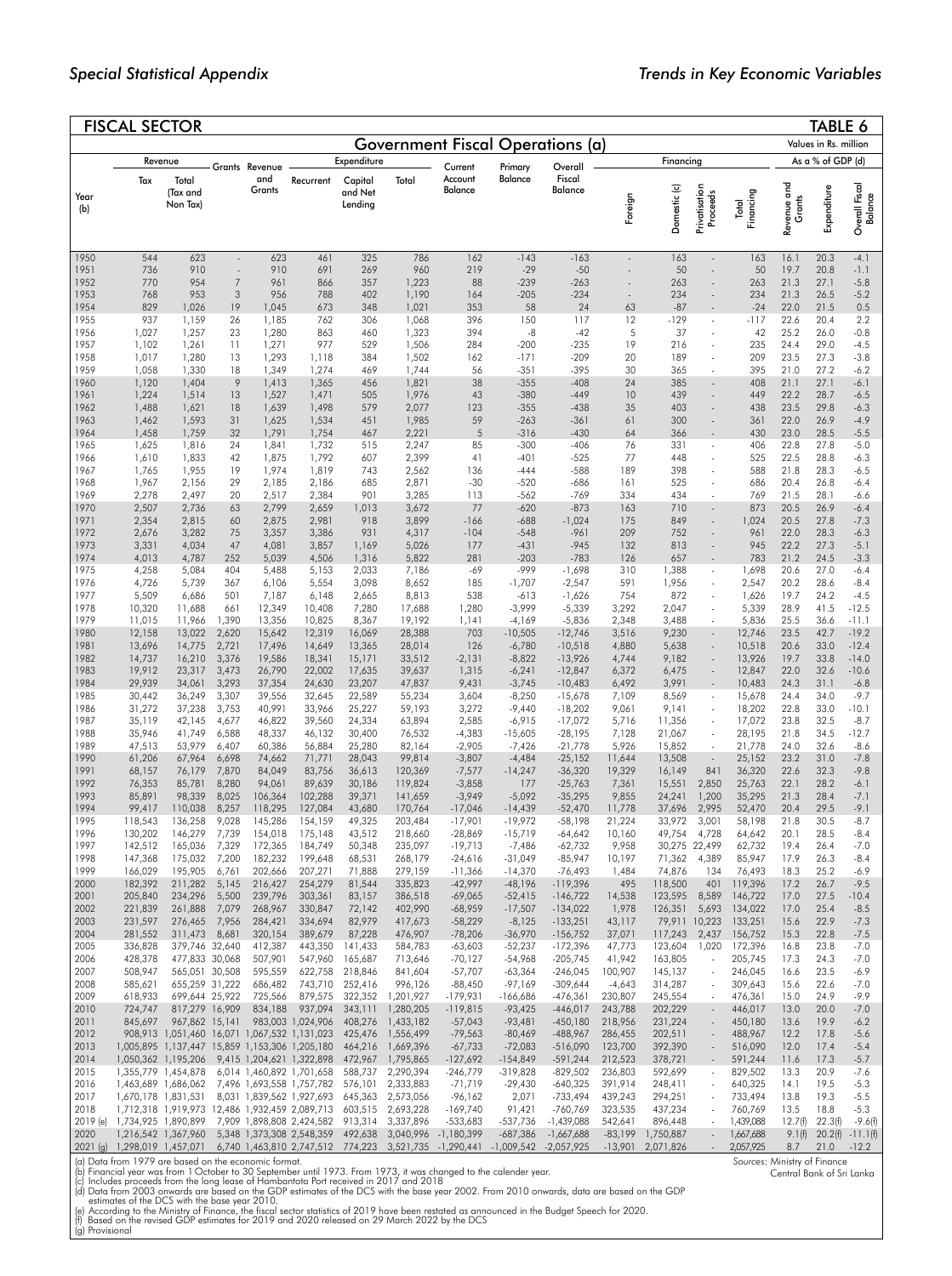*Sources*: Ministry of Finance

Central Bank of Sri Lanka

| <b>FISCAL SECTOR</b> |                    |                    |                        |                        |                             |                        |                          |                 |                   | TABLE 7               |
|----------------------|--------------------|--------------------|------------------------|------------------------|-----------------------------|------------------------|--------------------------|-----------------|-------------------|-----------------------|
|                      |                    |                    |                        |                        | Central Government Debt (a) |                        |                          |                 |                   | Values in Rs. million |
|                      |                    |                    | <b>Domestic Debt</b>   |                        |                             |                        |                          |                 | As a % of GDP (f) |                       |
| Year (b)             | Treasury           | Rupee              | Treasury               | Other                  |                             | Foreign                | Total<br>Debt (e)        |                 |                   | Total                 |
|                      | Bills (c)          | Loans              | Bonds (d) (e)          |                        | Total (e)                   | Debt (c)(d)            |                          | Domestic        | Foreign           |                       |
| 1950                 | 79<br>30           | 436<br>582         |                        | 14<br>14               | 529                         | 125                    | 654                      | 13.7            | 3.2               | 16.9                  |
| 1951<br>1952         | 93                 | 684                |                        | 75                     | 626<br>852                  | 125<br>192             | 751<br>1,044             | 13.6<br>18.9    | 2.7<br>4.3        | 16.3<br>23.2          |
| 1953                 | 184                | 731                |                        | 129                    | 1,044                       | 205                    | 1,249                    | 23.2            | 4.6               | 27.8                  |
| 1954                 | 105                | 782                |                        | 66                     | 953                         | 211                    | 1,164                    | 20.1            | 4.4               | 24.5                  |
| 1955                 | 60                 | 829                |                        |                        | 889                         | 232                    | 1,121                    | 17.0            | 4.4               | 21.4                  |
| 1956                 | 68                 | 882                |                        |                        | 950                         | 258                    | 1,208                    | 18.6            | 5.1               | 23.7                  |
| 1957<br>1958         | 65<br>140          | 962<br>1,007       |                        | 105<br>91              | 1,132<br>1,238              | 278<br>293             | 1,410<br>1,531           | 21.8<br>22.5    | 5.3<br>5.3        | 27.1<br>27.9          |
| 1959                 | 320                | 1,102              |                        | 138                    | 1,560                       | 307                    | 1,867                    | 24.3            | 4.8               | 29.1                  |
| 1960                 | 550                | 1,217              |                        | 170                    | 1,937                       | 345                    | 2,282                    | 28.9            | 5.1               | 34.0                  |
| 1961                 | 750                | 1,397              |                        | 198                    | 2,345                       | 407                    | 2,752                    | 34.1            | 5.9               | 40.0                  |
| 1962                 | 1,000              | 1,515              |                        | 179                    | 2,694                       | 412                    | 3,106                    | 38.7            | 5.9               | 44.6                  |
| 1963<br>1964         | 1,125<br>1,250     | 1,684<br>1,909     |                        | 222<br>216             | 3,031<br>3,375              | 489<br>549             | 3,520<br>3,924           | 41.1<br>43.3    | 6.6<br>7.0        | 47.7<br>50.4          |
| 1965                 | 1,300              | 2,150              | ÷,                     | 246                    | 3,696                       | 739                    | 4,435                    | 45.7            | 9.1               | 54.9                  |
| 1966                 | 1,425              | 2,475              |                        | 295                    | 4,195                       | 1,074                  | 5,269                    | 50.3            | 12.9              | 63.2                  |
| 1967                 | 1,500              | 2,785              |                        | 298                    | 4,583                       | 1,376                  | 5,959                    | 50.7            | 15.2              | 65.9                  |
| 1968                 | 1,750              | 3,118              |                        | 329                    | 5,197                       | 1,578                  | 6,775                    | 48.5            | 14.7              | 63.2                  |
| 1969<br>1970         | 1,750              | 3,409              |                        | 354<br>420             | 5,513<br>6,295              | 1,800<br>2,394         | 7,313<br>8,689           | 47.1<br>46.1    | 15.4<br>17.5      | 62.5<br>63.6          |
| 1971                 | 1,950<br>2,025     | 3,925<br>4,512     |                        | 446                    | 6,983                       | 2,795                  | 9,778                    | 49.7            | 19.9              | 69.6                  |
| 1972                 | 2,325              | 5,103              |                        | 498                    | 7,926                       | 2,936                  | 10,862                   | 52.0            | 19.3              | 71.2                  |
| 1973                 | 2,250              | 5,812              |                        | 522                    | 8,584                       | 3,705                  | 12,289                   | 46.6            | 20.1              | 66.8                  |
| 1974                 | 2,250              | 6,591              |                        | 604                    | 9,445                       | 2,859                  | 12,304                   | 39.7            | 12.0              | 51.8                  |
| 1975<br>1976         | 2,350<br>2,700     | 7,560<br>9,001     | $\tilde{\phantom{a}}$  | 949<br>990             | 10,859                      | 3,705<br>4,968         | 14,564<br>17,659         | 40.9<br>42.0    | 13.9<br>16.4      | 54.8<br>58.5          |
| 1977                 | 2,500              | 10,391             |                        | 1,501                  | 12,691<br>14,392            | 10,593                 | 24,985                   | 39.5            | 29.1              | 68.6                  |
| 1978                 | 2,635              | 12,049             |                        | 1,684                  | 16,368                      | 14,583                 | 30,951                   | 38.4            | 34.2              | 72.5                  |
| 1979                 | 3,000              | 14,929             |                        | 1,705                  | 19,634                      | 15,840                 | 35,474                   | 37.5            | 30.2              | 67.7                  |
| 1980                 | 9,800              | 17,611             |                        | 1,659                  | 29,070                      | 22,276                 | 51,346                   | 43.7            | 33.5              | 77.2                  |
| 1981                 | 13,920             | 20,025             |                        | 1,573                  | 35,518                      | 29,172                 | 64,690                   | 41.8            | 34.3              | 76.1                  |
| 1982<br>1983         | 17,320<br>17,400   | 25,800<br>31,953   |                        | 2,147<br>2,416         | 45,267<br>51,769            | 35,267<br>46,688       | 80,534<br>98,457         | 45.6<br>42.6    | 35.5<br>38.4      | 81.2<br>81.0          |
| 1984                 | 14,860             | 33,228             |                        | 3,564                  | 51,652                      | 53,681                 | 105,333                  | 33.6            | 34.9              | 68.5                  |
| 1985                 | 22,280             | 36,570             |                        | 3,761                  | 62,611                      | 67,673                 | 130,284                  | 38.6            | 41.7              | 80.2                  |
| 1986                 | 26,173             | 39,130             |                        | 4,196                  | 69,499                      | 86,208                 | 155,707                  | 38.7            | 48.0              | 86.8                  |
| 1987                 | 29,850             | 44,957             |                        | 4,190                  | 78,997                      | 111,812                | 190,809                  | 40.2            | 56.8              | 97.0                  |
| 1988<br>1989         | 43,700<br>57,246   | 49,797<br>54,217   |                        | 5,099<br>6,099         | 98,596<br>117,562           | 125,657<br>156,298     | 224,253<br>273,860       | 44.4<br>46.7    | 56.6<br>62.0      | 101.0<br>108.7        |
| 1990                 | 67,968             | 54,677             |                        | 11,251                 | 133,896                     | 176,883                | 310,779                  | 41.6            | 55.0              | 96.6                  |
| 1991                 | 72,968             | 66,823             |                        | 12,328                 | 152,119                     | 214,579                | 366,698                  | 40.9            | 57.6              | 98.5                  |
| 1992                 | 87,096             | 69,180             |                        | 13,744                 | 170,020                     | 235,539                | 405,559                  | 40.0            | 55.4              | 95.4                  |
| 1993<br>1994         | 97,196<br>98,896   | 105,707<br>137,554 |                        | 10,782<br>12,669       | 213,685<br>249,119          | 270,224<br>301,812     | 483,909<br>550,931       | 42.8<br>43.0    | 54.1<br>52.1      | 96.9<br>95.1          |
| 1995                 | 113,771            | 157,928            |                        | 17,711                 | 289,410                     | 346,286                | 635,696                  | 43.3            | 51.9              | 95.2                  |
| 1996                 | 124,996            | 205,975            |                        | 25,731                 | 356,703                     | 359,685                | 716,388                  | 46.4            | 46.8              | 93.3                  |
| 1997                 | 114,996            | 239,475            | 10,000                 | 23,269                 | 387,740                     | 376,331                | 764,071                  | 43.6            | 42.3              | 85.8                  |
| 1998                 | 119,996            | 250,570            | 48,915                 | 43,945                 | 463,426                     | 461,273                | 924,699                  | 45.5            | 45.3              | 90.8                  |
| 1999                 | 124,996            | 262,056            | 104,867                | 51,546                 | 543,465                     | 507,866                | 1,051,331                | 49.1            | 45.9              | 95.1                  |
| 2000<br>2001         | 134,996<br>170,995 | 263,888<br>292,813 | 204,124<br>229,174     | 73,652<br>122,983      | 676,660<br>815,965          | 542,040<br>636,741     | 1,218,700<br>1,452,706   | 53.8<br>58.0    | 43.1<br>45.3      | 96.9<br>103.3         |
| 2002                 | 210,995            | 287,701            | 347,128                | 102,562                | 948,386                     | 721,957                | 1,670,343                | 60.0            | 45.6              | 105.6                 |
| 2003                 | 219,295            | 248,414            | 487,504                | 69,153                 | 1,024,366                   | 843,882                | 1,868,248                | 56.2            | 46.3              | 102.5                 |
| 2004                 | 243,886            | 164,758            | 647.746                | 91.396                 | 1.147.786                   | 996,138                | 2.143.924                | 54.9            | 47.6              | 102.5                 |
| 2005<br>2006         | 234,174<br>257,732 | 140,563<br>116,713 | 755,966<br>890,369     | 139,416<br>218,813     | 1,270,119                   | 956,620                | 2,226,739<br>2,587,045   | 51.8            | 39.0              | 90.8<br>88.0          |
| 2007                 | 307,012            | 131,509            | 1,023,249              | 257,825                | 1,483,627<br>1,719,595      | 1,103,418<br>1,326,487 | 3,046,082                | 50.5<br>48.1    | 37.5<br>37.1      | 85.1                  |
| 2008                 | 402,600            | 130,009            | 1,286,375              | 325,641                | 2,144,625                   | 1,448,734              | 3,593,359                | 48.6            | 32.8              | 81.5                  |
| 2009                 | 441,032            | 112,292            | 1,517,909              | 334,119                | 2,405,352                   | 1,760,467              | 4,165,819                | 49.7            | 36.4              | 86.2                  |
| 2010                 | 514,442            | 87,709             | 1,648,284              | 319,624                | 2,570,059                   | 2,024,583              | 4,594,642                | 40.1            | 31.6              | 71.6                  |
| 2011                 | 590,885            | 61,961             | 1,823,648              | 331,988                | 2,808,482                   | 2,329,280              | 5,137,762                | 38.9            | 32.3              | 71.2                  |
| 2012<br>2013         | 629,070<br>700,137 | 58,386<br>55,518   | 2,177,892<br>2,548,323 | 450,303<br>624,810     | 3,315,651<br>3,928,788      | 2,767,299<br>2,960,424 | 6,082,950<br>6,889,212   | 38.0<br>41.0    | 31.7<br>30.9      | 69.7<br>71.8          |
| 2014                 | 694,767            | 55,518             | 2,940,017              | 683,444                | 4,373,746                   | 3,113,116              | 7,486,862                | 42.2            | 30.0              | 72.3                  |
| 2015                 | 658,240            | 24,088             | 3,401,211              | 971,620                | 5,055,159                   | 3,544,031              | 8,599,190                | 46.2            | 32.4              | 78.5                  |
| 2016                 | 779,581            | 24,088             | 3,806,353              | 823,051                | 5,433,073                   | 4,045,796              | 9,478,869                | 45.3            | 33.7              | 79.0                  |
| 2017                 | 697,154            | 24,088             | 3,892,408              | 1,050,565              | 5,664,215                   | 4,718,618              | 10,382,832               | 42.5            | 35.4              | 77.9                  |
| 2018<br>2019         | 746,887<br>873,943 | 24,088<br>24,088   | 4,197,323<br>4,606,232 | 1,102,703<br>1,325,997 | 6,071,001<br>6,830,260      | 5,959,547<br>6,201,283 | 12,030,548<br>13,031,543 | 42.5<br>45.5(g) | 41.7<br>41.3(g)   | 84.2<br>86.9(g)       |
| 2020 (h)(i)          | 1,620,705          | 24,088             | 5,713,300              | 1,706,975              | 9,065,068                   | 6,052,179              | 15, 117, 247             | 60.3(g)         | 40.3(g)           | 100.6(g)              |
| 2021(h)              | 2,270,508          | 24,088             | 6,966,218              | 1,836,410              | 11,097,223                  | 6,492,150              | 17,589,373               | 66.0            | 38.6              | 104.6                 |

(a) As per the guidelines of compiling government debt statistics in the Manual of Government Finance Statistics published by the IMF in 2014,<br>non resident holdings of outstanding SLDBs have been dassified under domestic d

Ministry of Finance be incorporated into the net financing of the budget deficit in 2019. However, such an adjustment would have no impact on the<br>outstanding central government debt at end 2020.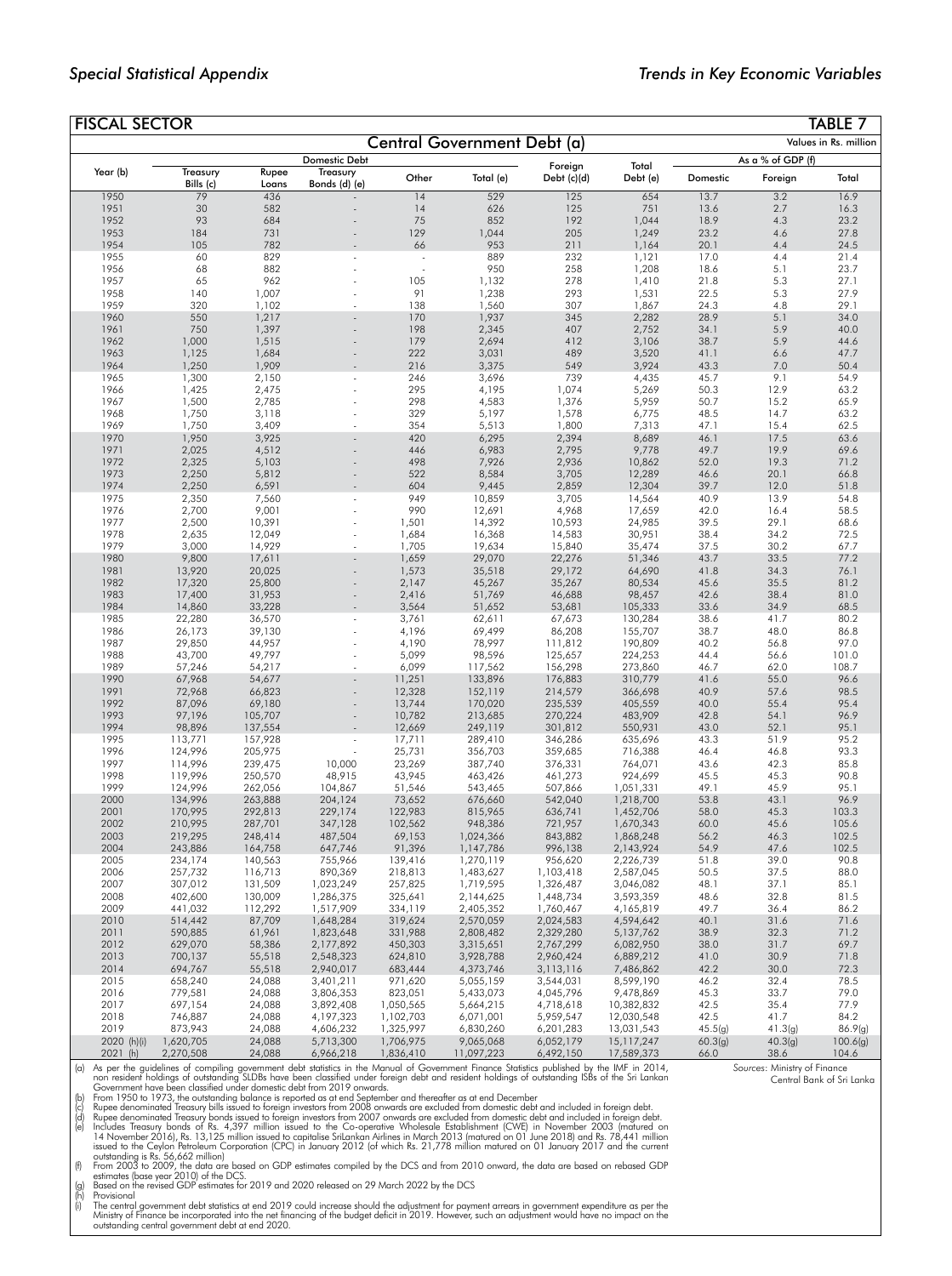|               |                  | <b>MONETARY SECTOR</b>                           |                                      |                                               |                                                                                                                                                                     |                                        |                                             |                          |                     |                                   |                                                     |                                        |                                                                                                                                                          |                                                               |                                |                  | <b>TABLE 8</b>             |                                       |
|---------------|------------------|--------------------------------------------------|--------------------------------------|-----------------------------------------------|---------------------------------------------------------------------------------------------------------------------------------------------------------------------|----------------------------------------|---------------------------------------------|--------------------------|---------------------|-----------------------------------|-----------------------------------------------------|----------------------------------------|----------------------------------------------------------------------------------------------------------------------------------------------------------|---------------------------------------------------------------|--------------------------------|------------------|----------------------------|---------------------------------------|
|               |                  |                                                  |                                      |                                               |                                                                                                                                                                     |                                        |                                             |                          |                     | Monetary Survey $(M_{2b})$ (a)(b) |                                                     |                                        |                                                                                                                                                          |                                                               |                                |                  |                            | Values in Rs. million                 |
|               |                  |                                                  |                                      |                                               |                                                                                                                                                                     |                                        |                                             | Net Foreign Assets (NFA) |                     |                                   |                                                     | Net Domestic Assets (NDA) (c)          |                                                                                                                                                          |                                                               |                                | Money            |                            |                                       |
| End<br>Period |                  | <b>Currency Demand</b><br><b>Deposits</b><br>(d) | Narrow<br>Money<br>Supply<br>$(M_1)$ | Broad<br>Money<br>Supply<br>(M <sub>2</sub> ) | Time and<br>Savings<br><b>Deposits</b><br>$(M_{2b})$ (e)                                                                                                            | Broad<br>Money<br>Supply<br>$(M_{2b})$ | Monetary Com-<br>Authori-<br>ties<br>(f)(g) | mercial<br><b>Banks</b>  | Total               | Govern-<br>ment<br>(Net)<br>(h)   | Claims on<br>Public<br>Corpora-<br>tions /<br>SOBEs | Private<br>Sector                      | Total                                                                                                                                                    | Reserve<br>Money                                              | M,                             | Multiplier<br>м, | $\mathsf{M}_{\mathsf{2b}}$ | Velocity<br>of<br>Money<br>$(M_{2b})$ |
| 1950          | 325              | 585                                              | 911                                  | 978                                           |                                                                                                                                                                     |                                        |                                             |                          |                     |                                   |                                                     |                                        |                                                                                                                                                          |                                                               | 533 1.71                       | 1.84             |                            |                                       |
| 1951<br>1952  | 377<br>357       | 629<br>539                                       | 1,006<br>896                         | 1,090<br>996                                  |                                                                                                                                                                     |                                        |                                             |                          |                     |                                   |                                                     |                                        |                                                                                                                                                          |                                                               | 615 1.64 1.77<br>522 1.72 1.91 |                  |                            |                                       |
| 1953          | 335              | 492                                              | 827                                  | 927                                           |                                                                                                                                                                     |                                        |                                             |                          |                     |                                   |                                                     |                                        |                                                                                                                                                          |                                                               | 433 1.91 2.14                  |                  |                            |                                       |
| 1954          | 342              | 615                                              | 957                                  | 1,093                                         |                                                                                                                                                                     |                                        |                                             |                          |                     |                                   |                                                     |                                        |                                                                                                                                                          |                                                               |                                | 496 1.93 2.20    |                            |                                       |
| 1955<br>1956  | 385<br>401       | 688<br>726                                       | 1,073                                | 1,225                                         |                                                                                                                                                                     |                                        |                                             |                          |                     |                                   |                                                     |                                        |                                                                                                                                                          |                                                               | 576 1.86 2.13                  | 601 1.88 2.19    |                            |                                       |
| 1957          | 435              | 605                                              | 1,127<br>1,040                       | 1,314<br>1,256                                |                                                                                                                                                                     |                                        |                                             |                          |                     |                                   |                                                     |                                        |                                                                                                                                                          |                                                               | 569 1.83 2.21                  |                  |                            |                                       |
| 1958          | 530              | 547                                              | 1,077                                | 1,338                                         |                                                                                                                                                                     |                                        |                                             |                          |                     |                                   |                                                     |                                        |                                                                                                                                                          |                                                               | 671 1.61 2.00                  |                  |                            |                                       |
| 1959          | 565<br>595       | 613                                              | 1,178                                | 1,477                                         |                                                                                                                                                                     |                                        |                                             |                          |                     |                                   |                                                     |                                        |                                                                                                                                                          |                                                               |                                | 721 1.63 2.05    |                            |                                       |
| 1960<br>1961  | 692              | 614<br>596                                       | 1,209<br>1,289                       | 1,572<br>1,643                                |                                                                                                                                                                     |                                        |                                             |                          |                     |                                   |                                                     |                                        |                                                                                                                                                          |                                                               | 791 1.53 1.99                  | 851 1.51 1.93    |                            |                                       |
| 1962          | 713              | 630                                              | 1,343                                | 1,748                                         |                                                                                                                                                                     |                                        |                                             |                          |                     |                                   |                                                     |                                        |                                                                                                                                                          |                                                               | 899 1.49 1.95                  |                  |                            |                                       |
| 1963          | 828              | 678                                              | 1,506                                | 1,974                                         |                                                                                                                                                                     |                                        |                                             |                          |                     |                                   |                                                     |                                        |                                                                                                                                                          | 1,013 1.49 1.95                                               |                                |                  |                            |                                       |
| 1964<br>1965  | 853<br>901       | 769<br>814                                       | 1,622<br>1,716                       | 2,142<br>2,283                                |                                                                                                                                                                     |                                        |                                             |                          |                     |                                   |                                                     |                                        |                                                                                                                                                          | 1,083 1.50 1.98<br>1,154 1.49 1.98                            |                                |                  |                            |                                       |
| 1966          | 883              | 776                                              | 1,659                                | 2,244                                         |                                                                                                                                                                     |                                        |                                             |                          |                     |                                   |                                                     |                                        |                                                                                                                                                          | 1,089 1.52 2.06                                               |                                |                  |                            |                                       |
| 1967          | 980              | 828                                              | 1,808                                | 2,495                                         |                                                                                                                                                                     |                                        |                                             |                          |                     |                                   |                                                     |                                        |                                                                                                                                                          | 1,225 1.48 2.04                                               |                                |                  |                            |                                       |
| 1968<br>1969  | 1,066<br>1,083   | 847<br>799                                       | 1,913<br>1,882                       | 2,724<br>2,851                                |                                                                                                                                                                     |                                        |                                             |                          |                     |                                   |                                                     |                                        |                                                                                                                                                          | 1,331 1.44 2.05<br>1,353 1.39 2.11                            |                                |                  |                            |                                       |
| 1970          | 935              | 1,032                                            | 1,967                                | 3,115                                         |                                                                                                                                                                     |                                        |                                             |                          |                     |                                   |                                                     |                                        |                                                                                                                                                          | 1,324 1.49 2.35                                               |                                |                  |                            |                                       |
| 1971          | 1,115            | 1,034                                            | 2,149                                | 3,435                                         |                                                                                                                                                                     |                                        |                                             |                          |                     |                                   |                                                     |                                        |                                                                                                                                                          | 1,495 1.44 2.30                                               |                                |                  |                            |                                       |
| 1972<br>1973  | 1,202<br>1,437   | 1,279<br>1,341                                   | 2,481<br>2,778                       | 3,974<br>4,154                                |                                                                                                                                                                     |                                        |                                             |                          |                     |                                   |                                                     |                                        |                                                                                                                                                          | 1,773 1.40 2.24<br>2,158 1.29 1.92                            |                                |                  |                            |                                       |
| 1974          | 1,539            | 1,406                                            | 2,946                                | 4,569                                         |                                                                                                                                                                     |                                        |                                             |                          |                     |                                   |                                                     |                                        |                                                                                                                                                          | 2,256 1.31 2.03                                               |                                |                  |                            |                                       |
| 1975          | 1,610            | 1,478                                            | 3,088                                | 4,777                                         |                                                                                                                                                                     |                                        |                                             |                          |                     |                                   |                                                     |                                        |                                                                                                                                                          | 2, 144 1.44 2.23                                              |                                |                  |                            |                                       |
| 1976<br>1977  | 2,081<br>2,792   | 2,085<br>2,574                                   | 4,166<br>5,366                       | 6,321<br>8,717                                |                                                                                                                                                                     |                                        |                                             |                          |                     |                                   |                                                     |                                        |                                                                                                                                                          | 2,700 1.54 2.34<br>3,840 1.40 2.27                            |                                |                  |                            |                                       |
| 1978          | 3,016            | 2,921                                            | 5,936                                | 10,891                                        |                                                                                                                                                                     |                                        |                                             |                          |                     |                                   |                                                     |                                        |                                                                                                                                                          | 4,262 1.39 2.56                                               |                                |                  |                            |                                       |
| 1979          | 3,774            | 3,895                                            | 7,669                                | 15,057                                        |                                                                                                                                                                     |                                        |                                             |                          |                     |                                   |                                                     |                                        |                                                                                                                                                          | 5,299 1.45 2.84                                               |                                |                  |                            |                                       |
| 1980<br>1981  | 4,181<br>4,823   | 5,247<br>5,202                                   | 9,428<br>10,024                      | 19,860<br>24,447                              |                                                                                                                                                                     |                                        |                                             |                          |                     |                                   |                                                     |                                        |                                                                                                                                                          | 6,286 1.50 3.16<br>7,505 1.34 3.26                            |                                |                  |                            |                                       |
| 1982          | 5,988            | 5,772                                            | 11,760                               | 30,510                                        |                                                                                                                                                                     |                                        |                                             |                          |                     |                                   |                                                     |                                        |                                                                                                                                                          | 9,119 1.29 3.35                                               |                                |                  |                            |                                       |
| 1983          | 7,200            | 7,548                                            | 14,748                               | 37,257                                        |                                                                                                                                                                     |                                        |                                             |                          |                     |                                   |                                                     |                                        |                                                                                                                                                          | 11,642 1.27 3.20                                              |                                |                  |                            |                                       |
| 1984<br>1985  | 8,561<br>9,816   | 8,263<br>8,946                                   | 16,824<br>18,761                     | 43,427<br>48,409                              |                                                                                                                                                                     |                                        |                                             |                          |                     |                                   |                                                     |                                        |                                                                                                                                                          | 13,710 1.23 3.17<br>16,895 1.11 2.87                          |                                |                  |                            |                                       |
| 1986          | 11,570           | 9,609                                            | 21,179                               | 50,860                                        |                                                                                                                                                                     |                                        |                                             |                          |                     |                                   |                                                     |                                        |                                                                                                                                                          | 18,031 1.17 2.82                                              |                                |                  |                            |                                       |
| 1987          | 13,495           | 11,588                                           | 25,083                               | 58,335                                        |                                                                                                                                                                     |                                        |                                             |                          |                     |                                   |                                                     |                                        |                                                                                                                                                          | 19,273 1.30 3.03                                              |                                |                  |                            |                                       |
| 1988<br>1989  | 18,487<br>19,650 | 13,892<br>15,688                                 | 32,379<br>35,338                     | 67,946<br>76,434                              |                                                                                                                                                                     |                                        |                                             |                          |                     |                                   |                                                     |                                        |                                                                                                                                                          | 25,564 1.27 2.66<br>26,791 1.32 2.85                          |                                |                  |                            |                                       |
| 1990(i)       | 22,120           | 17,477                                           | 39,597                               | 90,546                                        |                                                                                                                                                                     |                                        |                                             |                          |                     |                                   |                                                     |                                        |                                                                                                                                                          | 31,579 1.25 2.87                                              |                                |                  |                            |                                       |
| 1991          | 24,852           | 21,748                                           | 46,600                               | 110,575                                       | 73,747                                                                                                                                                              | 120,347                                | 9,836                                       | 468                      | 10,304              | 35,747                            | 19,812                                              | 87,767                                 | 110,043                                                                                                                                                  | 40,056 1.16 2.76                                              |                                |                  | 3.00                       | 3.09(i)<br>3.27                       |
| 1992<br>1993  | 27,281<br>32,133 | 22,776<br>27,222                                 | 50,057<br>59,355                     | 129,799<br>160,136                            | 93,765<br>121,138                                                                                                                                                   | 143,822<br>180,486                     | 18,730<br>51,392                            | $-3,493$<br>$-9,527$     | 15,237<br>41,865    | 33,946<br>29,766                  | 23,174<br>15,414                                    | 110,877<br>134,181                     | 128,585<br>138,622                                                                                                                                       | 44,858 1.12 2.89<br>56,468 1.05 2.84                          |                                |                  | 3.21<br>3.20               | 3.12                                  |
| 1994          | 38,906           | 31,555                                           | 70,461                               | 191,670                                       | 143,843                                                                                                                                                             | 214,306                                | 64,571                                      | -5,811                   | 58,760              | 31,362                            | 11,407                                              | 163,278                                | 155,546                                                                                                                                                  | 68,055 1.04 2.82                                              |                                |                  | 3.15                       | 2.98                                  |
| 1995<br>1996  | 42,198           | 33,019                                           | 75,217<br>78,203                     | 228,536<br>253,201                            | 184,224                                                                                                                                                             | 259,442                                | 73,662                                      | $-8,917$                 | 64,745<br>63,074    | 38,662                            | 13,305                                              | 210,703                                | 194,696                                                                                                                                                  | 78,586 0.96 2.91                                              |                                |                  | 3.30<br>3.38               | 2.89<br>2.80                          |
| 1997          | 42,565<br>45,679 | 35,638<br>40,172                                 | 85,852                               | 288,258                                       | 210,454<br>247,817                                                                                                                                                  | 288,657<br>333,668                     | 73,541<br>89,930                            | $-10,467$<br>565         | 90,495              | 47,131<br>45,250                  | 15,491<br>14,598                                    | 229,773<br>263,198                     | 225,582<br>243,172                                                                                                                                       | 85,509 0.91 2.96<br>83,736 1.03 3.44                          |                                |                  | 3.98                       | 2.89                                  |
| 1998          | 51,767           | 44,502                                           | 96,269                               | 316,174                                       | 281,472                                                                                                                                                             |                                        | 377,740 101,744                             | 3,904                    | 105,648             | 64,618                            | 10,031                                              | 294,868                                | 272,091                                                                                                                                                  | 92,866 1.04 3.40                                              |                                |                  | 4.07                       | 2.89                                  |
| 1999<br>2000  | 58,481<br>62,646 | 50,074<br>55,831                                 | 108,555<br>118,477                   | 358,076<br>404,669                            | 319,765<br>364,944                                                                                                                                                  | 428,319<br>483,421                     | 89,287<br>57,947                            | 12,805<br>11,582         | 102,092<br>69,529   | 93,915<br>147,304                 | 13,046<br>38,254                                    | 325,927<br>364,369                     | 326,228<br>413,892                                                                                                                                       | 100,444 1.08 3.56<br>105,163 1.13 3.85                        |                                |                  | 4.26<br>4.60               | 2.76<br>2.80                          |
| 2001          | 65,536           | 56,674                                           | 122,210                              | 450,726                                       | 426,928                                                                                                                                                             |                                        | 549,138 84,346 -10,216                      |                          | 74,130              | 201,311                           | 40,811                                              | 396,754                                | 475,009                                                                                                                                                  | 112,522 1.09 4.01 4.88                                        |                                |                  |                            | 2.77                                  |
| 2002          | 75,292           | 64,069                                           | 139,361                              | 510,395                                       | 483,134                                                                                                                                                             |                                        | 622,495 117,376                             |                          | $-6,733$ 110,643    | 192,994                           | 43,031                                              | 444,371                                | 511,852                                                                                                                                                  | 126,411 1.10 4.04 4.92 2.69                                   |                                |                  |                            |                                       |
| 2003<br>2004  | 85,601<br>99,669 | 76,034<br>88,784                                 | 161,635<br>188,453                   | 580,747<br>687,964                            | 556,219<br>670,191                                                                                                                                                  |                                        | 717,855 164,596<br>858,644 151,694          | 2,497<br>18,523          | 167,093<br>170,218  | 176,236<br>220,462                | 36,192<br>41,171                                    | 519,444<br>634,310                     | 550,760<br>688,427                                                                                                                                       | 141,447 1.14 4.11 5.08 2.74<br>170,967 1.10 4.02 5.02 2.69    |                                |                  |                            |                                       |
| 2005          | 114,070          | 116,632                                          | 230,702                              | 822.931                                       |                                                                                                                                                                     | 791,576 1,022,277 196,925              |                                             | 4,405                    | 201,330             | 249,565                           | 16,672                                              | 801.149                                | 820,948                                                                                                                                                  | 197,932 1.17 4.16 5.16 2.63                                   |                                |                  |                            |                                       |
| 2006          | 135,019          | 124,666                                          | 259,685                              | 993,264                                       |                                                                                                                                                                     | 944,866 1,204,550 229,860 -58,669      |                                             |                          | 171,191             | 357,289                           | 31,555                                              | 993,159                                | 1,033,360                                                                                                                                                | 239,863 1.08 4.14 5.02 2.66                                   |                                |                  |                            |                                       |
| 2007<br>2008  | 155,023          | 147,183 119,409<br>122,300                       |                                      |                                               | 266,592 1,147,742 1,137,426 1,404,019 292,927 -64,935<br>277,323 1,282,194 1,245,453 1,522,776 148,157 -70,457                                                      |                                        |                                             |                          | 227,992<br>77,700   | 374,101<br>582,907                |                                                     | 49,167 1,184,519<br>46,991 1,267,601   | 1,176,027<br>1,445,076                                                                                                                                   | 264,419 1.01 4.34 5.31 2.73<br>268,425 1.03 4.78 5.67 3.01    |                                |                  |                            |                                       |
| 2009          | 181,840          | 154,870                                          |                                      |                                               | 336,710 1,536,755 1,469,459 1,806,169 412,202 -10,323                                                                                                               |                                        |                                             |                          | 401,880             | 640,326                           |                                                     | 73,233 1,194,189                       | 1,404,288                                                                                                                                                | 303,537 1.11 5.06 5.95 2.90                                   |                                |                  |                            |                                       |
| 2010          | 216,549          |                                                  |                                      |                                               | 190,643 407,192 1,813,000 1,684,216 2,091,408 505,463 -128,021                                                                                                      |                                        |                                             |                          | 377,442             | 627,185                           |                                                     | 144,578 1,491,099                      | 1,713,966                                                                                                                                                | 360,511 1.13 5.03 5.80 3.34                                   |                                |                  |                            |                                       |
| 2011<br>2012  | 242,871          |                                                  |                                      |                                               | 195,836 438,707 2,192,603 2,053,032 2,491,740 340,090 242,033<br>251,539 198,510 450,049 2,593,185 2,479,021 2,929,070 396,468 -422,299                             |                                        |                                             |                          | 98,057<br>$-25,831$ | 833,610<br>1,045,232              |                                                     | 198,500 2,005,860<br>292,477 2,358,421 | 2,393,683<br>2,954,901                                                                                                                                   | 439,504 1.00 4.99 5.67 3.15<br>484,362 0.93 5.35 6.05 3.17    |                                |                  |                            |                                       |
| 2013          |                  |                                                  |                                      |                                               | 264,607 219,971 484,578 3,058,793 2,933,275 3,417,853 529,128 -605,453                                                                                              |                                        |                                             |                          | $-76.325$           | 1,301,342                         |                                                     | 365,098 2,534,343                      | 3,494,178                                                                                                                                                | 488,586 0.99 6.26 7.00 2.99                                   |                                |                  |                            |                                       |
| 2014          |                  |                                                  |                                      |                                               | 329,426 282,729 612,155 3,460,558 3,263,698 3,875,853 688,007 672,881                                                                                               |                                        |                                             |                          | 15,126              | 1,435,900                         |                                                     | 450,924 2,753,322                      | 3,860,727                                                                                                                                                | 577,912 1.06 5.99 6.71 2.85                                   |                                |                  |                            |                                       |
| 2015<br>2016  |                  | 388,057 326,931<br>429,502 347,123               |                                      |                                               | 714,988 4,057,212 3,850,929 4,565,917 576,187 874,350 -298,163<br>776,624 4,823,559 4,628,972 5,405,596 558,589 789,827 -231,238                                    |                                        |                                             |                          |                     | 1,759,492<br>1,972,133            |                                                     | 530,669 3,441,874<br>513,768 4,185,777 | 4,864,081<br>5.636.834                                                                                                                                   | 673,432 1.06 6.02 6.78 2.62<br>856, 147 0.91 5.63 6.31 2.43   |                                |                  |                            |                                       |
| 2017          |                  | 439,396 353,903                                  |                                      |                                               | 793,299 5,665,313 5,514,762 6,308,062 846,139 -724,601 121,538                                                                                                      |                                        |                                             |                          |                     | 2,168,517                         |                                                     | 536,982 4,799,215                      | 6,186,524                                                                                                                                                | 939,793 0.84 6.03 6.71 2.26                                   |                                |                  |                            |                                       |
| 2018          | 473,066          | 357,727                                          |                                      |                                               | 830,793 6,427,330 6,297,503 7,128,297 750,541 817,548                                                                                                               |                                        |                                             |                          | -67,007             | 2,516,711                         |                                                     | 755,380 5,561,351                      | 7,195,304                                                                                                                                                | 961,096 0.86 6.69 7.42 2.11                                   |                                |                  |                            |                                       |
| 2019<br>2020  |                  |                                                  |                                      |                                               | 494,208 371,259 865,467 6,912,710 6,758,654 7,624,121 895,997 -795,296 100,702<br>641,010 536,140 1,177,150 8,495,788 8,228,584 9,405,734 526,779 -736,247 -209,468 |                                        |                                             |                          |                     | 2,795,927                         |                                                     | 817,953 5,796,859                      | 7,523,419<br>4,548,061 1,002,174 6,170,937 9,615,202                                                                                                     | 932,604 0.93 7.41 8.18 2.04<br>964,440 1.22 8.81 9.75 1.77(k) |                                |                  |                            |                                       |
| 2021          |                  |                                                  |                                      |                                               |                                                                                                                                                                     |                                        |                                             |                          |                     |                                   |                                                     |                                        | 784,450 675,446 1,459,895 9,638,905 9,187,413 10,647,309 387,263 594,713 -981,976 5,832,420 1,188,103 6,981,428 11,629,285 1,305,809 1.12 7.38 8.15 1.65 |                                                               |                                |                  |                            |                                       |

(a) All values except Money Multiplier and Velocity of Money are in Rs. million<br>(b) M<sub>12</sub> is based on the aggregated data pertaining to the Central Bank, and both Domestic Banking Units (DBUs) and Offshore Banking Units (O

ond other items (net),<br>(d) Dimen and sposits held by the public<br>(e) Time and sposits held by the public<br>(e) Time and sposits held by the public<br>(e) Time and sposits held by the public<br>(f) This includes NFA of the Central B

*Source*: Central Bank of Sri Lanka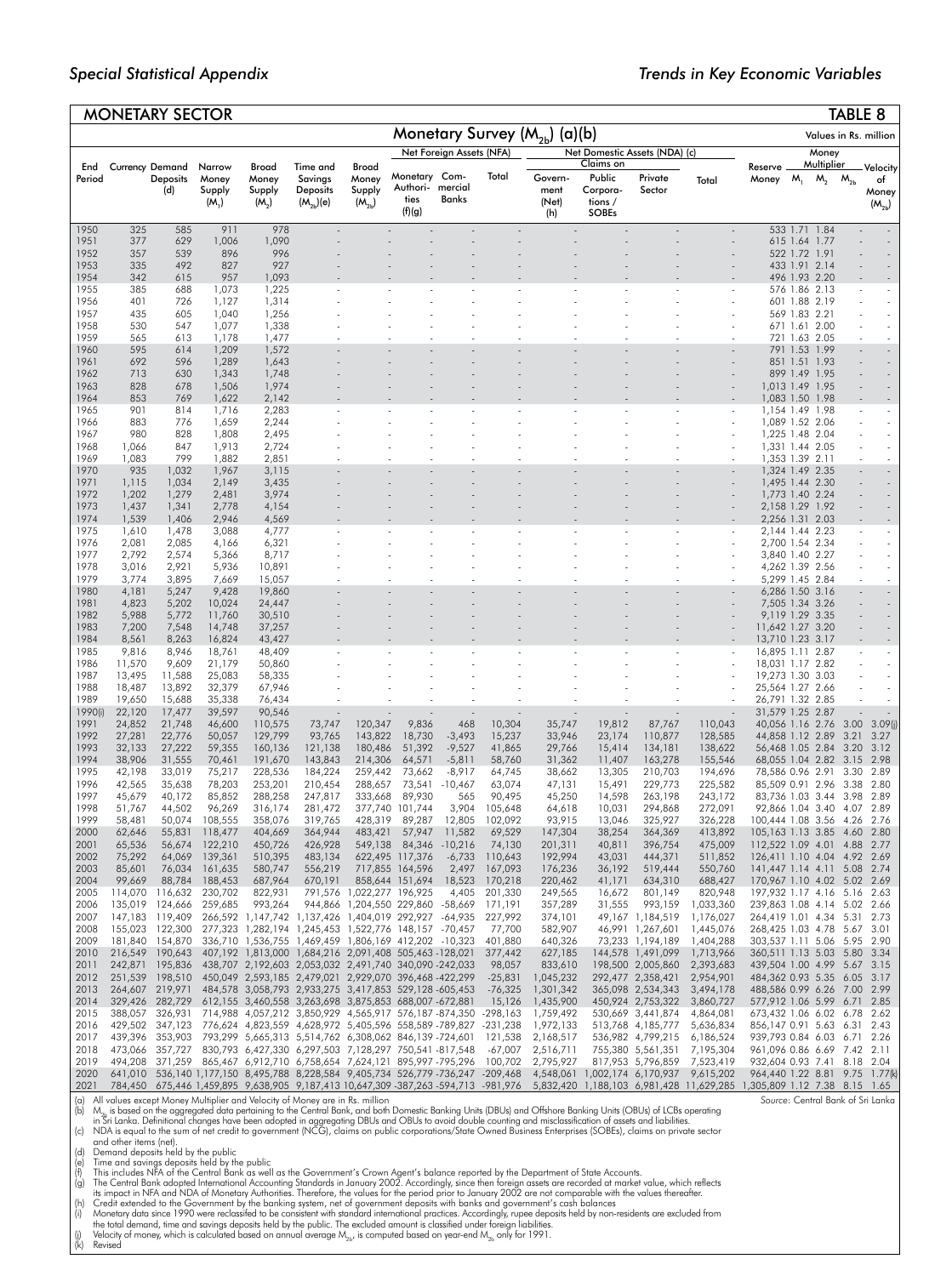## MONETARY SECTOR TABLE 9

|               | LIANI          |                   | コレレーレハ                |                                            |                                  |                                   |                                   |                                       |                                |                                      |                                             |                            | 180LL                                 |
|---------------|----------------|-------------------|-----------------------|--------------------------------------------|----------------------------------|-----------------------------------|-----------------------------------|---------------------------------------|--------------------------------|--------------------------------------|---------------------------------------------|----------------------------|---------------------------------------|
|               |                |                   |                       |                                            |                                  |                                   | <b>Interest Rates</b>             |                                       |                                |                                      |                                             |                            | Per cent per annum                    |
|               |                |                   |                       |                                            |                                  | <b>Government Securities</b>      |                                   |                                       |                                |                                      | <b>Commercial Banks</b><br>Lending Rates on |                            | Legal Rate                            |
| End<br>Period | Bank<br>Rate   | <b>SRR</b><br>(b) | <b>SDFR</b><br>(Repo) | <b>SLFR</b><br>(Rev.Repo)                  |                                  | <b>Primary Market</b>             |                                   | Average                               |                                | <b>Deposit Rates</b>                 | Loans Secured by                            |                            | of Interest/                          |
|               | (a)            |                   | (c)                   | (d)                                        | 91-day<br>Treasury Bill<br>Yield | 182-day<br>Treasury Bill<br>Yield | 364-day<br>Treasury Bill<br>Yield | Weighted<br><b>Call Money</b><br>Rate | Savinas<br><b>Deposits</b>     | 12-month<br>Fixed<br><b>Deposits</b> | Stock in<br>Trade                           | Immovable<br>Property      | <b>Market Rate</b><br>of Interest (e) |
| 1951          | 2.50           | 14.00             |                       |                                            | 0.40                             |                                   |                                   | ÷,                                    | 1.00-2.50                      | $0.50 - 2.75$                        | 3.00-8.00                                   | 3.00-12.00                 |                                       |
| 1952<br>1953  | 2.50<br>3.00   | 14.00<br>10.00    |                       | $\overline{a}$                             | 0.92<br>2.48                     |                                   |                                   | ä,                                    | 1.00-2.00<br>1.00-2.00         | 0.75<br>2.00                         | 3.00-8.00<br>4.00-8.00                      | 4.00-7.00<br>4.50-7.50     |                                       |
| 1954          | 2.50           | 10.00             |                       |                                            | 0.87                             |                                   |                                   |                                       | 1.00-2.00                      | 1.25                                 | 4.00-8.00                                   | 4.50-7.50                  |                                       |
| 1955          | 2.50           | 10.00             |                       | $\bar{\phantom{a}}$                        | 0.76                             |                                   |                                   |                                       | 2.00                           | 1.00                                 | 4.00-8.00                                   | 4.50-7.50                  |                                       |
| 1956<br>1957  | 2.50<br>2.50   | 10.00<br>10.00    |                       | ä,                                         | 0.64<br>1.22                     |                                   |                                   |                                       | 2.00<br>2.00                   | 1.00<br>1.50-2.50                    | 4.00-8.00<br>4.50-8.00                      | 4.50-7.50<br>4.50-7.50     |                                       |
| 1958          | 2.50           | 10.00             |                       | $\overline{a}$                             | 1.76                             |                                   |                                   |                                       | 2.00                           | 1.50-2.50                            | 4.50-8.00                                   | 4.50-7.50                  |                                       |
| 1959          | 2.50           | 10.00             |                       | L.                                         | 2.02                             |                                   |                                   |                                       | 2.00                           | 1.50-2.50                            | 4.50-8.00                                   | 4.50-7.50                  |                                       |
| 1960<br>1961  | 4.00<br>4.00   | 12.00<br>12.00    |                       | $\overline{a}$<br>$\overline{\phantom{a}}$ | 2.60<br>2.68                     |                                   |                                   |                                       | 2.00<br>2.00-2.50              | 2.50<br>2.50                         | 4.50-8.00<br>5.50-8.00                      | 5.50-8.00<br>5.50-8.00     |                                       |
| 1962          | 4.00           | 12.00             |                       | $\overline{\phantom{a}}$                   | 2.80                             |                                   |                                   |                                       | 2.00-2.50                      | 2.50                                 | $6.00 - 8.00$                               | 6.00-9.00                  |                                       |
| 1963          | 4.00           | 12.00             |                       | $\bar{\phantom{a}}$                        | 2.80                             |                                   |                                   |                                       | 2.00-2.50                      | 2.50                                 | $6.00 - 8.00$                               | 6.00-9.00                  |                                       |
| 1964<br>1965  | 4.00<br>5.00   | 12.00<br>12.00    |                       | $\overline{a}$                             | 2.80<br>3.00                     |                                   |                                   |                                       | 2.00-2.50<br>2.00-3.00         | 2.50<br>2.50-3.25                    | 6.00-8.00<br>6.00-9.00                      | 6.00-9.00<br>7.00-9.50     |                                       |
| 1966          | 5.00           | 12.00             |                       |                                            | 3.00                             |                                   |                                   |                                       | 2.00-3.00                      | 2.50-3.25                            | 6.00-9.00                                   | 7.00-9.50                  |                                       |
| 1967          | 5.00           | 12.00             |                       |                                            | 3.20                             |                                   |                                   |                                       | 2.00-3.00                      | 3.00-3.25                            | 6.00-9.00                                   | 6.50-9.50                  |                                       |
| 1968<br>1969  | 5.50<br>5.50   | 12.00<br>12.00    | ÷.                    | ä,<br>$\tilde{\phantom{a}}$                | 3.64<br>4.10                     |                                   |                                   | $\overline{a}$                        | 3.00-3.25<br>3.75              | 3.25-3.50<br>$3.75 - 4.00$           | 7.00-9.50<br>7.50-11.00                     | 7.00-9.50<br>7.00-10.00    |                                       |
| 1970          | 6.50           | 12.00             |                       | ÷.                                         | 4.76                             |                                   |                                   |                                       | 4.50                           | 4.50-4.75                            | 8.50-12.00                                  | 8.00-11.00                 |                                       |
| 1971          | 6.50           | 12.00             |                       | $\overline{\phantom{a}}$                   | 5.00                             |                                   |                                   |                                       | 4.50                           | 4.50-4.75                            | 8.50-12.00                                  | 8.00-11.00                 |                                       |
| 1972<br>1973  | 6.50<br>6.50   | 12.00<br>12.00    |                       | $\overline{\phantom{a}}$                   | 5.00<br>5.00                     |                                   |                                   | ä,                                    | 4.50                           | 4.50-4.75                            | 8.50-12.00                                  | 8.00-11.00<br>8.00-11.00   |                                       |
| 1974          | 6.50           | 12.00             |                       | $\bar{\phantom{a}}$                        | 5.00                             |                                   |                                   |                                       | 4.50<br>4.50                   | 4.50-4.75<br>4.50-4.75               | 8.50-12.00<br>8.50-12.50                    | 8.00-12.00                 |                                       |
| 1975          | 6.50           | 12.00             |                       |                                            | 5.00                             |                                   |                                   |                                       | 5.50                           | 7.00-7.50                            | 8.50-13.00                                  | 8.50-12.00                 |                                       |
| 1976          | 6.50           | 12.00             |                       | $\bar{\phantom{a}}$                        | 5.00                             |                                   |                                   |                                       | 5.50                           | 7.00-7.50                            | 8.50-14.00                                  | 8.50-14.00                 |                                       |
| 1977<br>1978  | 10.00<br>10.00 | 12.00<br>12.00    |                       | l,                                         | 9.00<br>9.00                     |                                   |                                   |                                       | 7.20<br>7.20                   | 14.00-15.00<br>14.00-15.00           | 13.00-19.00<br>13.00-19.00                  | 13.00-19.00<br>13.00-19.00 |                                       |
| 1979          | 10.00          | 12.00             |                       | ä,                                         | 9.00                             |                                   |                                   |                                       | 5.00-9.00                      | 14.00-15.00                          | 13.00-20.00                                 | 13.00-19.00                |                                       |
| 1980          | 12.00          | 12.00             |                       | $\overline{\phantom{a}}$                   | 13.00                            |                                   |                                   |                                       | 10.00-14.00                    | 20.00                                | 15.00-28.00                                 | 13.00-28.00                | 12.00                                 |
| 1981<br>1982  | 14.00<br>14.00 | 14.00<br>14.00    |                       | ۰<br>$\bar{\phantom{a}}$                   | 13.00<br>13.00                   |                                   |                                   |                                       | 10.00-14.00<br>10.00-14.50     | 20.00-22.00<br>15.00-22.00           | 15.00-28.00<br>16.00-30.00                  | 13.00-28.00<br>16.00-30.00 | 12.00<br>12.00                        |
| 1983          | 13.00          | 16.00             |                       | $\overline{\phantom{a}}$                   | 12.00                            |                                   |                                   |                                       | 10.00-15.00                    | 16.00-25.00                          | 13.00-30.00                                 | 18.00-28.00                | 12.00                                 |
| 1984          | 13.00          | 16.00             |                       |                                            | 14.00                            |                                   |                                   |                                       | 10.00-15.00                    | 14.00-22.00                          | 13.00-30.00                                 | 16.00-30.00                | 12.00                                 |
| 1985<br>1986  | 11.00<br>11.00 | 18.00<br>18.00    |                       | $\bar{\phantom{a}}$<br>÷                   | 11.50<br>11.31                   |                                   |                                   | $\tilde{\phantom{a}}$                 | 10.00-13.50<br>6.00-12.00      | 12.00-18.00<br>8.50-14.00            | 13.00-28.00<br>12.00-30.00                  | 11.00-30.00<br>12.00-30.00 | 12.00<br>12.00                        |
| 1987          | 10.00          | 10.00             |                       | ÷,                                         | 10.77                            |                                   |                                   |                                       | 6.00-11.00                     | 8.50-14.00                           | 14.00-30.00                                 | 12.00-30.00                | 12.00                                 |
| 1988          | 10.00          | 15.00             |                       | $\overline{\phantom{a}}$                   | 18.86                            |                                   |                                   |                                       | 5.00-11.00                     | 9.00-15.50                           | 10.00-28.00                                 | 9.00-26.00                 | 12.00                                 |
| 1989<br>1990  | 14.00<br>15.00 | 15.00<br>15.00    | ÷.                    | $\overline{a}$<br>ä,                       | 18.10<br>17.41                   | 18.20<br>18.02                    | 19.10<br>18.36                    | $\sim$<br>÷,                          | 5.00-14.00<br>5.00-14.00       | 11.00-20.50<br>11.00-21.00           | 9.80-30.00<br>10.00-30.00                   | 9.80-28.00<br>9.00-28.00   | 12.00<br>18.00                        |
| 1991          | 17.00          | 13.00             |                       | ÷.                                         | 16.33                            | 16.38                             | 17.43                             | $\sim$                                | 6.50-14.00                     | 10.00-20.00                          | 9.80-30.00                                  | 9.80-28.00                 | 18.00                                 |
| 1992          | 17.00          | 13.00             |                       | $\overline{a}$                             | 17.67                            | 18.05                             | 18.99                             |                                       | $6.50 - 14.00$                 | 13.50-20.00                          | 10.00-30.00                                 | 9.00-30.00                 | 18.00                                 |
| 1993<br>1994  | 17.00<br>17.00 | 15.00<br>15.00    | 16.50<br>20.00        |                                            | 18.09<br>18.73                   | 18.47<br>19.29                    | 19.38<br>19.43                    |                                       | 5.50-14.00<br>5.50-13.00       | 13.50-17.50<br>10.00-17.00           | 16.50-30.00<br>15.00-30.00                  | 16.50-28.00<br>16.50-28.00 | 18.00<br>18.00                        |
| 1995          | 17.00          | 15.00             | 16.50                 | ÷,                                         | 19.26                            | 18.91                             | 18.97                             |                                       | 5.00-13.00                     | 10.00-17.00                          | 17.00-30.00                                 | 17.00-28.00                | 18.00                                 |
| 1996          | 17.00          | 15.00             | 12.75                 |                                            | 17.45                            | 17.40                             | 17.38                             | $\overline{\phantom{a}}$              | 4.50-13.00                     | 12.00-17.75                          | 15.00-30.00                                 | 15.00-28.00                | 18.00                                 |
| 1997<br>1998  | 17.00<br>17.00 | 12.00<br>12.00    | 11.00<br>11.25        | 12.85<br>15.00                             | 9.97<br>12.01                    | 10.09<br>12.34                    | 10.21<br>12.59                    | $\tilde{\phantom{a}}$                 | 3.00-11.00<br>2.00-10.00       | 8.50-15.25<br>9.00-13.00             | 14.00-28.00<br>7.70-30.00                   | 14.00-29.00<br>7.50-33.00  | 12.70<br>11.50                        |
| 1999          | 16.00          | 11.00             | 9.25                  | 13.48                                      | 11.79                            | 12.29                             | 12.77                             |                                       | 2.00-10.00                     | 9.00-12.50                           | 12.00-28.00                                 | 13.00-29.00                | 9.70                                  |
| 2000          | 25.00          | 11.00             | 17.00                 | 20.00                                      | 17.77                            | 17.90                             | 18.22                             |                                       | 2.00-11.00                     | 9.00-15.00                           | 14.00-28.50                                 | 10.00-29.00                | 9.10                                  |
| 2001<br>2002  | 18.00<br>18.00 | 10.00<br>10.00    | 12.00<br>9.75         | 14.00<br>11.75                             | 12.92<br>9.92                    | 13.27<br>9.89                     | 13.74<br>9.91                     | 12.65<br>10.39                        | 4.00-12.00<br>3.50-11.00       | 9.50-14.50                           | 12.00-26.50<br>12.00-25.00                  | 12.00-30.00<br>10.00-29.00 | 9.21<br>11.11                         |
| 2003          | 15.00          | 10.00             | 7.00                  | 8.50                                       | 7.35                             | 7.30                              | 7.24                              | 7.59                                  | 2.10-7.25                      | 7.50-11.00<br>5.00-7.75              | 7.00-23.00                                  | 7.00-29.00                 | 9.58                                  |
| 2004          | 15.00          | 10.00             | 7.50                  | 9.00                                       | 7.25                             | 7.65                              | 7.65                              | 9.73                                  | 3.00-7.75                      | 5.50-9.75                            | 9.00-23.00                                  | 8.00-22.00                 | 6.30                                  |
| 2005          | 15.00          | 10.00             | 8.75                  | 10.25                                      | 10.10                            | 10.32                             | 10.37                             | 10.73                                 | 3.00-10.25<br>3.00-10.50       | 5.50-11.50                           | 9.00-23.00                                  | 10.00-22.50                | 5.16                                  |
| 2006<br>2007  | 15.00<br>15.00 | 10.00<br>10.00    | 10.00<br>10.50        | 11.50<br>12.00                             | 12.76<br>21.30                   | 12.78<br>19.99                    | 12.96<br>19.96                    | 14.47<br>24.99                        | 3.00-16.50                     | 5.50-14.00<br>8.50-20.00             | 8.36-27.00<br>10.00-30.00                   | 7.86-27.00<br>10.00-30.00  | 5.70<br>6.86                          |
| 2008          | 15.00          | 7.75              | 10.50                 | 12.00                                      | 17.33                            | 18.57                             | 19.12                             | 14.66                                 | 3.00-16.50                     | 8.50-20.25                           | 10.00-30.00                                 | 10.00-30.00                | 9.16                                  |
| 2009          | 15.00          | 7.00              | 7.50                  | 9.75                                       | 7.73                             | 8.73                              | 9.33                              | 9.07                                  | 1.50-10.50                     | 7.25-19.00                           | 9.50-30.00                                  | 9.15-30.00                 | 11.32                                 |
| 2010<br>2011  | 15.00<br>15.00 | 7.00<br>8.00      | 7.25<br>7.00          | 9.00<br>8.50                               | 7.24<br>8.68                     | 7.35<br>8.71                      | 7.55<br>9.31                      | 8.03<br>8.97                          | 1.50-9.50<br>1.00-8.50         | 5.05-17.00<br>5.55-11.00             | 8.20-25.00<br>5.15-24.00                    | 8.00-28.00<br>4.50-26.00   | 11.33<br>7.26                         |
| 2012          | 15.00          | 8.00              | 7.50                  | 9.50                                       | 10.00                            | 11.32                             | 11.69                             | 9.83                                  | $0.75 - 10.50$                 | 5.00-17.00                           | 9.50-25.00                                  | 4.50-26.00                 | 6.48                                  |
| 2013          | 15.00          | 6.00              | 6.50                  | 8.50                                       | 7.54                             | 7.85                              | 8.29                              | 7.66                                  | $0.75 - 9.14$                  | 6.00-16.00                           | 8.50-23.00                                  | 5.00-26.00                 | 8.59                                  |
| 2014<br>2015  | 15.00<br>15.00 | 6.00<br>6.00      | 6.50<br>6.00          | 8.00<br>7.50                               | 5.74<br>6.45                     | 5.84<br>6.83                      | 6.01<br>7.30                      | 6.21<br>6.40                          | $0.50 - 8.00$<br>$0.50 - 8.00$ | 3.95-12.00<br>3.95-15.00             | 5.90-24.00<br>6.00-24.00                    | 4.75-24.00<br>4.74-24.00   | 10.34<br>7.76                         |
| 2016          | 15.00          | 7.50              | 7.00                  | 8.50                                       | 8.72                             | 9.63                              | 10.17                             | 8.42                                  | $0.50 - 9.00$                  | 4.50-15.00                           | 3.00-24.00                                  | 1.50-24.00                 | 5.98                                  |
| 2017          | 15.00          | 7.50              | 7.25                  | 8.75                                       | 7.69                             | 8.30                              | 8.90                              | 8.15                                  | 0.50-9.50                      | 4.89-15.00                           | 5.25-28.00                                  | 4.00-30.00                 | 7.06                                  |
| 2018<br>2019  | 15.00<br>15.00 | 6.00<br>5.00      | 8.00<br>7.00          | 9.00<br>8.00                               | 10.01<br>7.51                    | 9.99<br>8.02                      | 11.20<br>8.45                     | 8.95<br>7.45                          | $0.50 - 8.50$<br>$0.20 - 7.50$ | 4.53-15.00<br>3.55-15.00             | 7.93-28.00<br>4.47-28.00                    | 4.00-28.00<br>4.00-28.00   | 9.08<br>11.50                         |
| 2020          | 8.50           | 2.00              | 4.50                  | 5.50                                       | 4.69                             | 4.80                              | 5.05                              | 4.55                                  | $0.10 - 7.00$                  | $0.25 - 15.00$                       | 3.95-28.00                                  | 4.00-28.00                 | 11.64                                 |
| 2021          | 9.00           | 4.00              | 5.00                  | 6.00                                       | 8.16                             | 8.33                              | 8.24                              | 5.95                                  | $0.05 - 6.35$                  | $0.15 - 15.00$                       | 4.00-28.00                                  | 3.02-28.00                 | 10.12                                 |

*Source*: Central Bank of Sri Lanka

(a) The rate at which the Central Bank grants advances to banking institutions as the lender of last resort. Since 16 April 2020, the Bank Rate was allowed to be determined<br>(b) The Statutory Reserve Ratio (SRR) is the prop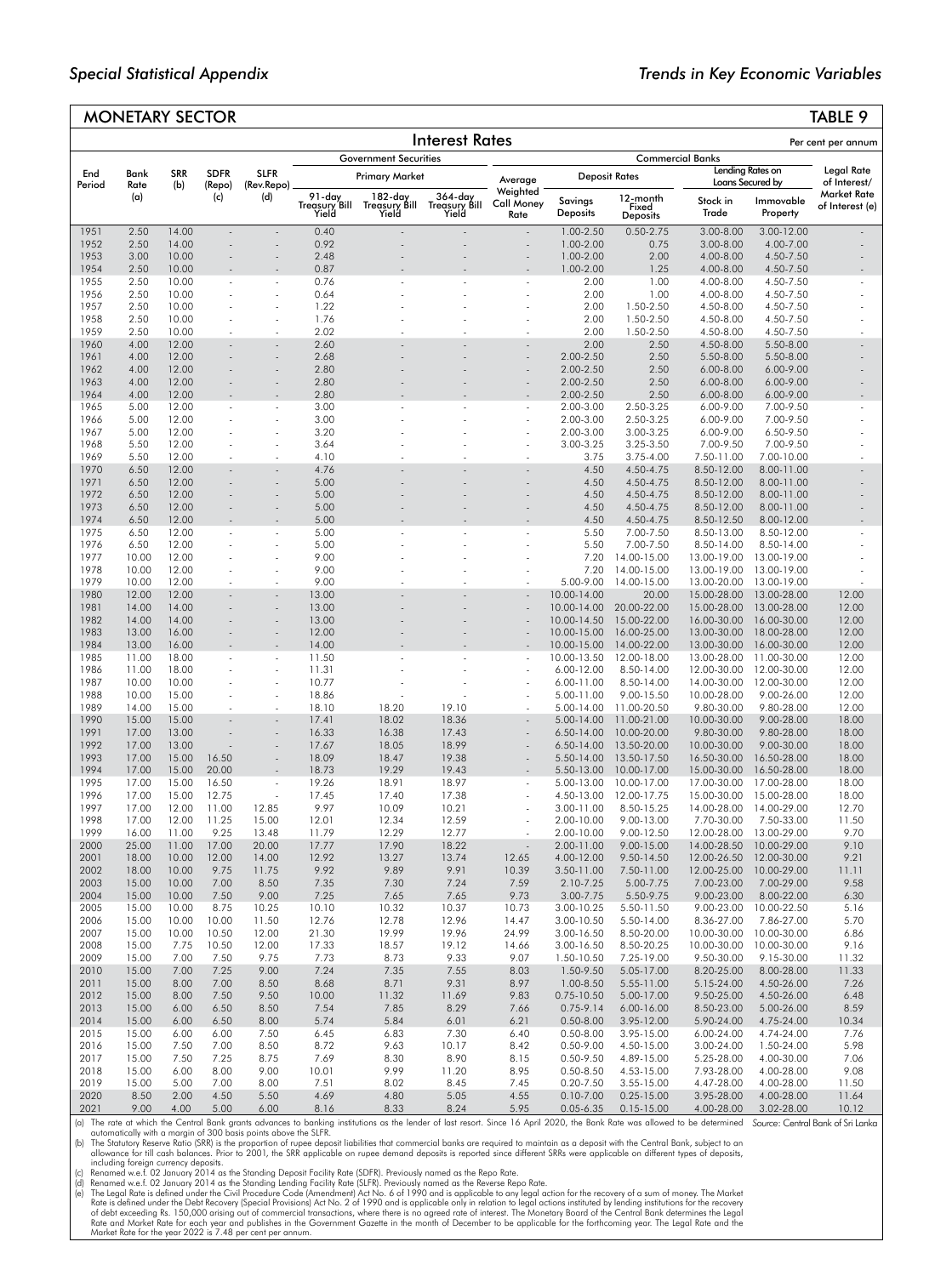| SOCIO-ECONOMIC CONDITIONS                                               |                                                                                                                      |              |              |              |              |              |              |              | TABLE 10     |  |  |  |  |  |
|-------------------------------------------------------------------------|----------------------------------------------------------------------------------------------------------------------|--------------|--------------|--------------|--------------|--------------|--------------|--------------|--------------|--|--|--|--|--|
|                                                                         | Key Socio-Economic Indicators in Sri Lanka<br>Based on Consumer Finances and Socio-Economic Surveys - 1953 - 2003/04 |              |              |              |              |              |              |              |              |  |  |  |  |  |
|                                                                         |                                                                                                                      |              |              |              |              |              |              |              |              |  |  |  |  |  |
| Item                                                                    | 1953                                                                                                                 | 1963         | 1973         | 1978/79      | 1981/82      | 1986/87(a)   | 1996/97(a)   | 2003/04(a)   | 2003/04(b)   |  |  |  |  |  |
| <b>Household Characteristics</b><br>Number of Individuals per Household |                                                                                                                      |              |              |              |              |              |              |              |              |  |  |  |  |  |
| Urban                                                                   | n.a.                                                                                                                 | 5.97         | 5.78         | 5.67         | 5.50         | 5.17         | 4.89         | 4.40         | 4.44         |  |  |  |  |  |
| Rural<br>Estate                                                         | n.a.<br>n.a.                                                                                                         | 5.70<br>5.80 | 5.63<br>5.24 | 5.49<br>4.73 | 5.20<br>4.80 | 5.09<br>4.78 | 4.56<br>4.74 | 4.24<br>4.56 | 4.28<br>4.56 |  |  |  |  |  |
| All                                                                     | n.a.                                                                                                                 | 5.75         | 5.62         | 5.46         | 5.20         | 5.10         | 4.61         | 4.27         | 4.31         |  |  |  |  |  |
| Number of Spending Units per Household                                  |                                                                                                                      |              |              |              |              |              |              |              |              |  |  |  |  |  |
| Urban<br>Rural                                                          | n.a.                                                                                                                 | 1.21<br>1.07 | 1.09<br>1.05 | 1.20<br>1.08 | 1.15<br>1.04 | 1.22<br>1.05 | 1.16<br>1.07 | 1.26<br>1.10 | 1.23<br>1.10 |  |  |  |  |  |
| Estate                                                                  | n.a.<br>n.a.                                                                                                         | 1.02         | 1.01         | 1.01         | 1.01         | 1.01         | 1.02         | 1.04         | 1.04         |  |  |  |  |  |
| All                                                                     | n.a.                                                                                                                 | 1.08         | 1.05         | 1.10         | 1.06         | 1.08         | 1.08         | 1.12         | 1.11         |  |  |  |  |  |
| Number of Income Receivers per Household                                |                                                                                                                      |              |              |              |              | 1.78         |              |              |              |  |  |  |  |  |
| Urban<br>Rural                                                          | n.a.<br>n.a.                                                                                                         | n.a.<br>n.a. | 1.12<br>1.30 | 1.63<br>1.54 | 1.60<br>1.50 | 1.51         | 1.80<br>1.59 | 1.76<br>1.56 | 1.73<br>1.55 |  |  |  |  |  |
| Estate                                                                  | n.a.                                                                                                                 | n.a.         | 2.50         | 2.40         | 2.50         | 2.39         | 2.06         | 1.87         | 1.87         |  |  |  |  |  |
| All                                                                     | n.a.                                                                                                                 | n.a.         | 1.40         | 1.64         | 1.60         | 1.62         | 1.64         | 1.60         | 1.59         |  |  |  |  |  |
| <b>Population Distribution</b><br>By Gender, %                          |                                                                                                                      |              |              |              |              |              |              |              |              |  |  |  |  |  |
| Male                                                                    | 51.7                                                                                                                 | 50.7         | 50.1         | 48.9         | 49.0         | 48.5         | 48.4         | 47.7         | 47.6         |  |  |  |  |  |
| Female                                                                  | 48.3                                                                                                                 | 49.3         | 49.9         | 51.1         | 51.0         | 51.5         | 51.6         | 52.3         | 52.4         |  |  |  |  |  |
| By Age Groups, %<br>0-13 Years                                          | n.a.                                                                                                                 | 40.5         | 38.4         | 34.2         | 34.0         | 30.8         | 25.1         | 23.4         | 24.2         |  |  |  |  |  |
| 14-18 Years                                                             | n.a.                                                                                                                 | 11.5         | 11.5         | 12.3         | 11.3         | 11.7         | 11.5         | 9.9          | 10.0         |  |  |  |  |  |
| 19-25 Years                                                             | n.a.                                                                                                                 | 10.9         | 13.1         | 13.7         | 13.5         | 12.5         | 11.7         | 12.0         | 12.0         |  |  |  |  |  |
| 26-35 Years<br>36-45 Years                                              | n.a.                                                                                                                 | 12.4<br>10.1 | 12.3<br>9.9  | 13.7<br>9.6  | 14.4<br>9.9  | 14.3<br>11.2 | 14.4<br>13.3 | 13.7<br>14.1 | 13.6<br>13.9 |  |  |  |  |  |
| 46-55 Years                                                             | n.a.<br>n.a.                                                                                                         | 7.3          | 6.4          | 7.6          | 8.0          | 8.4          | 10.7         | 12.7         | 12.5         |  |  |  |  |  |
| Above 55 Years                                                          | n.a.                                                                                                                 | 7.2          | 8.4          | 8.9          | 8.9          | 11.1         | 13.3         | 14.1         | 13.8         |  |  |  |  |  |
| <b>Education and Health</b>                                             |                                                                                                                      |              |              |              |              |              |              |              |              |  |  |  |  |  |
| Education, % of Population Aged 5 Years and Above<br>Literacy Rate, %   | n.a.                                                                                                                 | 79.4         | 80.8         | 86.2         | 85.4         | 88.6         | 91.8         | 93.0         | 92.5         |  |  |  |  |  |
| Male                                                                    | n.a.                                                                                                                 | 87.1         | 86.9         | 90.9         | 89.9         | 92.2         | 94.3         | 94.9         | 94.5         |  |  |  |  |  |
| Female                                                                  | n.a.                                                                                                                 | 71.4         | 74.7         | 81.9         | 81.1         | 85.2         | 89.4         | 91.3         | 90.6         |  |  |  |  |  |
| <b>Educational Attainment, %</b><br>No Schooling                        | 41.8                                                                                                                 | 26.8         | 22.9         | 14.9         | 15.1         | 11.8         | 8.6          | 7.4          | 7.9          |  |  |  |  |  |
| Primary                                                                 | 46.8                                                                                                                 | 45.5         | 43.2         | 43.8         | 42.9         | 41.1         | 35.2         | 29.1         | 29.9         |  |  |  |  |  |
| Secondary                                                               | 9.8                                                                                                                  | 22.7         | 27.3         | 29.8         | 29.2         | 32.1         | 35.5         | 42.2         | 41.0         |  |  |  |  |  |
| Post Secondary<br>Health                                                | 1.8                                                                                                                  | 5.0          | 6.6          | 11.5         | 12.8         | 15.0         | 20.7         | 21.3         | 21.2         |  |  |  |  |  |
| Persons in ill Health, % of Population                                  |                                                                                                                      |              |              |              |              |              |              |              |              |  |  |  |  |  |
| Urban                                                                   | n.a.                                                                                                                 | n.a.         | n.a.         | 7.5          | 9.3          | 10.9         | 12.8         | 12.3         | 12.2         |  |  |  |  |  |
| Rural<br>Estate                                                         | n.a.                                                                                                                 | n.a.         | n.a.         | 8.6<br>9.7   | 10.9<br>11.4 | 12.6<br>8.8  | 13.5<br>8.5  | 13.8<br>10.1 | 13.7<br>10.1 |  |  |  |  |  |
| All                                                                     | n.a.<br>n.a.                                                                                                         | n.a.<br>n.a. | n.a.<br>n.a. | 9.7          | 10.6         | 12.0         | 13.2         | 13.4         | 13.3         |  |  |  |  |  |
| Labour Force, Employment and Unemployment (c)                           |                                                                                                                      |              |              |              |              |              |              |              |              |  |  |  |  |  |
| Labour Force, % of Population                                           | 40.0<br>56.0                                                                                                         | 31.7         | 33.9<br>48.0 | 38.0<br>50.1 | 34.3<br>49.7 | 38.1<br>51.7 | 39.7<br>53.0 | 40.2<br>55.4 | 38.9<br>54.3 |  |  |  |  |  |
| Male<br>Female                                                          | 22.9                                                                                                                 | n.a.<br>n.a. | 19.8         | 26.0         | 19.4         | 25.4         | 27.3         | 26.3         | 24.9         |  |  |  |  |  |
| Employment by Industrial Sector, % of Employed                          |                                                                                                                      |              |              |              |              |              |              |              |              |  |  |  |  |  |
| Agriculture, Forestry and Fishing                                       | n.a.                                                                                                                 | 53.0         | 54.5         | 48.3         | 51.2         | 47.7         | 37.7         | 32.8         | 32.8         |  |  |  |  |  |
| Industry<br>Services                                                    | n.a.<br>n.a.                                                                                                         | 10.0<br>37.0 | 11.7<br>33.8 | 20.9<br>30.8 | 19.5<br>29.3 | 21.6<br>30.7 | 25.6<br>36.7 | 26.8<br>40.4 | 26.0<br>41.2 |  |  |  |  |  |
| Unemployment, % of Labour Force Aged 14 and Above                       | 16.6                                                                                                                 | 13.8         | 24.0         | 14.7         | 11.7         | 15.5         | 10.4         | 9.0          | 8.9          |  |  |  |  |  |
| By Gender                                                               |                                                                                                                      |              |              |              |              |              |              |              |              |  |  |  |  |  |
| Male<br>Female                                                          | 15.3<br>20.0                                                                                                         | n.a.<br>n.a. | 18.9<br>36.4 | 9.2<br>24.9  | 7.8<br>21.3  | 11.3<br>23.6 | 6.4<br>17.5  | 6.5<br>13.9  | 6.3<br>14.2  |  |  |  |  |  |
| By Age Groups                                                           |                                                                                                                      |              |              |              |              |              |              |              |              |  |  |  |  |  |
| 14-18 Years                                                             | n.a.                                                                                                                 | 47.5         | 65.8         | 30.7         | 30.8         | 48.0         | 35.6         | 36.7         | 35.3         |  |  |  |  |  |
| 19-25 Years<br>26-35 Years                                              | n.a.<br>n.a.                                                                                                         | 30.3<br>7.8  | 47.8<br>15.2 | 31.1<br>13.1 | 28.8<br>8.8  | 35.3<br>10.6 | 30.4<br>8.8  | 28.9<br>6.9  | 28.6<br>7.0  |  |  |  |  |  |
| 36-45 Years                                                             | n.a.                                                                                                                 | 2.4          | 3.9          | 2.7          | 1.7          | 3.2          | 2.4          | 2.0          | 1.9          |  |  |  |  |  |
| 46-55 Years                                                             | n.a.                                                                                                                 | 2.7          | 1.2          | 0.8          | 0.5          | 0.7          | 1.0          | 0.8          | 0.7          |  |  |  |  |  |
| Above 55 Years<br>By Education Level                                    | n.a.                                                                                                                 | 1.9          | 0.8          | 0.2          | 0.1          | 0.6          | 0.4          | 0.5          | 0.5          |  |  |  |  |  |
| No Schooling - Illiterate 1                                             |                                                                                                                      | 6.3          | 8.4          | 3.5          | 2.4          | 3.0          | 0.7          | 0.8          | 0.8          |  |  |  |  |  |
| No Schooling - Literate .                                               | 16.6                                                                                                                 | 5.7          | 6.8          | 2.8          | 1.9          | 1.3          | 0.0          | 1.6          | 1.5          |  |  |  |  |  |
| Primary                                                                 | 16.4                                                                                                                 | 10.5         | 14.1         | 6.6          | 4.8          | 5.0          | 2.3          | 2.0          | 1.9          |  |  |  |  |  |
| Secondary<br>Passed GCE (O/L)/SSC                                       | 17.9<br>25.0                                                                                                         | 23.0<br>39.3 | 37.1<br>47.4 | 21.3<br>27.6 | 14.6<br>24.5 | 19.8<br>28.5 | 11.4<br>18.9 | 8.9<br>13.8  | 8.7<br>13.8  |  |  |  |  |  |
| Passed GCE (A/L)/HSC 1                                                  | 2.9                                                                                                                  | 13.9         | 44.4         | 36.4         | 34.8         | 34.8         | 27.8         | 18.8         | 19.3         |  |  |  |  |  |
| Graduate                                                                |                                                                                                                      |              | 16.2         | 5.3          | 9.7          | 7.6          | 9.3          | 11.9         | 12.4         |  |  |  |  |  |
| By Sector<br>Urban                                                      | n.a.                                                                                                                 | 17.8         | 32.1         | 20.7         | 14.2         | 17.3         | 13.4         | 9.0          | 8.8          |  |  |  |  |  |
| Rural                                                                   | n.a.                                                                                                                 | 14.6         | 24.5         | 14.6         | 12.0         | 16.0         | 10.2         | 9.0          | 8.9          |  |  |  |  |  |
| Estate                                                                  | n.a.                                                                                                                 | 7.5          | 12.0         | 5.6          | 5.0          | 9.7          | 6.9          | 9.2          | 9.2          |  |  |  |  |  |
|                                                                         |                                                                                                                      |              |              |              |              |              |              |              | (contd.)     |  |  |  |  |  |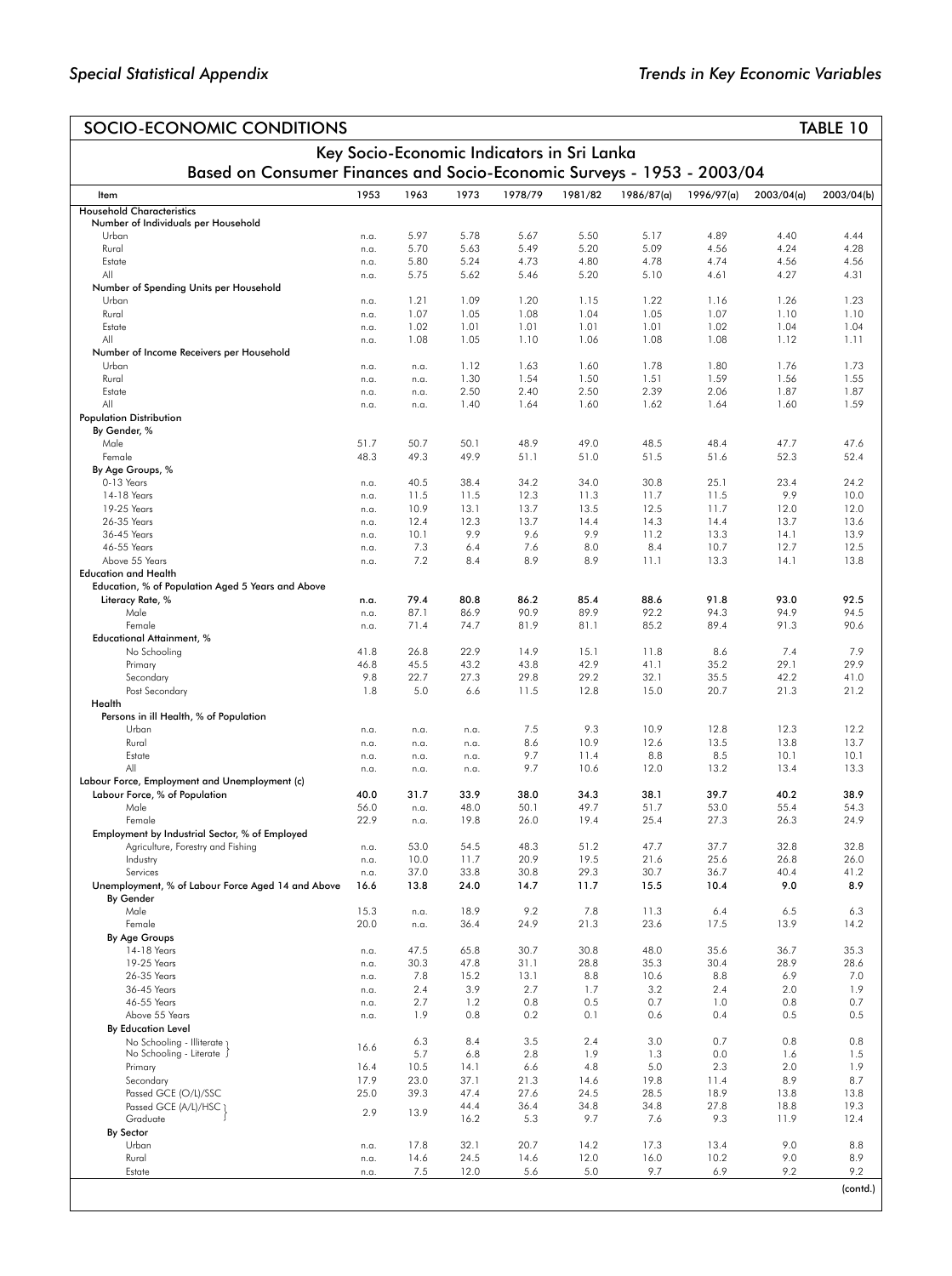| SOCIO-ECONOMIC CONDITIONS                                                     |              |              |            |                                            |             |             |            | TABLE 10 (Contd.) |                |
|-------------------------------------------------------------------------------|--------------|--------------|------------|--------------------------------------------|-------------|-------------|------------|-------------------|----------------|
|                                                                               |              |              |            | Key Socio-Economic Indicators in Sri Lanka |             |             |            |                   |                |
| Based on Consumer Finances and Socio-Economic Surveys - 1953 - 2003/04        |              |              |            |                                            |             |             |            |                   |                |
| Item                                                                          | 1953         | 1963         | 1973       | 1978/79                                    | 1981/82     | 1986/87(a)  | 1996/97(a) | 2003/04(a)        | 2003/04(b)     |
|                                                                               |              |              |            |                                            |             |             |            |                   |                |
| <b>Housing and Household Amenities</b><br>Housing Conditions, % of Households |              |              |            |                                            |             |             |            |                   |                |
| Wattle and Daub Walls                                                         | 59.5         | 54.9         | 44.2       | 38.9                                       | 43.4        | 39.7        | 23.3       | 12.0              | 12.5           |
| <b>Brick Walls</b>                                                            | 28.9         | 34.3         | 25.0       | 25.2                                       | 26.2        | 35.0        | 54.0       | 55.4              | 55.4           |
| Clay Floors                                                                   | 50.7         | 40.3         | 44.9       | 45.4                                       | 41.9        | 39.3        | 25.9       | 14.6              | 14.5           |
| Cement Floors                                                                 | 24.7         | 38.6         | 45.0       | 54.4                                       | 52.5        | 58.5        | 73.2       | 77.7              | 77.9           |
| <b>Thatched Roof</b>                                                          | 56.7         | 49.3         | 35.1       | 31.7                                       | 36.3        | 25.0        | 10.5       | 4.5               | 5.6            |
| <b>Tiled Roof</b>                                                             | 27.6         | 36.6         | 33.6       | 42.9                                       | 39.1        | 45.4        | 58.3       | 58.5              | 58.6           |
| Availability of Electricity, % of Households                                  | 4.1          | 7.0          | 8.0        | 13.1                                       | 15.8        | 26.5        | 56.8       | 76.1              | 74.9           |
| Water Supply & Sanitation, % of Households                                    |              |              |            |                                            |             |             |            |                   |                |
| Pipe Borne Water                                                              | 11.3         | 5.0          | 21.0       | 21.8                                       | 18.4        | 22.6        | 31.0       | 41.4              | 38.9           |
| Separate Toilets                                                              | 53.8         | 37.6         | 58.7       | 56.5                                       | 60.5        | 76.5        | 88.3       | 92.1              | 90.1           |
| Common Toilets                                                                | 27.7<br>18.5 | 30.5<br>31.9 | n.a.       | 14.9<br>28.6                               | 9.6<br>29.9 | 6.6<br>16.9 | 5.2<br>6.5 | 4.5<br>3.4        | 4.4            |
| Without Toilets<br>Availability of Household Equipment,% of Households        |              |              | 41.3       |                                            |             |             |            |                   | 5.6            |
| Radio                                                                         | n.a.         | 20.0         | 25.4       | 49.9                                       | 60.7        | 67.1        | 73.6       | 79.9              | 78.3           |
| Television                                                                    | n.a.         | n.a.         | n.a.       | n.a.                                       | 3.8         | 19.6        | 50.6       | 73.4              | 70.8           |
| Telephone/Cellular Phone                                                      | n.a.         | 0.8          | 0.3        | 0.7                                        | 0.9         | 1.4         | 4.5        | 25.5              | 24.5           |
| Bicycle                                                                       | n.a.         | n.a.         | n.a.       | 21.5                                       | 31.5        | 34.0        | 40.5       | 43.1              | 46.6           |
| Motor Cycle/Scooter                                                           | n.a.         | n.a.         | n.a.       | 0.9                                        | 2.4         | 5.3         | 12.0       | 16.1              | 16.3           |
| Motor Car/Van                                                                 | n.a.         | n.a.         | n.a.       | 1.9                                        | 2.3         | 3.0         | 3.4        | 6.2               | 5.8            |
| Refrigerator                                                                  | 0.9          | 1.0          | 1.3        | 2.3                                        | 2.9         | 8.1         | 16.8       | 31.4              | 29.7           |
| Sewing Machine                                                                | n.a.         | 22.0         | 26.2       | 31.3                                       | 30.7        | 37.2        | 41.5       | 45.8              | 43.6           |
| Washing Machine                                                               | n.a.         | n.a.         | n.a.       | n.a.                                       | n.a.        | 0.8         | 2.9        | 8.0               | 7.6            |
| Air Conditioner                                                               | n.a.         | n.a.         | n.a.       | n.a.                                       | n.a.        | n.a.        | 0.3        | 0.9               | 0.9            |
| Personal Computer                                                             | n.a.         | n.a.         | n.a.       | n.a.                                       | n.a.        | n.a.        | 0.4        | 4.4               | 4.1            |
| <b>Income Distribution</b>                                                    |              |              |            |                                            |             |             |            |                   |                |
| Mean Income, Rs. per Month                                                    |              |              |            |                                            |             |             |            |                   |                |
| Per Spending Unit                                                             | 169          | 193          | 311        | 921                                        | 1,652       | 2,728       | 8,744      | 15,624            | 15,400         |
| Per Income Receiver                                                           | 108          | 134          | 228        | 606                                        | 1,108       | 1,817       | 5,760      | 10,907            | 10,754         |
| Income Shares by Deciles of Income Receivers %                                |              |              |            |                                            |             |             |            |                   |                |
| 1st Decile                                                                    | 1.5          | 1.2          | 1.8        | 1.2                                        | 1.2         | 1.1         | 1.3        | 1.2               | 1.1            |
| 2nd Decile                                                                    | 3.6          | 2.7          | 3.2        | 2.6                                        | 2.5         | 2.5         | 2.8        | 2.6               | 2.5            |
| 3rd Decile                                                                    | 3.6          | 3.6          | 4.4        | 3.6                                        | 3.4         | 3.4         | 3.9        | 3.8               | 4.1            |
| 4th Decile                                                                    | 4.4          | 4.6          | 5.7        | 4.8                                        | 4.5         | 4.4         | 4.9        | 4.5               | 4.2            |
| 5th Decile<br>6th Decile                                                      | 5.7<br>6.3   | 5.6<br>6.8   | 7.1<br>8.8 | 5.9<br>7.4                                 | 5.5<br>6.9  | 5.7<br>6.8  | 6.1<br>7.4 | 5.8<br>7.2        | 5.8<br>7.3     |
| 7th Decile                                                                    | 7.9          | 9.0          | 10.6       | 9.1                                        | 8.5         | 8.4         | 9.1        | 8.9               | 8.7            |
| 8th Decile                                                                    | 10.4         | 11.5         | 12.7       | 11.4                                       | 10.7        | 11.1        | 11.6       | 11.3              | 11.2           |
| 9th Decile                                                                    | 14.2         | 16.0         | 15.9       | 15.4                                       | 14.9        | 15.4        | 15.7       | 15.3              | 15.4           |
| 10th Decile                                                                   | 42.5         | 39.2         | 30.0       | 38.7                                       | 41.9        | 41.4        | 37.3       | 39.4              | 39.7           |
| Gini Coefficient, One Month Income                                            |              |              |            |                                            |             |             |            |                   |                |
| Spending Units                                                                | 0.46         | 0.45         | 0.35       | 0.43                                       | 0.45        | 0.46        | 0.43       | 0.46              | 0.46           |
| Income Receivers                                                              | 0.50         | 0.49         | 0.41       | 0.50                                       | 0.52        | 0.52        | 0.48       | 0.50              | 0.50           |
| Expenditure, Rs. per Month                                                    |              |              |            |                                            |             |             |            |                   |                |
| Per Spending Unit                                                             | 162          | 191          | 310        | 877                                        | 1,570       | 2,175       | 8,592      | 15,405            | 15,278         |
| Per Person                                                                    | 34           | 36           | 58         | 179                                        | 318         | 534         | 2,012      | 4,032             | 3,936          |
| <b>Expenditure Shares, %</b>                                                  |              |              |            |                                            |             |             |            |                   |                |
| Food                                                                          | 59.9         | 56.3         | 55.4       | 56.7                                       | 56.5        | 52.2        | 48.4       | 37.0              | 37.9           |
| Clothing and Apparel                                                          | 7.9          | 9.6          | 7.6        | 10.6                                       | 7.7         | 7.6         | 6.3        | 8.1               | 8.3            |
| Housing                                                                       | 3.6          | 7.3          | 6.8        | 5.8                                        | 5.9         | 7.8         | 10.8       | 11.2              | 10.7           |
| Medical                                                                       | 1.3          | 2.8          | 1.6        | 1.7                                        | 1.6         | 2.2         | 2.4        | 3.5               | 3.4            |
| Education                                                                     | 2.0          | 1.8          | 2.2        | 1.6                                        | 1.6         | 2.1         | 2.3        | 3.0               | 3.0            |
| Transport and Communication                                                   | 2.6          | 2.3          | 3.4        | 4.5                                        | 3.9         | 4.9         | 5.3        | 9.0               | 8.8            |
| Fuel and Light                                                                | 2.0          | 4.4          | 4.2        | 3.9                                        | 5.2         | 4.6         | 3.9        | 4.3               | 4.4            |
| Consumer Durables                                                             | 3.2          | 0.4          | 6.0        | 4.6                                        | 6.4         | 5.2         | 6.7        | 9.1               | 8.9            |
| Interest on Debt                                                              | 0.7          | 0.8          | 0.1        | 0.4                                        | 0.5         | 0.9         | 2.1        | 1.6               | 1.5            |
| Other                                                                         | 16.8         | 14.3         | 12.7       | 10.2                                       | 10.7        | 12.5        | 11.8       | 13.2              | 13.1           |
| <b>Savings and Borrowings</b>                                                 |              |              |            |                                            |             |             |            |                   |                |
| Savings Rate, % of Income<br>Distribution of Number of Loans, %               | n.a.         | n.a.         | 18.4       | 13.0                                       | 11.7        | 13.0        | 10.4       | 12.0              | 11.1           |
| <b>Institutional Sources</b>                                                  | n.a.         | 7.6          | 11.5       | 10.7                                       | 9.7         | 16.6        | 43.1       | 45.0              | 44.4           |
| Non-Institutional Sources                                                     | n.a.         | 92.4         | 88.5       | 89.3                                       | 90.3        | 83.4        | 56.9       | 55.0              | 55.6           |
|                                                                               |              |              |            |                                            |             |             |            | $-10-$            | والتواكس والمر |

(a) Excluding Northern and Eastern Provinces<br>(b) Excluding Kilinochchi, Mannar and Mullatitvu Districts<br>(c) Household members who worked more than one hour as paid employee, employer, own account worker (self-employed) or

*Source*: Central Bank of Sri Lanka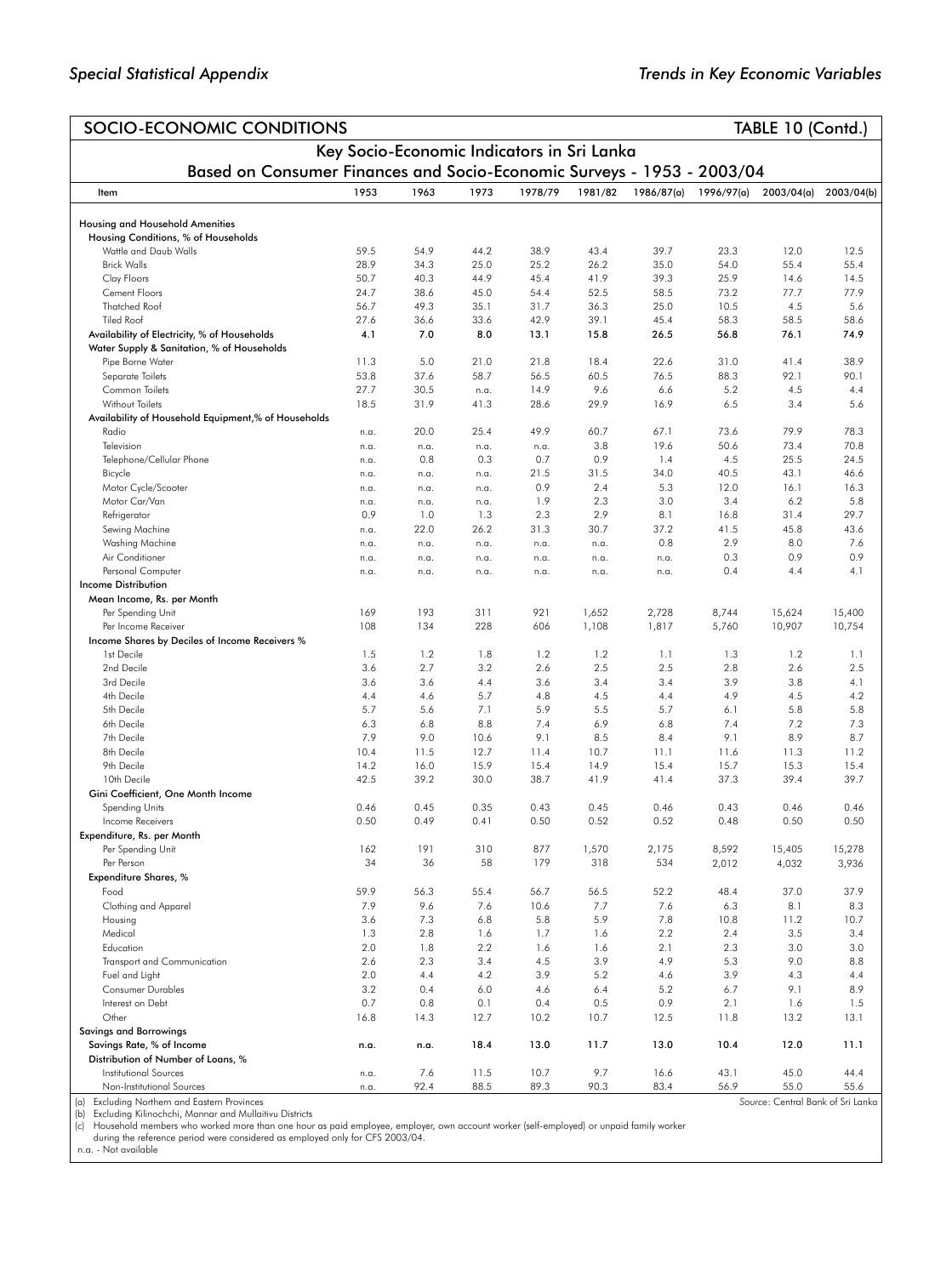| SOCIO-ECONOMIC CONDITIONS<br>Table 11                                              |              |              |              |                 |              |                  |                  |              |                   |              |
|------------------------------------------------------------------------------------|--------------|--------------|--------------|-----------------|--------------|------------------|------------------|--------------|-------------------|--------------|
| Key Socio-Economic Indicators by Province                                          |              |              |              |                 |              |                  |                  |              |                   |              |
| Based on Consumer Finances and Socio-Economic Survey - 2003/04                     |              |              |              |                 |              |                  |                  |              |                   |              |
| Item                                                                               | Western      | Central      | Southern     | Northern<br>(a) | Eastern      | North<br>Western | North<br>Central | Uva          | Sabara-<br>gamuwa | All Island   |
| <b>Household Characteristics</b>                                                   |              |              |              |                 |              |                  |                  |              |                   |              |
| Number of Individuals per Household                                                | 4.27<br>1.21 | 4.35<br>1.08 | 4.49<br>1.11 | 4.74<br>1.07    | 4.61<br>1.04 | 4.08<br>1.07     | 4.10<br>1.07     | 4.35<br>1.04 | 4.22<br>1.08      | 4.31         |
| Number of Spending Units per Household<br>Number of Income Receivers per Household | 1.72         | 1.59         | 1.60         | 1.65            | 1.43         | 1.54             | 1.41             | 1.39         | 1.64              | 1.11<br>1.59 |
| <b>Population Distribution</b>                                                     |              |              |              |                 |              |                  |                  |              |                   |              |
| By Gender, %                                                                       |              |              |              |                 |              |                  |                  |              |                   |              |
| Male                                                                               | 46.7         | 48.5         | 47.2         | 45.7            | 46.4         | 48.2             | 48.8             | 48.3         | 48.6              | 47.6         |
| Female                                                                             | 53.3         | 51.5         | 52.8         | 54.3            | 53.6         | 51.8             | 51.2             | 51.7         | 51.4              | 52.4         |
| By Age Group, %<br>$0 - 4$ Years                                                   | 7.8          | 8.1          | 6.8          | 7.2             | 10.3         | 8.0              | 8.6              | 7.9          | 7.4               | 7.9          |
| 5 - 9 Years                                                                        | 7.6          | 7.6          | 9.0          | 10.4            | 11.2         | 7.6              | 7.1              | 9.0          | 7.7               | 8.2          |
| 10 - 14 Years                                                                      | 8.2          | 10.0         | 11.3         | 10.8            | 12.3         | 9.4              | 10.9             | 12.3         | 9.9               | 10.0         |
| 15 - 18 Years                                                                      | 6.7          | 8.1          | 8.8          | 8.0             | 9.0          | 7.8              | 8.2              | 10.2         | 8.1               | 8.0          |
| 19 - 24 Years                                                                      | 10.2         | 10.8         | 9.9          | 12.2            | 10.4         | 10.6             | 11.0             | 9.6          | 10.8              | 10.5         |
| 25 - 34 Years                                                                      | 15.4         | 13.5         | 12.4         | 12.3            | 13.3         | 14.2             | 15.0             | 11.6         | 13.7              | 13.9         |
| 35 - 44 Years                                                                      | 14.4         | 13.3         | 13.0         | 10.2            | 13.3         | 13.9             | 14.2             | 15.1         | 13.5              | 13.7         |
| 45 - 54 Years<br>55 - 64 Years                                                     | 12.5<br>9.0  | 13.7<br>7.9  | 12.1<br>7.7  | 11.8<br>8.9     | 9.9<br>5.8   | 13.6<br>8.0      | 12.7<br>6.8      | 11.8<br>7.3  | 13.4<br>8.1       | 12.6<br>8.0  |
| Over 64 Years                                                                      | 8.1          | 7.0          | 9.1          | 8.3             | 4.5          | 7.0              | 5.6              | 5.3          | 7.4               | 7.3          |
| Migration, Persons per 1,000 Households                                            |              |              |              |                 |              |                  |                  |              |                   |              |
| Internal, within Last 12 Months                                                    | 15.6         | 19.6         | 32.5         | 91.7            | 82.6         | 19.9             | 27.5             | 25.5         | 30.6              | 29.0         |
| External, within Last 24 Months                                                    | 62.5         | 47.7         | 34.5         | 72.2            | 118.1        | 105.6            | 68.1             | 24.3         | 22.3              | 60.5         |
| <b>Education and Health</b>                                                        |              |              |              |                 |              |                  |                  |              |                   |              |
| Education, % of Population                                                         |              |              |              |                 |              |                  |                  |              |                   |              |
| Aged 5 Years and Above<br>Literacy Rate, %                                         | 96.4         | 89.3         | 92.7         | 92.5            | 86.6         | 93.5             | 92.6             | 88.3         | 91.5              | 92.5         |
| Male                                                                               | 97.5         | 92.7         | 94.3         | 93.5            | 90.0         | 95.3             | 94.5             | 91.4         | 94.3              | 94.5         |
| Female                                                                             | 95.4         | 86.1         | 91.4         | 91.8            | 83.5         | 91.8             | 90.8             | 85.5         | 88.9              | 90.6         |
| <b>Educational Attainment, %</b>                                                   |              |              |              |                 |              |                  |                  |              |                   |              |
| No Schooling                                                                       | 3.9          | 11.1         | 7.7          | 7.6             | 13.8         | 6.7              | 7.6              | 11.9         | 9.0               | 7.9          |
| Primary                                                                            | 23.6         | 31.6         | 31.6         | 32.1            | 37.9         | 30.4             | 30.7             | 35.6         | 30.6              | 29.9         |
| Secondary<br>Post Secondary                                                        | 45.5<br>27.0 | 39.6<br>17.7 | 38.3<br>22.4 | 31.8<br>28.5    | 31.3<br>17.0 | 42.4<br>20.6     | 44.4<br>17.3     | 38.7<br>13.8 | 43.1<br>17.2      | 41.0<br>21.2 |
| Tuition for Formal Education,                                                      |              |              |              |                 |              |                  |                  |              |                   |              |
| % of Students in Formal Education                                                  |              |              |              |                 |              |                  |                  |              |                   |              |
| Primary                                                                            | 55.7         | 32.9         | 41.5         | 56.7            | 41.9         | 36.0             | 29.4             | 30.5         | 37.3              | 41.7         |
| Secondary                                                                          | 63.2         | 46.1         | 53.8         | 71.1            | 57.2         | 51.9             | 40.3             | 50.3         | 49.6              | 54.0         |
| Post Secondary<br>All                                                              | 72.0         | 72.3<br>42.1 | 70.8<br>50.3 | 65.4<br>62.8    | 61.4         | 67.8             | 73.0             | 77.1<br>42.2 | 68.5              | 70.1         |
| Extra Curricular Activities, % of Students in                                      | 60.4         |              |              |                 | 48.6         | 46.2             | 38.1             |              | 45.7              | 49.6         |
| <b>Formal Education</b>                                                            | 24.2         | 8.0          | 8.0          | 3.7             | 3.4          | 14.4             | 5.1              | 9.2          | 7.9               | 11.8         |
| Health                                                                             |              |              |              |                 |              |                  |                  |              |                   |              |
| Persons in III Health by Age Group,                                                |              |              |              |                 |              |                  |                  |              |                   |              |
| % of Population                                                                    |              |              |              |                 |              |                  |                  |              |                   |              |
| 0 - 14 Years<br>15 - 34 Years                                                      | 17.7<br>9.7  | 10.8<br>6.4  | 17.1<br>9.7  | 6.6<br>6.5      | 9.1<br>9.2   | 14.5<br>9.6      | 13.6<br>9.1      | 15.1<br>8.7  | 13.7<br>6.5       | 14.2<br>8.7  |
| 35 - 54 Years                                                                      | 15.0         | 10.7         | 13.3         | 16.3            | 17.6         | 16.5             | 11.5             | 15.2         | 12.2              | 14.1         |
| 55 - 64 Years                                                                      | 22.1         | 11.3         | 15.3         | 24.5            | 20.7         | 19.3             | 18.4             | 19.6         | 15.0              | 18.4         |
| Over 64 Years                                                                      | 23.2         | 13.5         | 21.2         | 31.2            | 22.3         | 26.6             | 20.1             | 30.2         | 19.1              | 22.1         |
| All                                                                                | 15.2         | 9.6          | 14.1         | 12.3            | 12.4         | 14.7             | 12.2             | 14.2         | 11.5              | 13.3         |
| Labour Force, Employment and Unemployment (b)                                      |              |              |              |                 |              |                  |                  |              |                   |              |
| Labour Force, % of Population                                                      |              |              |              | 32.9            | 37.2         |                  |                  |              |                   |              |
| Aged 10 and Above<br>Male                                                          | 47.2<br>67.2 | 47.4<br>65.3 | 46.7<br>62.2 | 51.9            | 59.2         | 46.1<br>67.9     | 48.3<br>68.2     | 48.1<br>64.0 | 51.4<br>68.1      | 46.4<br>65.3 |
| Female                                                                             | 30.0         | 30.8         | 33.2         | 17.5            | 18.2         | 26.5             | 28.8             | 33.4         | 35.7              | 29.5         |
| Employment by Industrial Sector,                                                   |              |              |              |                 |              |                  |                  |              |                   |              |
| % of Employed                                                                      |              |              |              |                 |              |                  |                  |              |                   |              |
| Agriculture, Forestry and Fishing                                                  | 9.3          | 43.8         | 39.8         | 25.9            | 36.1         | 28.5             | 50.9             | 63.7         | 44.9              | 32.8         |
| Industry                                                                           | 35.9         | 19.1         | 24.1         | 17.7            | 16.6         | 32.5             | 15.6             | 9.2          | 27.4              | 26.0         |
| Services<br>Unemployment, % of Labour Force                                        | 54.8<br>8.5  | 37.1<br>10.8 | 36.1<br>11.7 | 56.4<br>5.8     | 47.3<br>8.4  | 39.0<br>8.0      | 33.5<br>8.5      | 27.2<br>8.1  | 27.8<br>7.1       | 41.2<br>8.9  |
| By Gender                                                                          |              |              |              |                 |              |                  |                  |              |                   |              |
| Male                                                                               | 6.6          | 6.9          | 8.2          | 3.1             | 3.9          | 5.4              | 6.5              | 5.5          | 5.7               | 6.3          |
| Female                                                                             | 12.0         | 18.4         | 17.4         | 12.5            | 21.1         | 14.1             | 13.3             | 12.7         | 9.5               | 14.2         |
| By Age Groups                                                                      |              |              |              |                 |              |                  |                  |              |                   |              |
| 15 - 18 Years                                                                      | 34.1         | 46.0         | 45.1         | 0.0             | 25.6         | 33.3             | 32.7             | 40.3         | 24.2              | 36.0         |
| 19 - 24 Years<br>25 - 34 Years                                                     | 28.2<br>8.0  | 34.5<br>9.3  | 37.3<br>13.0 | 14.6<br>13.4    | 32.6<br>7.7  | 28.3<br>8.2      | 26.5<br>8.5      | 31.3<br>7.3  | 25.2<br>8.1       | 30.0<br>8.9  |
| 35 - 44 Years                                                                      | 1.9          | 3.2          | 3.8          | 0.0             | 0.7          | 1.1              | 2.6              | 0.5          | 2.4               | 2.1          |
| 45 - 54 Years                                                                      | 1.3          | 0.7          | 1.4          | 0.0             | 0.0          | 0.2              | 0.4              | 0.7          | 0.4               | 0.8          |
| 55 - 64 Years                                                                      | 0.6          | 0.4          | 0.4          | 0.0             | 1.1          | 0.5              | 0.0              | 0.9          | 0.4               | 0.5          |
| Over 64 Years                                                                      | 0.6          | 0.0          | 0.8          | 0.0             | 0.0          | 0.0              | 0.0              | 0.0          | 0.0               | 0.3          |
|                                                                                    |              |              |              |                 |              |                  |                  |              |                   |              |
|                                                                                    |              |              |              |                 |              |                  |                  |              |                   | (contd.)     |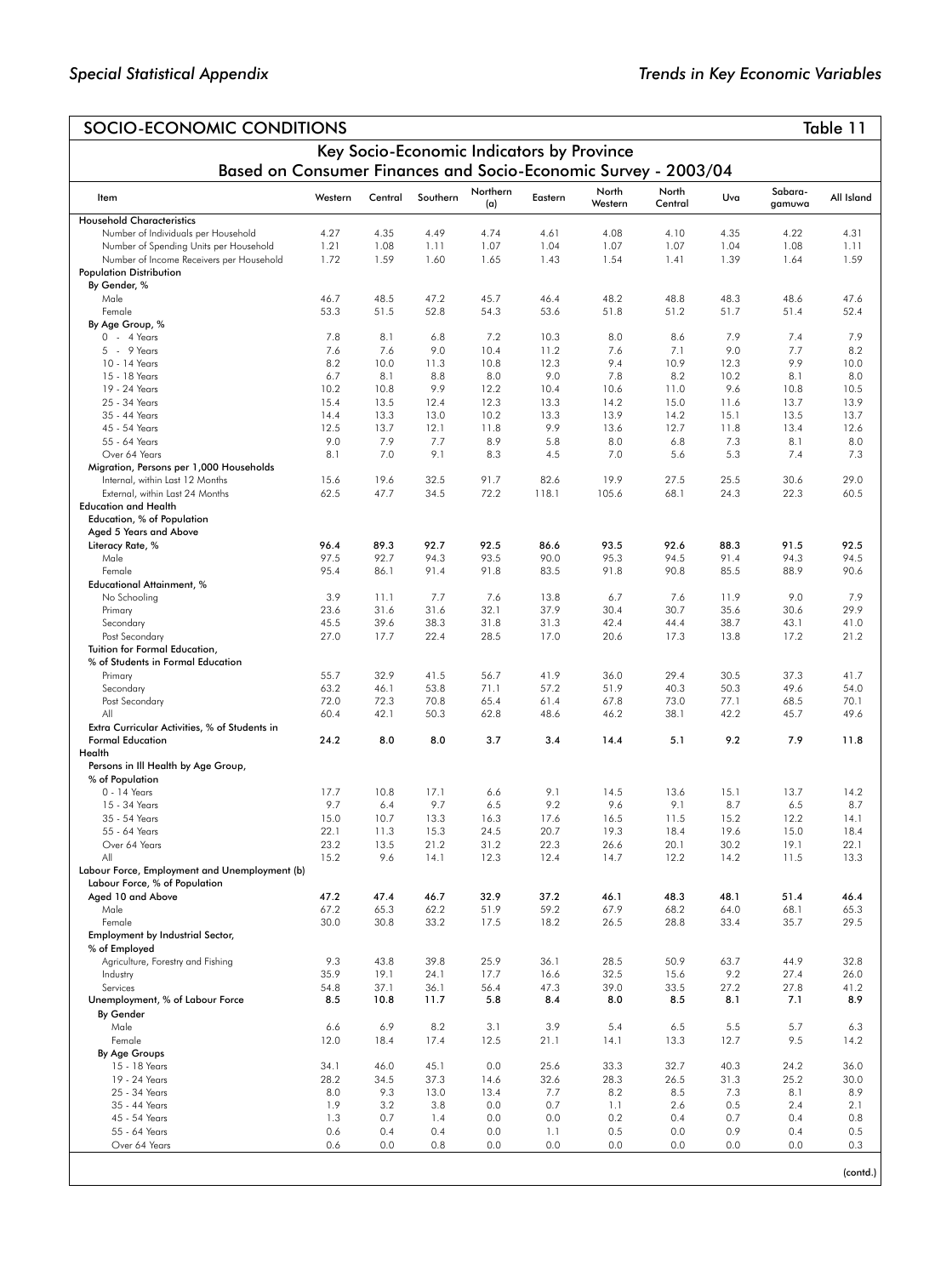## SOCIO-ECONOMIC CONDITIONS SOCIO-ECONOMIC CONDITIONS Key Socio-Economic Indicators by Province Based on Consumer Finances and Socio-Economic Survey - 2003/04 Item Western Central Southern Northern Northern Eastern North<br>(a) Eastern Western Western North<br>Central Central Uva Sabara-gamuwa All Island Housing, Household Amenities and Land Ownership Housing Conditions, % of Households<br>Own House Own House 90.5 76.4 94.9 63.3 91.5 95.1 97.6 85.4 90.6 89.2 Brick/Cement Block/Cabook/Stone Wall 90.4 86.2 85.1 83.7 77.1 82.1 80.1 81.7 80.1 84.6 Cement/Terrazo/Tiled Floor 94.0 75.5 81.9 82.2 80.9 82.7 66.2 64.5 78.0 81.8 Tiles/Asbestos/Concrete Roof Availability of Electricity, % of Households 92.4 72.7 78.4 63.6 65.6 68.5 62.0 56.7 64.7 74.9 Water Supply and Sanitation, % of Households Pipe Borne Water to House 51.7 29.8 34.1 3.1 17.4 15.5 15.2 21.3 25.1 30.8 Own Well 30.8 16.1 32.5 36.7 45.1 43.2 37.7 24.1 22.7 31.1 Separate Water Seal Toilet 84.6 69.6 86.4 42.8 42.6 83.2 71.7 72.7 79.3 76.5 Without Toilet 1.0 5.0 3.4 14.4 29.2 4.6 7.3 4.6 2.7 5.6 Household Ownership of Land, % of Households 93.0 77.8 95.3 82.2 95.7 96.5 97.5 85.2 89.5 91.0 Availability of Household Equipment, % of Households Radio 84.1 78.1 79.4 68.9 62.7 78.1 75.7 76.6 78.2 78.3 Television 85.8 70.6 67.7 43.9 49.2 72.6 65.7 57.3 67.6 70.8 Telephone/Cellular Phone 45.3 17.1 18.3 19.7 13.9 23.1 13.9 9.1 13.4 24.5 Bicycle 39.4 16.7 55.5 86.7 73.8 71.2 80.1 31.5 19.7 46.6 Motor Cycle/Scooter 19.9 6.6 14.8 20.3 16.1 27.2 20.9 6.5 9.4 16.3 Motor Car/Van 12.1 3.5 2.8 3.1 2.7 5.5 3.8 2.3 2.7 5.8 Refrigerator 53.6 21.8 24.1 12.8 16.9 27.6 19.4 11.1 18.9 29.7 Sewing Machine 58.4 38.8 45.7 25.6 23.8 44.1 36.9 28.5 39.9 43.6 Washing Machine 17.8 5.5 3.7 0.8 5.4 4.3 2.4 2.0 2.2 7.6 Air Conditioner 2.1 0.4 0.3 0.6 0.5 0.7 0.9 0.1 0.1 0.9 Personal Computer 9.9 2.6 2.5 2.8 1.2 2.5 1.2 0.5 1.6 4.1 Income Distribution Mean Income, Rs. per Month<br>Per Household Per Household 25,602 14,029 13,733 15,201 13,395 15,792 15,624 11,178 12,225 17,109 Per Person 5,999 3,222 3,060 3,208 2,905 3,872 3,814 2,570 2,894 3,968 Per Income Receiver 14,892 8,830 8,559 9,228 9,377 10,276 11,093 8,022 7,438 10,754 Median Income, Rs. per Month Per Household 17,810 9,835 10,550 10,430 8,500 11,322 10,395 7,800 8,923 11,350 Per Income Receiver 9,475 5,976 6,177 6,500 5,908 7,173 6,820 5,362 5,271 6,975 Income Shares by Deciles of Income Receivers, % 1st Decile 1.4 1.6 1.1 0.5 0.5 1.2 1.2 1.7 1.3 1.1 2nd Decile 2.5 3.2 2.7 1.8 1.8 2.9 2.9 3.2 2.9 2.5 3rd Decile 3.7 3.9 4.2 2.9 3.4 4.1 3.6 4.0 4.2 4.1 4th Decile 4.2 4.9 5.3 5.2 3.9 5.2 4.6 4.9 5.4 4.2 5th Decile 5.6 6.1 6.6 5.7 5.5 6.4 5.6 6.1 6.5 5.8 6th Decile 7.0 7.4 8.0 8.0 7.0 7.7 6.8 7.6 7.8 7.3 7th Decile 8.6 9.3 9.8 9.5 8.6 9.3 8.0 9.4 9.7 8.7 8th Decile 11.1 11.8 12.3 11.7 10.6 11.7 10.5 11.5 11.9 11.2 9th Decile 16.0 15.6 16.0 15.0 14.7 15.5 14.8 15.3 16.1 15.4 10th Decile 39.8 36.4 34.0 39.8 43.9 36.0 42.0 36.3 34.2 39.7 Gini Coefficient, One Month Income Household 0.44 0.43 0.39 0.44 0.51 0.42 0.47 0.43 0.41 0.46 Spending Units 0.47 0.42 0.39 0.44 0.51 0.42 0.48 0.43 0.40 0.46 Income Receivers 0.51 0.47 0.46 0.52 0.55 0.47 0.51 0.46 0.45 0.50 Expenditure and Consumption Expenditure, Rs. per Month Per Household 25,274 13,449 14,461 15,425 14,461 16,365 12,943 11,152 11,796 16,974 Per Person 5,922 3,089 3,222 3,255 3,136 4,012 3,159 2,564 2,793 3,936 Per Capita Consumption Expenditure Shares, % Food and Non-Alcoholic Beverages 27.2 39.7 38.4 42.9 42.4 34.4 40.3 43.3 42.2 34.4 Alcoholic Beverages, Tobacco and Narcotics 1.7 2.9 2.4 2.1 2.6 2.4 2.7 2.8 2.7 2.2 Clothing and Footwear 6.0 8.3 6.0 4.5 8.4 6.2 6.7 6.7 7.4 6.6 Housing, Water, Electricity, Gas and Other Fuels 19.2 15.1 11.9 10.6 10.3 10.9 11.0 12.2 12.2 15.0<br>15.1 11.9 10.6 10.3 10.9 11.0 12.2 12.2 15.0<br>Furnishinas, Household Equipment and Maintenance 5.4 5.6 6.0 5.4 6.2 6.5 7.5 5 Furnishings, Household Equipment and Maintenance 5.4 5.6 6.0 5.4 6.2 6.5 7.5 5.9 4.9 5.8 Health 4.1 2.8 3.7 2.5 3.1 3.1 2.4 2.6 2.8 3.4 Transport 10.8 6.5 8.5 9.2 7.1 14.8 7.9 7.6 7.5 9.8 Communication 2.7 1.9 2.0 2.4 1.6 2.3 1.4 1.2 1.3 2.2 Recreation and Culture 7.6 7.0 8.3 8.1 6.7 7.7 6.5 8.1 8.4 7.6 Education 2.8 2.0 2.2 2.7 2.2 1.7 1.4 1.7 1.7 2.3 Restaurants and Hotels 1.9 1.0 1.0 1.9 2.8 1.0 0.8 0.7 0.8 1.5 Miscellaneous Goods and Services 8.7 6.2 7.9 7.0 5.9 7.8 9.6 6.3 6.9 7.8 Interest on Debt 1.9 1.0 1.8 0.8 0.8 1.2 1.9 0.8 1.1 1.5 Nutritional Intake Energy, Calories 2,262 2,317 2,259 2,426 2,274 2,465 2,468 2,349 2,329 2,325 Protein, Grams 66 64 60 72 66 70 70 58 61 65 Savings Investment and Borrowings, % of Household **Income**<br>Savings Rate Savings Rate 11.5 10.5 6.4 7.6 -0.9 14.5 26.2 8.2 11.4 11.1 Net Investment Rate 1. 20.0 18.8 10.5 37.4 30.2 28.6 83.2 21.5 22.0 24.9<br>19.1 18.4 31.3 39.0 43.6 22.3 14.2 21.3 14.7 22.1 Borrowing Rate 19.1 18.4 31.3 39.0 43.6 22.3 14.2 21.3 14.7 22.1

(a) Excluding Kilinochchi, Mannar and Mullaitivu districts

(b) Household members who worked more than one hour as paid employees, employers, own account workers (self employed) or unpaid family workers during the reference period were considered as being employed.

*Source*: Central Bank of Sri Lanka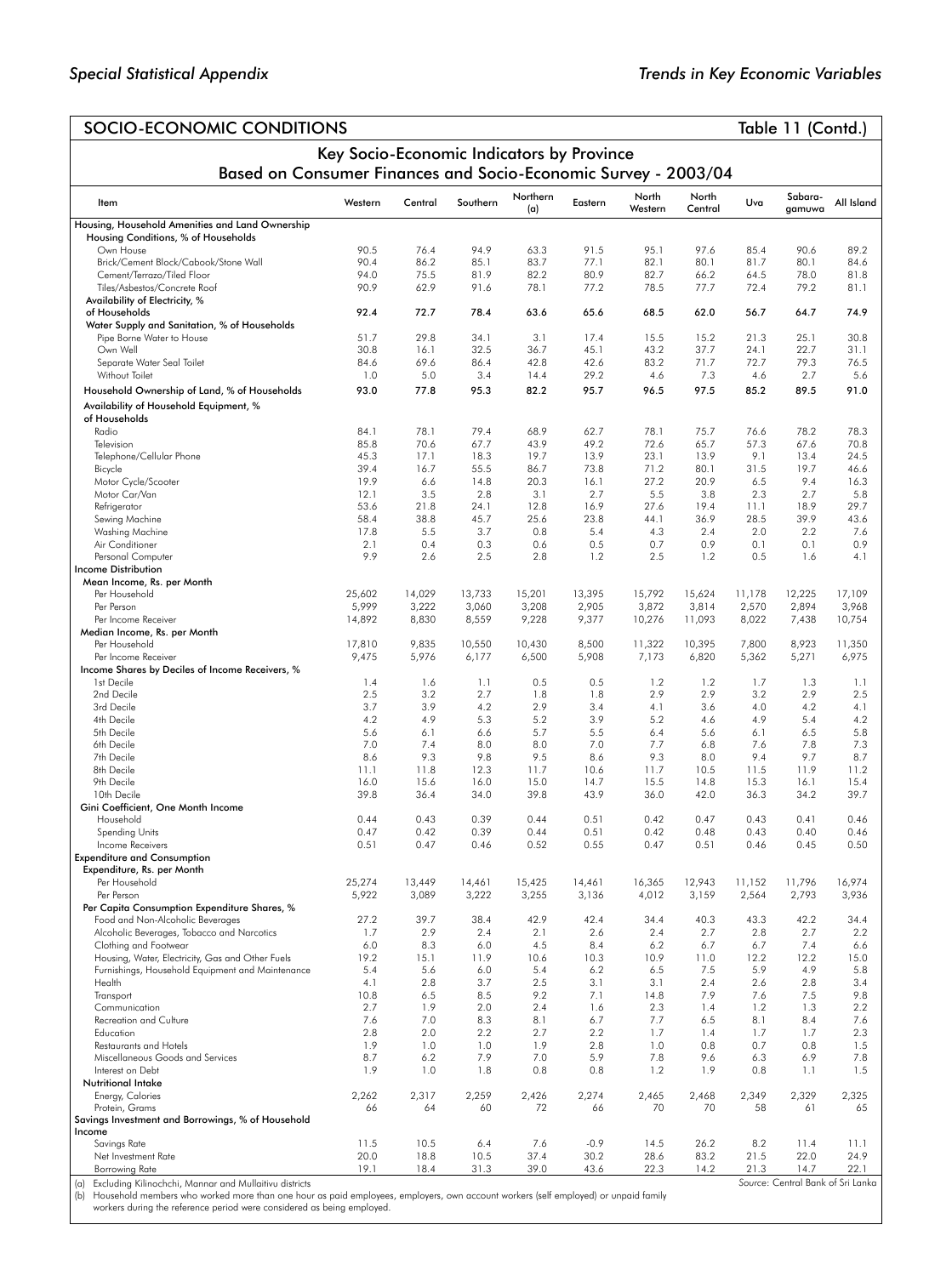| SOCIO-ECONOMIC CONDITIONS                                                       |                                           |               |               |               |               |                  |                  |               |                                             | TABLE 12      |  |
|---------------------------------------------------------------------------------|-------------------------------------------|---------------|---------------|---------------|---------------|------------------|------------------|---------------|---------------------------------------------|---------------|--|
|                                                                                 | Key Socio-Economic Indicators by Province |               |               |               |               |                  |                  |               |                                             |               |  |
| Based on Household Income and Expenditure Survey - 2019                         |                                           |               |               |               |               |                  |                  |               |                                             |               |  |
|                                                                                 | Western                                   | Central       | Southern      | Northern      | Eastern       | North<br>Western | North<br>Central | Uva           | Sabaraga-<br>muwa                           | All Island    |  |
| <b>Household Characteristics</b>                                                | 3.8                                       | 3.8           |               |               | 3.7           | 3.6              |                  | 3.6           |                                             |               |  |
| Number of Individuals per Household<br>Number of Income Receivers per Household | 1.9                                       | 1.8           | 3.7<br>1.8    | 3.9<br>1.8    | 1.6           | 1.8              | 3.6<br>1.7       | 1.7           | 3.7<br>1.8                                  | 3.7<br>1.8    |  |
| <b>Population Distribution</b>                                                  |                                           |               |               |               |               |                  |                  |               |                                             |               |  |
| By Gender, %<br>Male                                                            | 47.5                                      | 47.3          | 46.6          | 47.5          | 47.1          | 47.2             | 45.4             | 47.9          | 47.2                                        | 47.2          |  |
| Female                                                                          | 52.5                                      | 52.7          | 53.4          | 52.5          | 52.9          | 52.8             | 54.6             | 52.1          | 52.8                                        | 52.8          |  |
| By Age Group, %                                                                 |                                           |               |               |               |               |                  |                  |               |                                             |               |  |
| $0 - 14$ Years<br>15 - 59 Years                                                 | 20.2<br>60.9                              | 23.7<br>57.5  | 22.8<br>57.8  | 23.2<br>60.2  | 27.3<br>60.8  | 24.3<br>57.9     | 25.5<br>58.0     | 23.0<br>60.3  | 21.8<br>58.4                                | 22.8<br>59.2  |  |
| Over 59 Years                                                                   | 18.9                                      | 18.8          | 19.4          | 16.6          | 11.9          | 17.8             | 16.6             | 16.7          | 19.8                                        | 17.9          |  |
| By Educational Attainment, %                                                    |                                           |               |               |               |               |                  |                  |               |                                             |               |  |
| No schooling<br>Up to Grade 5                                                   | 1.9<br>14.7                               | 4.0<br>23.0   | 3.1<br>21.7   | 1.6<br>22.4   | 3.9<br>27.8   | 2.9<br>23.8      | 3.1<br>25.2      | 6.2<br>25.1   | 3.9<br>22.5                                 | 3.1<br>21.1   |  |
| Grade 6 - 10                                                                    | 40.6                                      | 44.5          | 43.9          | 50.9          | 43.0          | 46.7             | 45.9             | 46.6          | 44.8                                        | 44.0          |  |
| Passed G.C.E. (O/L)                                                             | 21.1                                      | 14.7          | 17.5          | 12.6          | 15.6          | 13.7             | 14.9             | 13.0          | 16.1                                        | 16.7          |  |
| Passed G.C.E. (A/L) and Above                                                   | 21.8                                      | 13.8          | 13.8          | 12.5          | 9.7           | 12.9             | 10.8             | 9.1           | 12.8                                        | 15.1          |  |
| Income<br>Mean Income, Rs. per Month                                            |                                           |               |               |               |               |                  |                  |               |                                             |               |  |
| Per Household                                                                   | 109,813                                   | 65,420        | 68,410        | 55,390        | 51,536        | 75,148           | 64,645           | 62,363        | 56,335                                      | 76,414        |  |
| Per Person                                                                      | 28,809                                    | 17,275        | 18,658        | 14,107        | 13,925        | 20,984           | 18,131           | 17,173        | 15.163                                      | 20,527        |  |
| Per Income Receiver<br>Median Income, Rs. per Month                             | 56,762                                    | 36,560        | 37,923        | 31,104        | 32,787        | 42,321           | 37,996           | 36,078        | 30,695                                      | 42,308        |  |
| Per Household                                                                   | 75,000                                    | 49,475        | 50,270        | 42,491        | 38,871        | 55,614           | 47,415           | 40,055        | 45,797                                      | 53,333        |  |
| Per Person                                                                      | 19,383                                    | 12,344        | 13,697        | 11,150        | 10,250        | 14,705           | 13,863           | 11,066        | 11,884                                      | 14,095        |  |
| Per Income Receiver                                                             | 35,171                                    | 25,067        | 26,267        | 24,629        | 25,000        | 28,800           | 26,323           | 22,343        | 23,517                                      | 28,465        |  |
| Income Share by Households, %<br>Richest 20%                                    | 51.7                                      | 48.5          | 48.4          | 46.8          | 48.2          | 49.4             | 48.4             | 54.6          | 44.7                                        | 51.4          |  |
| Poorest 20%                                                                     | 5.1                                       | 4.8           | 5.4           | 4.5           | 5.1           | 4.6              | 5.0              | 4.3           | 5.6                                         | 4.6           |  |
| Middle 60%                                                                      | 43.2                                      | 46.7          | 46.2          | 48.7          | 46.8          | 46.0             | 46.7             | 41.1          | 49.7                                        | 44.0          |  |
| Gini Coefficient, One Month Income<br>Gini Coefficient (Households)             | 0.46                                      | 0.43          | 0.42          | 0.42          | 0.42          | 0.44             | 0.43             | 0.50          | 0.39                                        | 0.46          |  |
| Gini Coefficient (Per Person)<br>Gini Coefficient (Income Receivers)            | 0.44<br>0.52                              | 0.42<br>0.49  | 0.40<br>0.49  | 0.38<br>0.47  | 0.40<br>0.47  | 0.43<br>0.52     | 0.40<br>0.50     | 0.47<br>0.54  | 0.36<br>0.46                                | 0.44<br>0.52  |  |
| Expenditure, Rs. per Month<br>Per Household                                     | 90,243                                    | 56,783        | 57,854        | 44,020        | 46,947        | 59,681           | 52,337           | 46,237        | 47,215                                      | 63,130        |  |
| Household Expenditure Share, %                                                  |                                           |               |               |               |               |                  |                  |               |                                             |               |  |
| All Food                                                                        | 100.0                                     | 100.0         | 100.0         | 100.0         | 100.0         | 100.0            | 100.0            | 100.0         | 100.0                                       | 100.0         |  |
| Cereal                                                                          | 12.9                                      | 17.8          | 14.8          | 19.5          | 13.8          | 15.3             | 18.2             | 20.9          | 18.4                                        | 15.6          |  |
| Prepared Food                                                                   | 15.7                                      | 10.0          | 10.9          | 8.9           | 11.0          | 11.6             | 10.2             | 7.2           | 8.9                                         | 11.9          |  |
| Pulses<br>Vegetables                                                            | 3.0<br>7.2                                | 3.4<br>8.6    | 3.2<br>8.8    | 3.4<br>6.9    | 1.9<br>7.5    | 2.9<br>8.1       | 3.0<br>8.9       | 3.9<br>11.1   | 3.8<br>9.3                                  | 3.1<br>8.2    |  |
| Meat                                                                            | 5.1                                       | 5.5           | 2.8           | 5.4           | 8.0           | 5.5              | 5.8              | 4.3           | 3.7                                         | 5.1           |  |
| Fish                                                                            | 10.0                                      | 5.7           | 11.2          | 14.0          | 14.1          | 9.2              | 8.1              | 6.2           | 5.7                                         | 9.4           |  |
| Dried Fish<br>Eggs                                                              | 4.2<br>1.2                                | 4.0<br>1.4    | 3.9<br>1.3    | 0.6<br>1.2    | 2.1<br>1.3    | 5.2<br>1.3       | 4.3<br>1.2       | 3.9<br>1.4    | 5.4<br>1.4                                  | 4.0<br>1.3    |  |
| Coconut                                                                         | 4.9                                       | 5.1           | 6.3           | 5.4           | 4.4           | 5.8              | 6.0              | 4.5           | 6.8                                         | 5.4           |  |
| Condiments                                                                      | 10.5                                      | 11.4          | 12.9          | 12.0          | 12.8          | 12.2             | 11.3             | 11.6          | 12.6                                        | 11.7          |  |
| Milk and Milk Products<br>Fat and Oil                                           | 8.1<br>2.5                                | 8.0<br>3.8    | 7.4<br>2.3    | 7.6<br>4.3    | 7.1<br>3.4    | 6.0<br>2.9       | 5.9<br>3.2       | 6.8<br>4.3    | 5.9<br>3.2                                  | 7.3<br>3.0    |  |
| Sugar, Jaggery & Treacle                                                        | 1.7                                       | 2.3           | 2.3           | 2.6           | 2.4           | 2.2              | 2.1              | 2.3           | 2.2                                         | 2.1           |  |
| Fruits<br>Other                                                                 | 3.5<br>9.4                                | 2.9<br>9.9    | 3.2<br>8.8    | 1.4<br>6.7    | 2.6<br>7.8    | 2.6<br>9.4       | 2.8<br>8.8       | 2.8<br>8.7    | 2.5<br>10.2                                 | 3.0<br>9.1    |  |
|                                                                                 |                                           |               |               |               |               |                  |                  |               |                                             |               |  |
| All Non Food<br>Housing                                                         | 100.0<br>24.8                             | 100.0<br>22.3 | 100.0<br>19.1 | 100.0<br>13.1 | 100.0<br>17.0 | 100.0<br>16.0    | 100.0<br>17.8    | 100.0<br>19.2 | 100.0<br>20.7                               | 100.0<br>21.3 |  |
| Fuel and Light                                                                  | 4.6                                       | 5.1           | 4.6           | 9.6           | 8.7           | 4.9              | 4.9              | 4.4           | 5.4                                         | 5.1           |  |
| Personal Care and Health Expenses                                               | 6.3                                       | 6.0           | 7.1           | 6.4           | 7.9           | 6.5              | 6.8              | 4.6           | 7.7                                         | 6.5           |  |
| Transport<br>Communication                                                      | 10.8<br>3.0                               | 11.8<br>2.7   | 11.2<br>2.4   | 11.3<br>3.8   | 11.0<br>3.1   | 12.3<br>2.5      | 12.0<br>2.5      | 11.9<br>2.4   | 13.2<br>3.1                                 | 11.4<br>2.8   |  |
| Education                                                                       | 6.0                                       | 5.7           | 6.2           | 6.2           | 5.9           | 5.0              | 5.2              | 4.9           | 7.1                                         | 5.9           |  |
| Cultural Activities and Entertainment                                           | 2.7                                       | 2.3           | 2.2           | 2.2           | 2.2           | 2.0              | 1.6              | 2.1           | 1.6                                         | 2.3           |  |
| Non - Durable Household Goods & Services<br>Clothing, Textile and Footwear      | 1.8<br>2.9                                | 2.0<br>4.8    | 1.5<br>4.1    | 2.2<br>6.9    | 1.9<br>7.3    | 1.8<br>4.5       | 2.0<br>5.6       | 2.0<br>4.6    | 1.8<br>5.7                                  | 1.8<br>4.1    |  |
| Durable Household Goods                                                         | 11.4                                      | 9.6           | 12.4          | 9.1           | 7.9           | 13.1             | 10.7             | 10.1          | 86                                          | 11.0          |  |
| Other Miscelleneous Expenses                                                    | 15.1                                      | 14.8          | 15.8          | 16.1          | 14.5          | 15.7             | 16.0             | 15.6          | 14.1                                        | 15.2          |  |
| Other Rare Expenses<br>Liquor, Narcotic Drugs and Tobacco                       | 9.0<br>1.6                                | 10.0<br>2.9   | 10.7<br>2.6   | 11.5<br>1.6   | 9.8<br>2.8    | 13.5<br>2.1      | 12.0<br>3.1      | 12.6<br>5.6   | 7.3<br>3.5                                  | 10.1<br>2.3   |  |
|                                                                                 |                                           |               |               |               |               |                  |                  |               |                                             |               |  |
|                                                                                 |                                           |               |               |               |               |                  |                  |               | Source: Department of Census and Statistics |               |  |